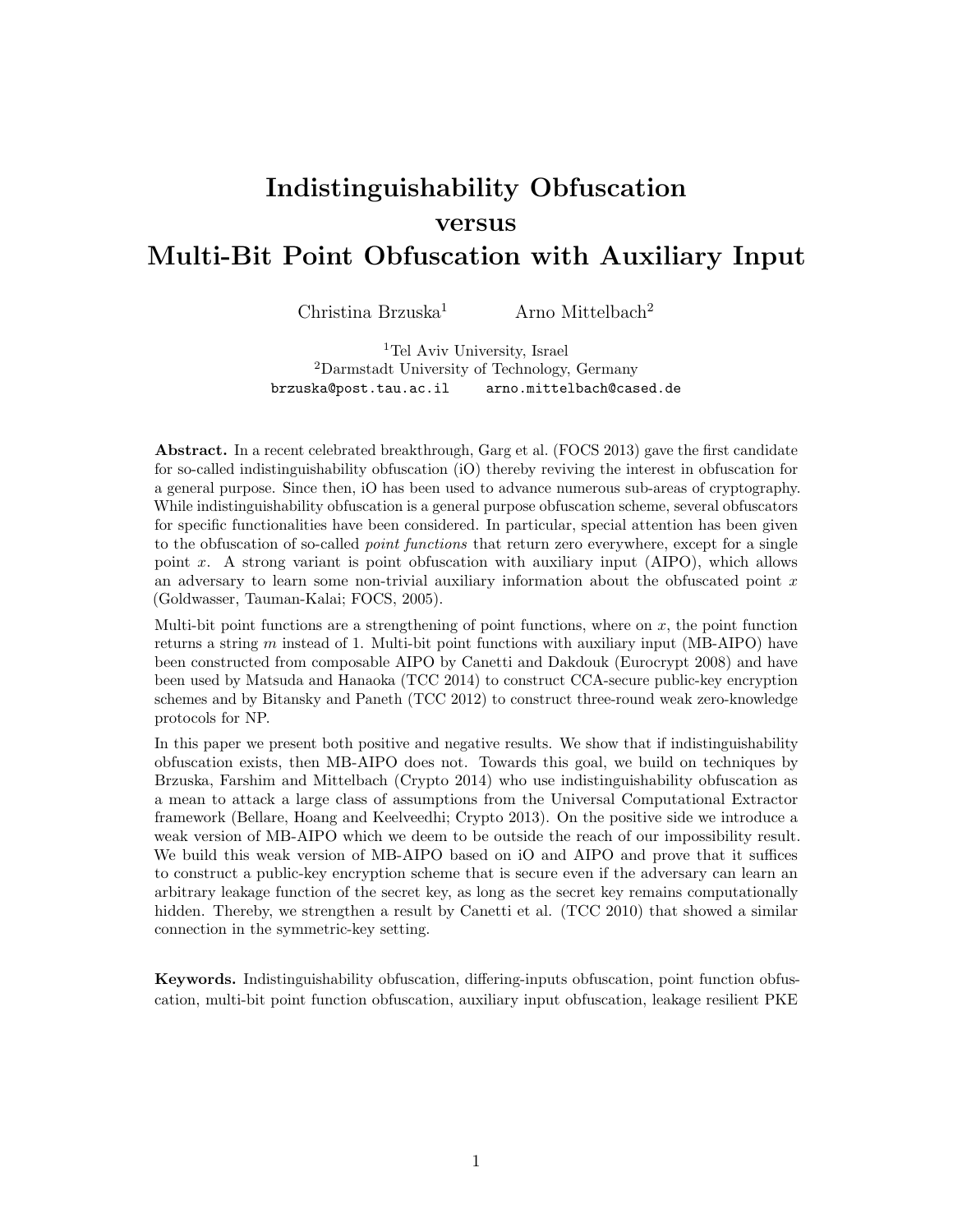# Contents

|   | 1 Introduction                                                     | 3  |  |  |
|---|--------------------------------------------------------------------|----|--|--|
|   | Preliminaries                                                      |    |  |  |
| 3 | IO Implies the Impossibility of MB-AIPO<br>3.2<br>$3.3\phantom{0}$ | 15 |  |  |
| 4 | Weak MB-AIPO from iO and AIPO<br>4.1<br>4.2                        | 20 |  |  |
|   | 5 Leakage Resilient Public-key Encryption                          |    |  |  |
|   | <b>Constructions of Point Obfuscation Schemes</b>                  |    |  |  |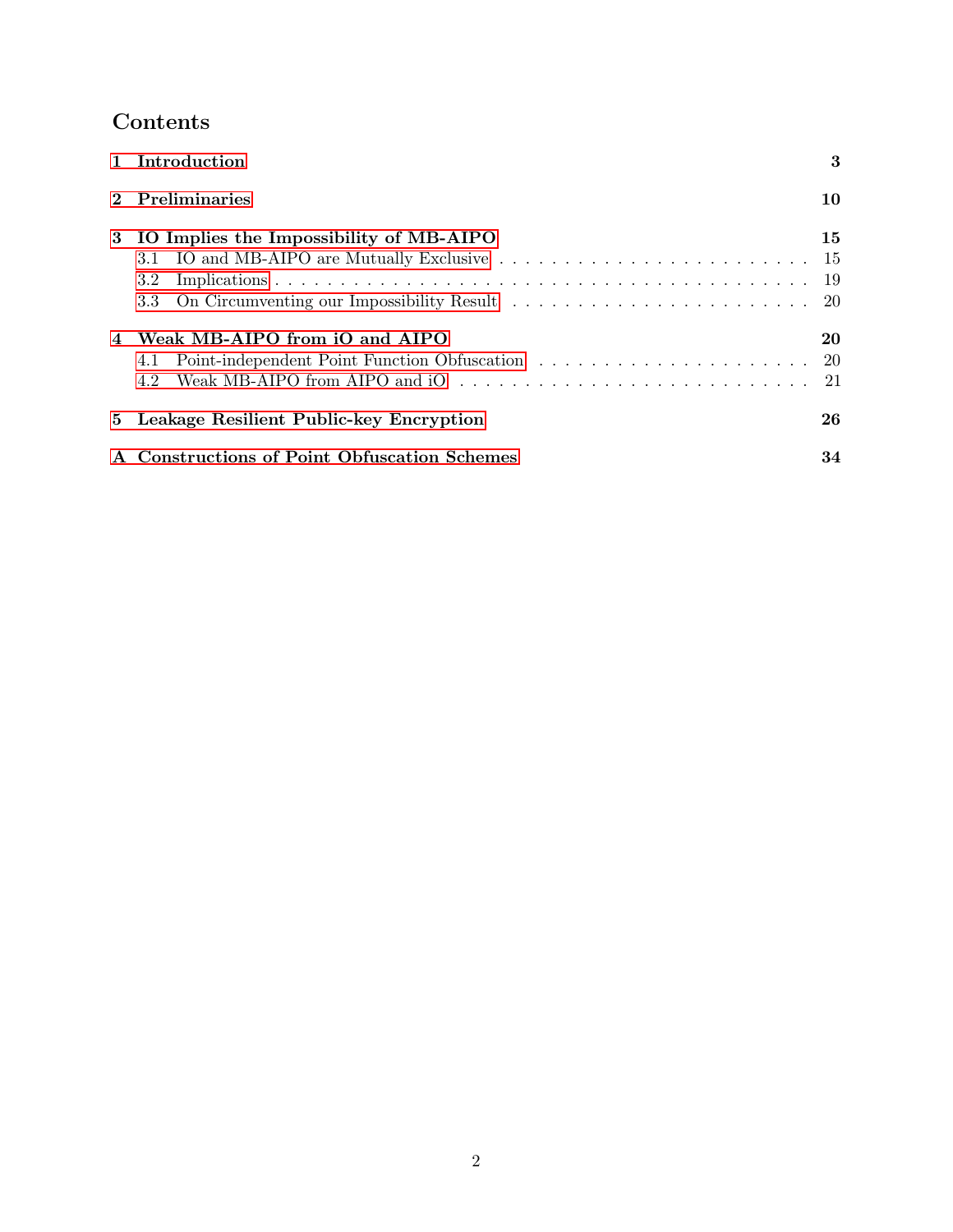# <span id="page-2-1"></span><span id="page-2-0"></span>1 Introduction

The obfuscation of a program should hide its inner workings while preserving the functionality of the program. Inspired by heuristic code-obfuscation techniques [\[CTL97\]](#page-30-0), obfuscation turned into a major research area of cryptography due to its manifold applications. The formal definition of Virtual Black-Box Obfuscation (VBB) demands that an obfuscated program is as good as a black-box that provides the same input-output behaviour as the program. Since the seminal paper of Barak et al.  $[\text{BGI}^+01, \text{BGI}^+12]$  $[\text{BGI}^+01, \text{BGI}^+12]$  $[\text{BGI}^+01, \text{BGI}^+12]$ , we know that this strong notion of obfuscation is generally not achievable.

Hence, research focused on special-purpose obfuscators and, in particular, there are various positive results for obfuscating so-called *point functions*  $p_x$ , that map all strings to 0, except for a single string x that they map to 1 [\[Can97,](#page-30-1) [CMR98,](#page-30-2) [Fis99,](#page-30-3) [Wee05,](#page-33-1) [HMLS07,](#page-31-0) [CD08,](#page-30-4) [DKL09,](#page-30-5) [CKVW10,](#page-30-6) [BC10,](#page-27-0) [BP12\]](#page-29-0). Other positive examples include obfuscating re-encryption [\[HRsV07\]](#page-31-1) and encrypted signatures [\[Had10\]](#page-31-2).

POINT FUNCTIONS VS. POINT FUNCTIONS WITH MULTI-BIT OUTPUT. When considering point function obfuscation, we need to make a clear distinction between plain point functions such as  $p_x$ which map every input to 0 except for the single input  $x$  that is mapped to 1 and point functions with multi-bit output (MBPF) such as  $p_{x,m}$  where input x is mapped to string m. Obfuscators for plain point functions are constructed in [\[Can97,](#page-30-1) [Wee05,](#page-33-1) [HMLS07,](#page-31-0) [DKL09\]](#page-30-5).

Another important distinction is, whether the adversary is given some "leakage" about  $x$ , socalled auxiliary information, as introduced by Goldwasser and Tauman-Kalai [\[GK05\]](#page-31-3). We note that the obfuscator by Canetti  $\lfloor \text{Can}97 \rfloor$  also allow for auxiliary information about the point x to leak as long as x remains computationally hidden and the obfuscator by Dodis et al. [\[DKL09\]](#page-30-5) allows for auxiliary information that hides the point statistically.

Although very similar, obfuscation schemes for MBPFs seem to be harder to construct than obfuscation schemes for plain point functions. Indeed, Canetti and Dakdouk initiated the study of obfuscation for MBPFs and showed that such obfuscation schemes are closely related to composable obfuscation schemes for plain point functions [\[CD08\]](#page-30-4). They show that obfuscators for MBPFs exist if composable obfuscators for plain point functions exist. Moreover, they show that composability is a non-trivial property. Both of these results carry over to obfuscation in the presence of auxiliary information, as long as the auxiliary information does not allow to recover the point. We refer to this type of auxiliary information as hard-to-invert or more specifically to computationally hard-to-invert.

Bitansky and Paneth [\[BP12\]](#page-29-0) provide a clean treatment of auxiliary inputs and introduce the notion of *point obfuscation with auxiliary input* secure against unpredictable distributions (AIPO). Assuming composable AIPO they construct a three-round weak zero-knowledge protocol for  $N\mathcal{P}$ . Matsuda and Hanaoka [\[MH14\]](#page-32-0) extend the notion of AIPO to the multi-bit point function case (MB-AIPO) and show how to use it to build CCA-secure public-key encryption. We adopt the notions AIPO and MB-AIPO in this paper.

Indistinguishability obfuscation. Simultaneously to constructing task-specific obfuscation schemes, the quest for general obfuscators continued, and in a celebrated breakthrough [\[GGH](#page-30-7)+13], Garg, Gentry, Halevi, Raykova, Sahai and Waters presented a candidate construction for indistinguishability obfuscation (iO). The notion of indistinguishability obfuscation is weaker than VBB-obfuscation and assures that, for any two circuits that compute the same function, their obfuscations are indistinguishable. As Goldwasser and Rothblum [\[GR07\]](#page-31-4) establish, this seemingly weak notion of obfuscation is actually the *best possible* notion of obfuscation. And indeed, the work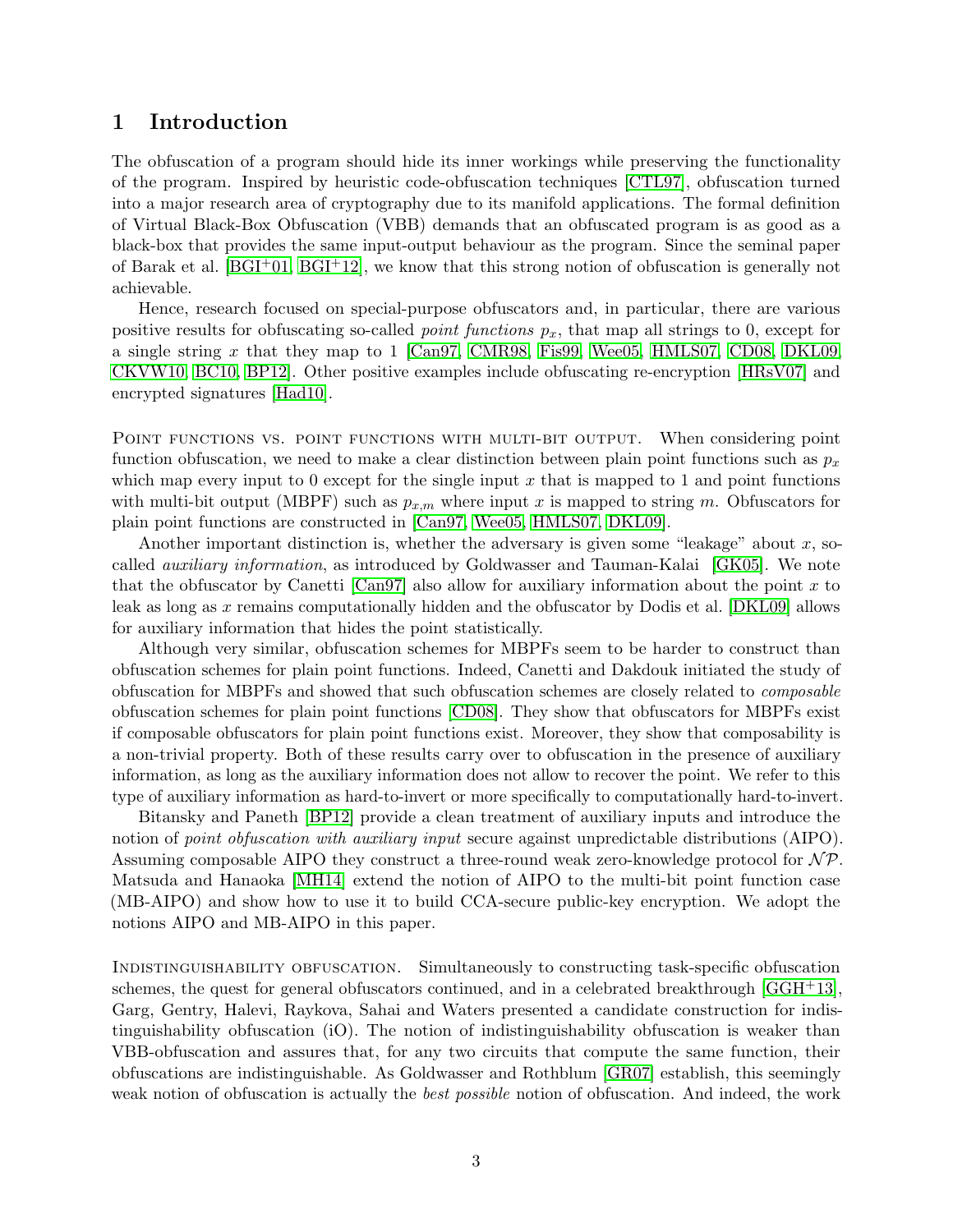<span id="page-3-1"></span>by Garg et al. [\[GGH](#page-30-7)+13] inspired simultaneous breakthroughs for hard problems in several subareas of cryptography [\[SW14,](#page-32-1) [BCP14,](#page-28-2) [ABG](#page-27-1)+13, [GGHR14,](#page-31-5) [HSW14,](#page-32-2) [BZ14,](#page-30-8) [BST14,](#page-29-1) [BM14\]](#page-29-2) such as functional encryption, deniable encryption, two-round secure multi-party computation, full-domain hash, poly-many hardcore bits for any one-way function and more.

CONTRIBUTION. In this paper we give both positive and negative results. We show that the existence of indistinguishability obfuscation contradicts the existence of multi-bit point function obfuscation in the presence of computationally hard-to-invert auxiliary information (MB-AIPO), a notion which was built upon in [\[BP12,](#page-29-0) [MH14\]](#page-32-0). That is, if indistinguishability obfuscation exists, then MB-AIPO does not exist and some of the results in [\[BP12,](#page-29-0) [MH14\]](#page-32-0) are based on a false assumption. (We discuss the precise implications shortly.) Or, equivalently, if MB-AIPO exists, then indistinguishability obfuscation does not exist and all candidate assumptions are false [\[GGH](#page-30-7)+13, [PST14,](#page-32-3) [GLSW14\]](#page-31-6). However, we do not have a candidate construction for MB- $AIPO<sup>1</sup>$  $AIPO<sup>1</sup>$  $AIPO<sup>1</sup>$ , but we do have a candidate construction for iO. Therefore, given the current advancements in the understanding of indistinguishability obfuscation—for example, Gentry et al. [\[GLSW14\]](#page-31-6) show in a very recent work that iO can be based on the Multilinear Subgroup Elimination Assumption thereby giving the first construction based on an instance-independent assumption—we consider the existence of iO to be more likely.

In summary, we derive the following negative results.

Theorem [informal]. If indistinguishability obfuscation exists, then MB-AIPO and hence composable AIPO do not exist.

Our proof is inspired by the result by Barak et al.  $[BGI^+01, BGI^+12]$  $[BGI^+01, BGI^+12]$  $[BGI^+01, BGI^+12]$  $[BGI^+01, BGI^+12]$ . Technically, they show that multi-bit output point functions cannot be VBB-obfuscated when "coupled" with a particularly chosen second function. Let  $p_{x,m}$  be a multi-bit output point function that maps all strings to 0, except for the single point x which the function maps to the string  $m$ . Now, the second function is a test function  $\mathcal{T}_{x,m}$  that takes as input a circuit C and tests whether  $C(x)$  is equal to m. Now, if an adversary is given access to two oracles that compute  $p_{x,m}$  and  $\mathcal{T}_{x',m'}$  then it cannot check whether the two functions "match", i.e., whether  $(x', m') = (x, m)$ . In turn, when given a circuit C that computes  $p_{x,m}$ , the adversary can run  $\mathcal{T}_{x,m}$  on C and simply check whether  $\mathcal{T}_{x,m}(C)$  returns 1. Hence, the obfuscation of  $p_{x,m}$  and the obfuscation of  $\mathcal{T}_{x,m}$  leak more information than two oracles for  $p_{x,m}$  and  $\mathcal{T}_{x,m}$  thus establishing a counterexample for VBB obfuscation.

Although the starting point of Barak et al.'s result is a point function  $p_{x,m}$ , they actually construct an unobfuscateble function that is a combination of the point function  $p_{x,m}$  together with test function  $\mathcal{T}_{x,m}$  and thus their result is an impossibility result for general VBB obfuscation rather than an impossibility result for point function obfuscation.

In order to obtain a result for point function obfuscation based on the above idea, we proceed in two steps. Firstly, we think of the test circuit  $\mathcal{T}_{x,m}$  as "auxiliary information" [\[GK05\]](#page-31-3) about the point function  $p_{x,m}$ . Secondly, we do not use the "plain" test function  $\mathcal{T}_{x,m}$  but rather, based on indistinguishability obfuscation, we construct an obfuscated circuit that approximates the behaviour of  $\mathcal{T}_{x,m}$ .

Matsuda and Hanoaka [\[MH14\]](#page-32-0) introduce MB-AIPO as follows. A first stage of the adversary  $\mathcal{B}_1$ defines a distribution over a point address x, a message m and auxiliary input  $z$ —we sometimes refer to the auxiliary input as "leakage".

<span id="page-3-0"></span><sup>&</sup>lt;sup>1</sup>Note that the construction by Canetti and Dakdouk [\[CD08\]](#page-30-4) is from composable AIPO for which we do not have a candidate construction. The construction by Bitansky and Canetti [\[BC10,](#page-27-0) [BC14\]](#page-28-3) achieves composable point obfuscation in the virtual grey-box setting (VGB) which implies MB-AIPO, but only for statistically hard-to-invert leakage [\[MH14\]](#page-32-0).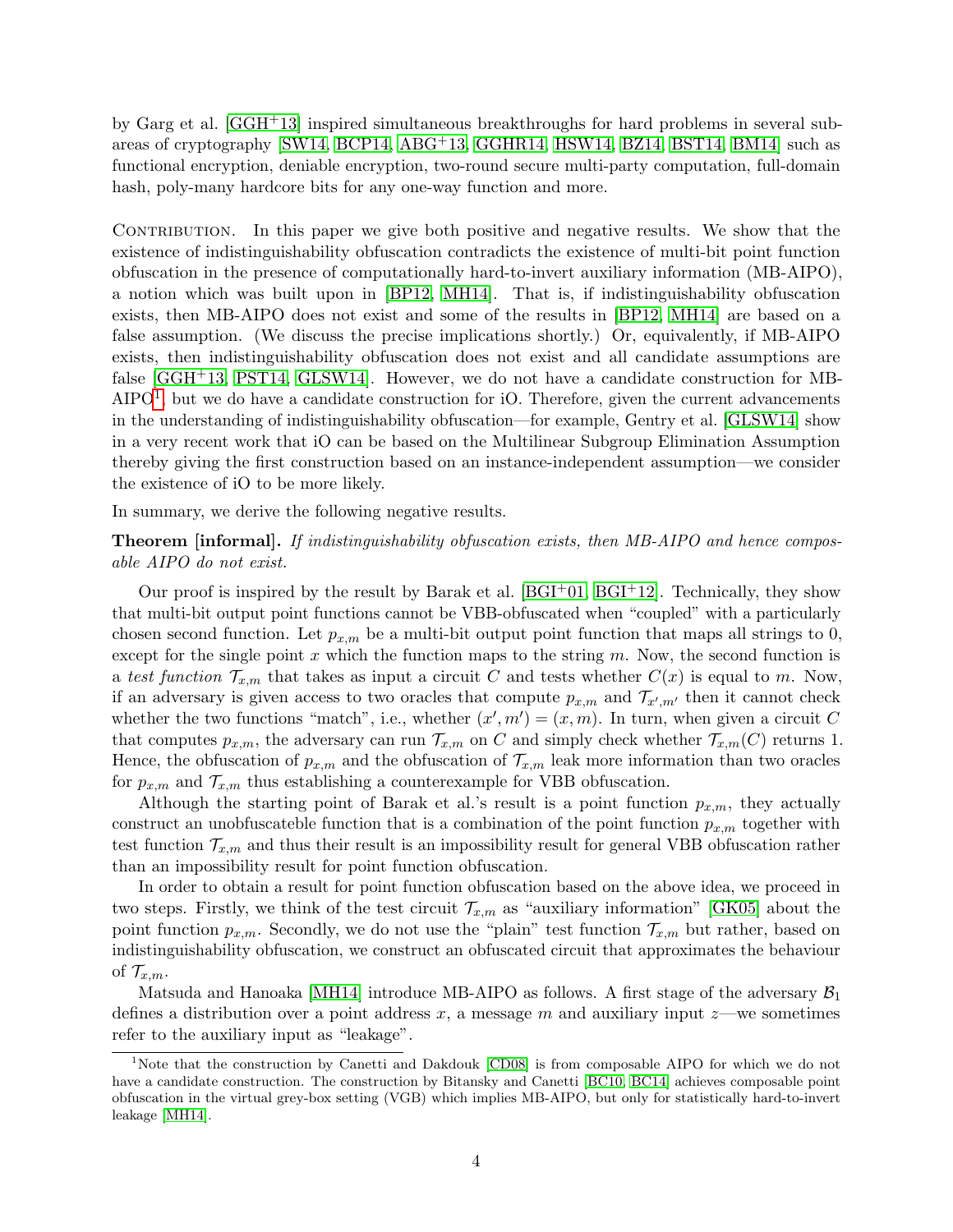<span id="page-4-1"></span>Now, a second stage of the adversary  $\mathcal{B}_2$  gets the leakage z as well as an obfuscation of the point function  $p_{x,m}$  or an obfuscation of the point function  $p_{x,m'}$ , where m' is drawn at random. The distinguisher  $\mathcal{B}_2$  tries to guess which of the two it received.

A multi-bit point function obfuscator is called secure, if for all efficiently computable distributions<sup>[2](#page-4-0)</sup>  $\mathcal{B}_1$ , for the second stage of the adversary  $\mathcal{B}_2$ , given z, obfuscations of  $p_{x,m}$  and obfuscations of  $p_{x,m}$ are indistinguishable.

As such, the definition is not satisfiable, because  $\mathcal{B}_1$  can leak the pair  $(x, m)$  so that  $\mathcal{B}_2$  can check whether this pair "matches" the point function that  $\mathcal{B}_1$  received. Hence, we additionally require that  $\mathcal{B}_1$  be computationally unpredictable, that is, for all efficient predictors Pred, it holds that with high probability over  $(z, x, m) \leftarrow \mathcal{B}_1$ , given z, the algorithm Pred outputs x at most with negligible probability.

To recap,  $\mathcal{B}_1$  outputs a point address x, a point value m and some leakage z such that z hides the value x. Then, the second stage of the adversary  $\mathcal{B}_2$  receives z as well as an obfuscation of  $p_{x,m}$ or an obfuscation of  $p_{x,m'}$  and needs to distinguish between the two. See Definition [2.9](#page-13-0) for a formal definition.

Hence, to attack MB-AIPO, we need to define an adversarial distribution  $\mathcal{B}_1$  that is unpredictable and that returns some leakage z that allows  $\mathcal{B}_2$  to distinguish between obfuscations of  $p_{x,m}$  and obfuscations of  $p_{x,m'}$ . Our adversarial distribution  $\mathcal{B}_1$  draws a random value x and a random value  $m$ . Moreover, as auxiliary information  $z$ , it will output a specially devised obfuscation that approximates the behaviour of the test function  $T_{x,m}$ .

Given the circuit z and a multi-bit point function p, the second stage of the adversary  $\mathcal{B}_2$  outputs whatever the circuit  $z$  outputs when run on  $p$ . It distinguishes successfully between an obfuscation p of the "matching" multi-bit point function  $p_{x,m}$  and the obfuscation p of a non-matching multi-bit point function  $p_{x,m'}$ .

We now explain how adversary  $\mathcal{B}_1$  constructs z. The hardness resides in constructing an obfuscation of the test function  $\mathcal{T}_{x,m}$  such that indeed, x is unpredictable given the description of the obfuscated test function. Towards this goal, we build on techniques developed by Brzuska, Farshim and Mittelbach [\[BFM14\]](#page-28-4) who show a similar 1-out-of-2 result, namely that indistinguishability obfuscation and a large class of assumptions of the Universal Computational Extractor framework (UCE) [\[BHK13a\]](#page-29-3) are mutually exclusive. We obfuscate the test function via indistinguishability obfuscation and prove that it is indistinguishable from an obfuscation of the zero circuit 0, the circuit that returns 0 on all inputs. As the zero circuit does not contain any information about  $x$ , indistinguishability obfuscation guarantees that likewise, an obfuscation of the test function  $\mathcal{T}_{x,m}$ hides x computationally.

In detail, let y be the output of a pseudo-random generator **PRG** when applied to  $m$ . The circuit z is an indistinguishability obfuscation of the following circuit  $C[x, y]$  with parameters x and y hard-coded. Circuit  $C[x, y]$  gets as input a circuit p, runs p on x and checks whether  $PRG(p(x))$  is equal to y. If yes, it outputs 1. Else, it outputs 0.

For simplicity, let us assume that the PRG is injective. Then,  $C[x, y]$  behaves exactly like the test function  $T_{x,m}$ . Interestingly, and that is the key idea, we do not actually use m to compute the circuit  $C[x, y]$ , we only need  $y = PRG(m)$ . In particular, as PRG is a one-way function, y does not leak  $m$ . Moreover, as PRG is a pseudo-random generator,  $y$  does not even leak whether a pre-image m exists.

We will now use the PRG property to argue that an indistinguishability obfuscation of  $C[x, y]$ does not leak anything about x. Namely, if y is in the image of the PRG, then  $C[x, y]$  is equal to the test function  $T_{x,m}$ . In turn, when y is not in the image of the PRG, then  $C[x, y]$  is the all-zero

<span id="page-4-0"></span><sup>&</sup>lt;sup>2</sup>We add the condition of unpredictability in the next paragraph.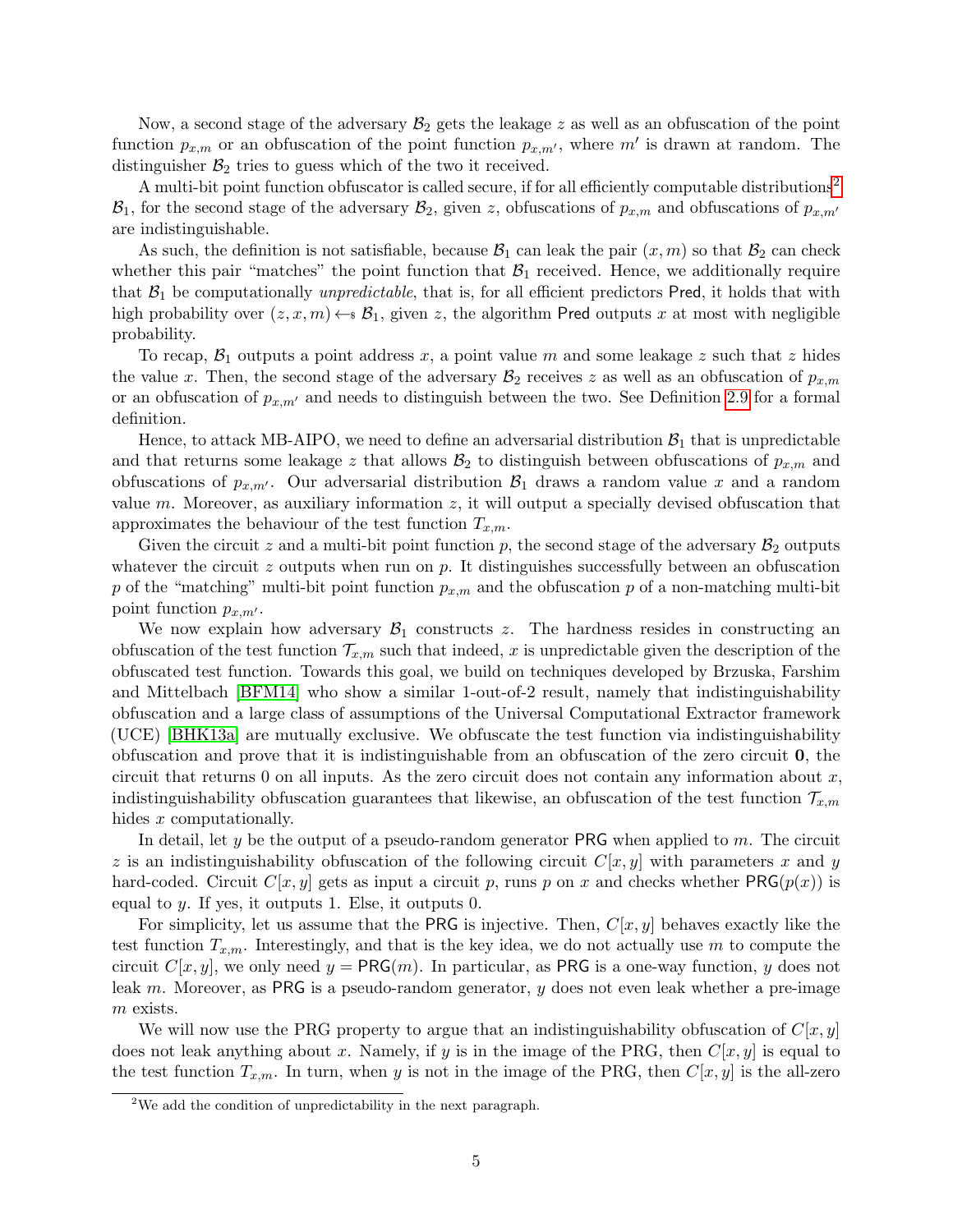<span id="page-5-2"></span>function. Due to the PRG security, these two distributions— $C[x, y]$  when y is drawn as an output from the PRG and  $C[x, y]$  when y is drawn at random—are computationally indistinguishable. Moreover, when the PRG has enough stretch, then with overwhelming probability, a random y is not in the image of the PRG, and hence, with overwhelming probability over a random  $y$ , the circuit  $C[x, y]$  is the all-zero circuit **0**. For the two functionally equivalent circuits  $C[x, y]$  and **0**, it holds that  $\mathcal{O}(C[x, y])$  is computationally indistinguishable from  $\mathcal{O}(0)$ . As 0 leaks nothing about x, we can argue that also  $O(C[x, y])$  leaks nothing about x and hence, x is unpredictable from the leakage of  $\mathcal{B}_1$  as required by the definition of MB-AIPO.

We note that our usage of the PRG is somewhat similar to the use by Sahai and Waters in their construction of a CCA-secure PKE scheme from iO [\[SW14\]](#page-32-1) as well as the range-extension of Matsuda and Hanaoka [\[MH14\]](#page-32-0) of a multi-bit point function to obtain shorter point values and the range-extension of a UCE1-secure hash-function by Bellare et al. [\[BHK13b\]](#page-29-4) used to strengthen the impossibility result by Brzuska et al. [\[BFM14\]](#page-28-4).

To recap, we use the pseudo-random generator to hide  $m$ , and we use the indistinguishability obfuscation to hide x. Note that unpredictability in the MB-AIPO definition only requires that x is unpredictable from the leakage  $z$ . Therefore, hiding  $m$  might seem unnecessary. Interestingly, it turns out that this is not merely an artefact of our proof. Namely, we define a strong notion of unpredictability where x needs to be unpredictable from the pair  $(z, m)$ , and we show that MB-AIPO can achieved under this definition, assuming plain AIPO in conjunction with iO.

Indeed, our negative results do not carry over to the setting of obfuscating plain point functions in the presence of auxiliary information, that is, to plain AIPO (assuming they are not composable<sup>[3](#page-5-0)</sup>). This is due the fact that we cannot apply the PRG to a function that only outputs a single bit.

Analogously, it looks unlikely that the result of Barak et al.  $[{\rm BGI^+01, \, BGI^+12}]$  $[{\rm BGI^+01, \, BGI^+12}]$  $[{\rm BGI^+01, \, BGI^+12}]$  carries over to plain point functions, because it seems crucial that the point function  $p_{x,m}$  has a multi-bit output m. Imagine that  $\mathcal{T}_x$  takes the circuit C as input and returns 1 if and only if  $C(x) = 1$ . Then, an adversary can perform binary search and recover x, even when only given access to  $\mathcal{T}_x$  and  $p_x$  as oracles.[4](#page-5-1) Hence, also their result does not carry over to standard point functions.

On the positive side, as hinted above, we show ways to work around our impossibility result. Firstly, note that Canetti et al. [\[CKVW10\]](#page-30-6) introduce weaker versions of MB-AIPO that are not affected by our negative results. In particular, they use these weaker notions to build a symmetrickey encryption scheme that is secure in the presence of hard-to-invert leakage about the key. We strengthen their result insofar, as we present a notion that lies between their weaker versions of MB-AIPO and full MB-AIPO.

Our weak notion of MB-AIPO requires that the auxiliary information  $L$  computationally hides the point x even when given the corresponding point value m for some multi-bit point function  $p_{x,m}$ .

This definition circumvents our impossibility result because we cannot use the security of the PRG anymore. In the proof of the impossibility result, we used that the circuit  $C[x, y]$  does not need m as a parameter and only needs  $y = PRG(m)$ . In the presence of the value m, the reduction to the PRG-security does not carry through.

This argument merely shows that our proof fails. However, we provide positive evidence for the new security notion. Assuming AIPO and iO, we give a construction that achieves MB-AIPO for strongly unpredictable distributions. We show that this weaker notion of MB-AIPO is useful for applications. Based on our weak MB-AIPO construction, we build a public-key encryption scheme which is leakage resilient in the presence of hard-to-invert leakage of the key. Previously, such a

<span id="page-5-1"></span><span id="page-5-0"></span><sup>3</sup>Canetti and Dakdouk [\[CD08\]](#page-30-4) show that composable AIPO already implies MB-AIPO.

<sup>&</sup>lt;sup>4</sup> Access to the testing function  $\mathcal{T}_x$  suffices to recover x, even when not given access to  $p_x$  neither as a circuit nor as an oracle.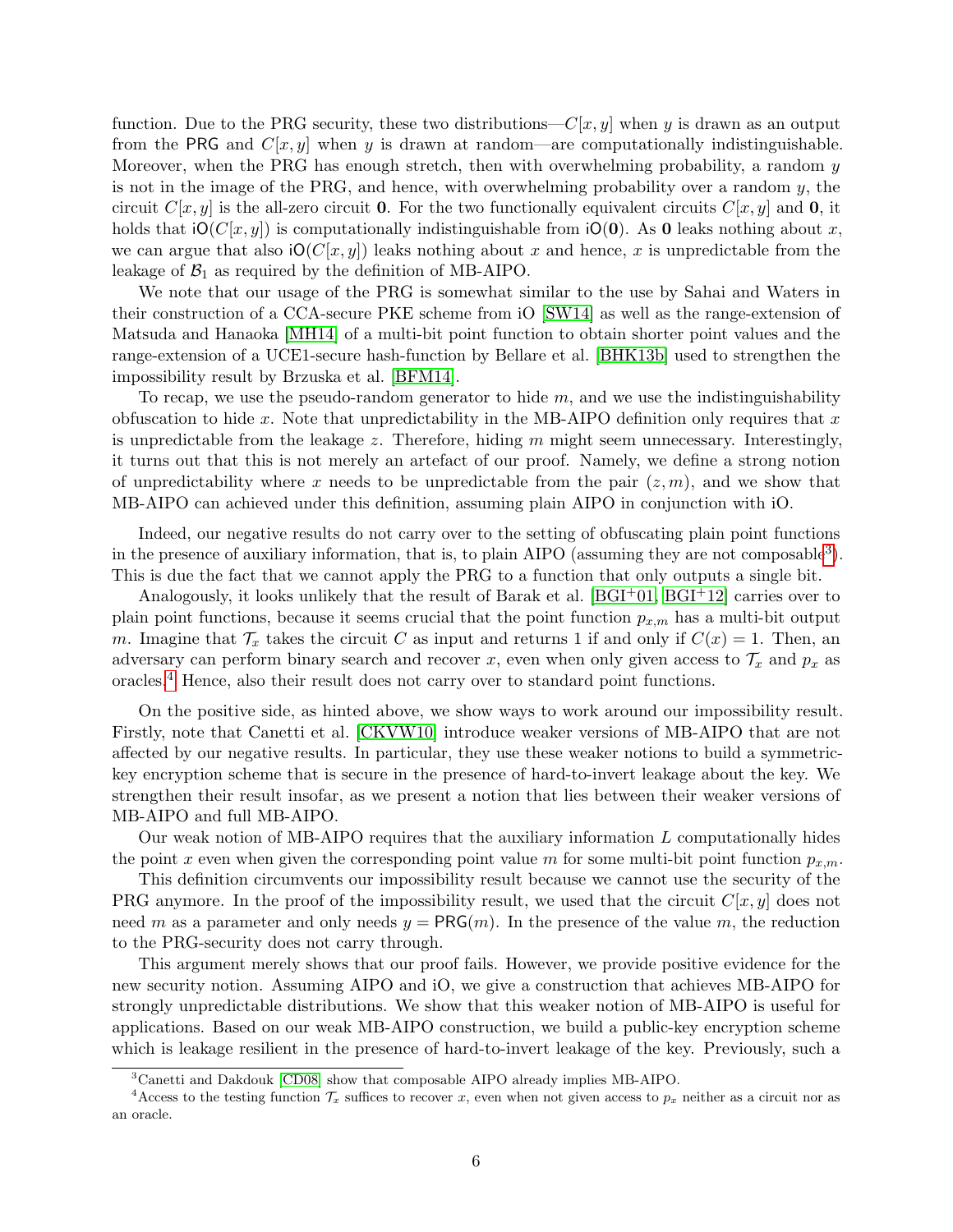<span id="page-6-1"></span>result was only known for symmetric-key encryption [\[CKVW10\]](#page-30-6). We next discuss existing notions of multi-bit point obfuscation.

NOTIONS OF MULTI-BIT POINT-OBFUSCATION. Lynn et al. [\[LPS04\]](#page-32-4) initiate the study of obfuscators for point functions with multi-bit output (MBPF) in the idealized random oracle model (ROM) and give a construction of a VBB obfuscator in the ROM. Though they do not explicitly introduce auxiliary information, it is easily seen that their construction allows for computationally hard-to-invert auxiliary information. Canetti and Dakdouk [\[CD08\]](#page-30-4) initiated the study of MBPFobfuscators in the standard model and showed that these exist if so-called t-composable obfuscators exist for plain point functions. Building on these results Canetti and Bitansky [\[BC10,](#page-27-0) [BC14\]](#page-28-3) show that the point obfuscator by Canetti  $[Can97]$  meets the requirements of a t-composable point function obfuscator down to a strong variant of the decisional Diffie–Hellman assumption (DDH), namely the t-strong vector DDH assumption. Note that the notion they achieve is the so-called notion of Virtual Grey-Box obfuscation (VGB)—the virtual grey box notion was introduced by Bitansky and Canetti [\[BC10,](#page-27-0) [BC14\]](#page-28-3) and allows the simulator to run in unbounded time—and not the stronger notion of VBB obfuscation. In [\[CKVW10\]](#page-30-6) Canetti et al. show that obfuscators for MBPFs are closely related to symmetric encryption and that obfuscators for MBPFs secure in the presence of (certain types of) auxiliary inputs imply the existence of (certain types of) leakage resilient symmetric encryption schemes. Bitansky and Paneth [\[BP12\]](#page-29-0) introduce a clean treatment of a form of auxiliary information which hides the obfuscated point computationally (AIPO) and Matsuda and Hanaoka [\[MH14\]](#page-32-0) extend their notion to multi-bit output functions which is also the notion considered in this paper (MB-AIPO). Using composable AIPOs Bitansky and Paneth construct a three-round weak zero-knowledge protocol for  $\mathcal{NP}$  based on composable AIPO [\[BP12\]](#page-29-0) thereby circumventing a black-box impossibility result [\[GK96\]](#page-31-7). Matsuda and Hanaoka (MH, [\[MH14\]](#page-32-0)) introduce also an average case variant of MB-AIPO and a more restricted version of MB-AIPO which requires the auxiliary input to statistically hide the obfuscated point. They further study the relation between these average case MB-AIPO notions and the worst-case notions of point obfuscation, that is, virtual black-box and virtual grey-box. MH show how to construct CCA secure public-key encryption schemes from an IND-CPA secure encryption scheme using MB-AIPO with computationally hard-to-invert auxiliary information, as well as, how to achieve CCA security starting from a CPA-secure lossy encryption scheme and using MB-AIPO with statistically hard-to-invert auxiliary information. In a very recent work, Canetti et al. [\[CFPR14\]](#page-30-9) show how to build fuzzy extractors using t-composable point obfuscation secure in the presence of auxiliary information in the virtual grey-box setting. MH show that this form of point obfuscation implies MB-AIPO with respect to statistically hard-to-invert auxiliary information [\[MH14\]](#page-32-0), it is, however, not known if it can be shown to also imply MB-AIPO with computationally hard-to-invert auxiliary information.

Our negative result shows that if indistinguishability obfuscation exists that MB-AIPO with computationally hard-to-invert auxiliary information does not exist. This applies to the first of the two constructions of CCA secure PKE schemes by Matsuda and Hanaoka [\[MH14\]](#page-32-0) as well as to the construction of a three-round weak zero-knowledge protocol for  $\mathcal{NP}$  by Bitansky and Paneth [\[BP12\]](#page-29-0).<sup>[5](#page-6-0)</sup> We leave as open problems, whether our negative results can be strengthened to encompass further uses of MBPF obfuscation or, whether the above constructions can be based on weaker notions of MBPF obfuscation not ruled out by our result.

<span id="page-6-0"></span>Finally, we note that our result can be regarded as a random oracle uninstantiability result. One

<sup>&</sup>lt;sup>5</sup>Bitanski and Paneth actually consider the stronger notion of composable AIPO which implies MB-AIPO. We also note that the construction of 3-message witness-hiding protocols from AIPO [\[BP12\]](#page-29-0) as well as the construction of a CCA secure PKE scheme from a lossy encryption scheme and MB-AIPO with statistically hard-to-invert information [\[MH14\]](#page-32-0) are not affected by our result.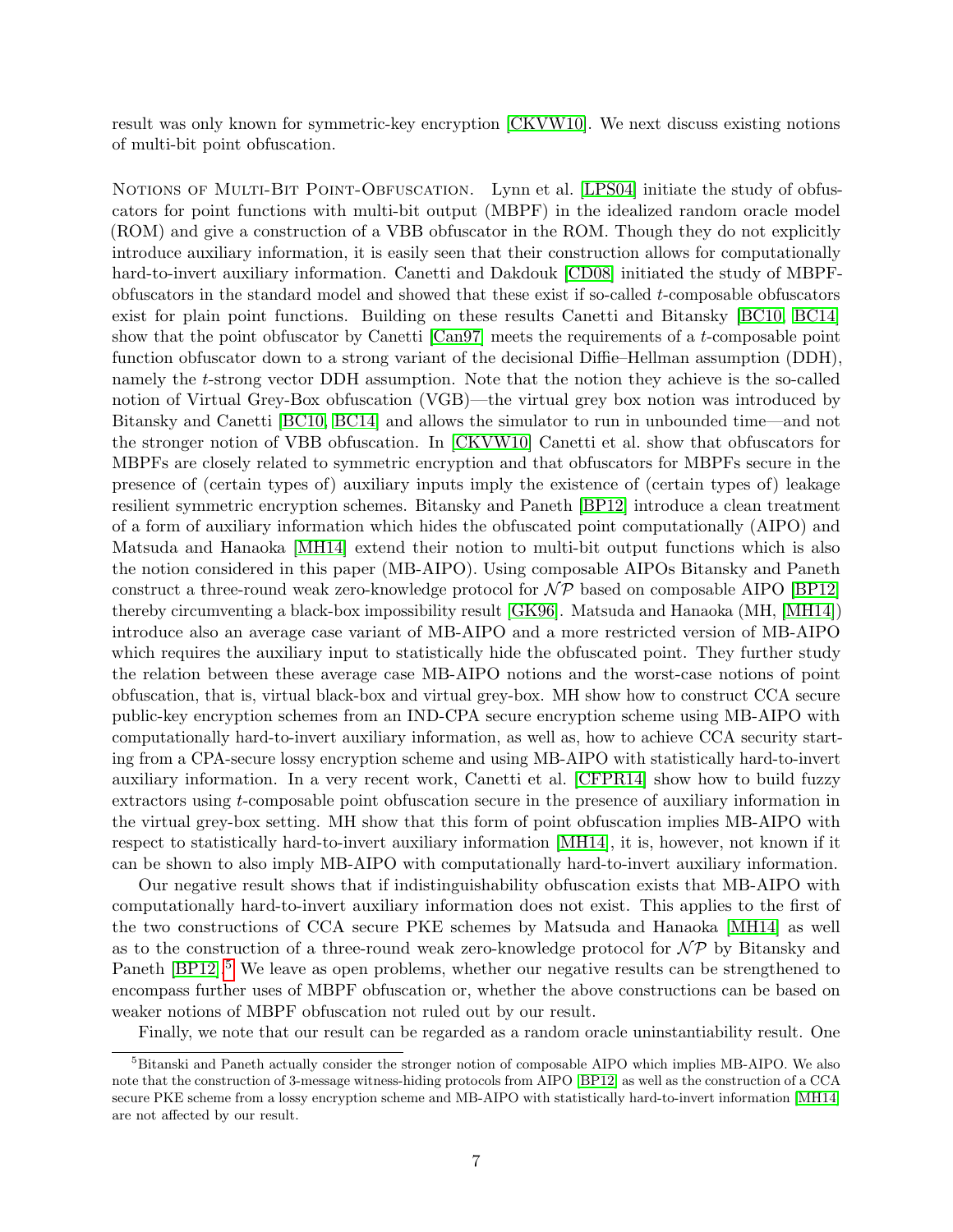<span id="page-7-0"></span>can show that the VBB obfuscator given by Lynn et al. [\[LPS04\]](#page-32-4) is a secure MB-AIPO in the random oracle model, even if hard-to-invert leakage is allowed. Our results shows that, if indistinguishability obfuscation exists, then there is no hash-function that instantiates the random oracle securely according to this notion of security.

POINT OBFUSCATION AND INDISTINGUISHABILITY OBFUSCATION. For our positive result, a construction of weak MB-AIPO and subsequently a construction of a leakage resilient PKE scheme, we combine AIPOs and indistinguishability obfuscation. In a recent work Brzuska and Mittelbach (BM, [\[BM14\]](#page-29-2)) show that combining these techniques allows to build powerful primitives and they give the first construction of a standard model hash function which is UCE secure for a non-trivial UCE notion which implies universal hardcore-functions and  $q$ -query correlated input secure hash functions. Furthermore, we note that our notion of weak MB-AIPO is inspired by the UCE notion introduced by BM: UCE security with respect to strongly unpredictable sources.

In a recent and independent work, Hofheinz constructs fully secure constrained pseudorandom functions [\[Hof14\]](#page-31-8) in the random oracle model. A constrained PRF allows for the generation of keys that enable the holder to evaluate the PRF on a set of points but not on all points, and various forms have been suggested [\[BW13,](#page-29-5) [BGI14,](#page-28-5) [KPTZ13\]](#page-32-5). In contrast to previous works Hofheinz uses point obfuscation and an extension he calls extensible testers—an extensible tester can be regarded as an obfuscation of a set of points  $Z$  which can be combined with a known set  $Z'$  into a tester for set  $(Z \cup Z')$ —in conjunction with indistinguishability obfuscation to hide which points a given key allows to honestly evaluate. This allows him to achieve full security without relying on complexity leveraging which was used in previous constructions entailing a superpolynomial loss of security in the adaptive setting. We note that unlike this work (and the work by BM) Hofheinz relies on the simpler assumption of plain point obfuscation (that is, obfuscation without auxiliary inputs) and shows how to build extensible testers based on the DDH-based point obfuscator by Canetti [\[Can97\]](#page-30-1).

FURTHER 1-OUT-OF-2 RESULTS. Indistinguishability obfuscation has led to many surprising breakthroughs in a number of sub-areas of cryptography [\[SW14,](#page-32-1) [BCP14,](#page-28-2) [ABG](#page-27-1)+13, [GGHR14,](#page-31-5) [HSW14,](#page-32-2) [BZ14,](#page-30-8) [BST14,](#page-29-1) [BM14\]](#page-29-2). Interestingly, the existence of indistinguishability obfuscation collides with the existence of other desirable primitives. If indistinguishability obfuscation exists, then it draws a fine line between what is possible and what is impossible, e.g., MB-AIPO and iO are mutually exclusive, but weak MB-AIPO can be build from iO (and AIPO).

If indistinguishability obfuscations does not exist, then 1-out-of-2 results are a promising way to prove such an impossibility result. In particular, it would be highly interesting to show a 1-out-of-2 result for iO and some other primitive for which we have a candidate construction, e.g., AIPO. Whether indistinguishability obfuscation exists or not, 1-out-of-2 results for iO help us explore the boundaries of what is possible. Either, they increase our understanding of iO, or they increase our understanding of other primitives.

Before our result, several 1-out-of-2 results have been established for iO. We already discussed the result by Brzuska et al. [\[BFM14\]](#page-28-4) who show that iO is mutually exclusive with a large class of assumptions from the UCE framework [\[BHK13a\]](#page-29-3).

Interestingly, several notions of obfuscation are mutually exclusive with iO. Bitansky et al.  $[BCC^+14]$  $[BCC^+14]$  show that iO implies the non-existence of average-case virtual black-box obfuscation with auxiliary input (AI-VBB) for circuit families with super-polynomial pseudo-entropy. In particular, AI-VBB obfuscation is impossible for all pseudo-random function families. Moreover, they show that indistinguishability obfuscation implies the non-existence of average-case virtual black-box obfuscation with a universal simulator for circuit families with a superpolynomial amount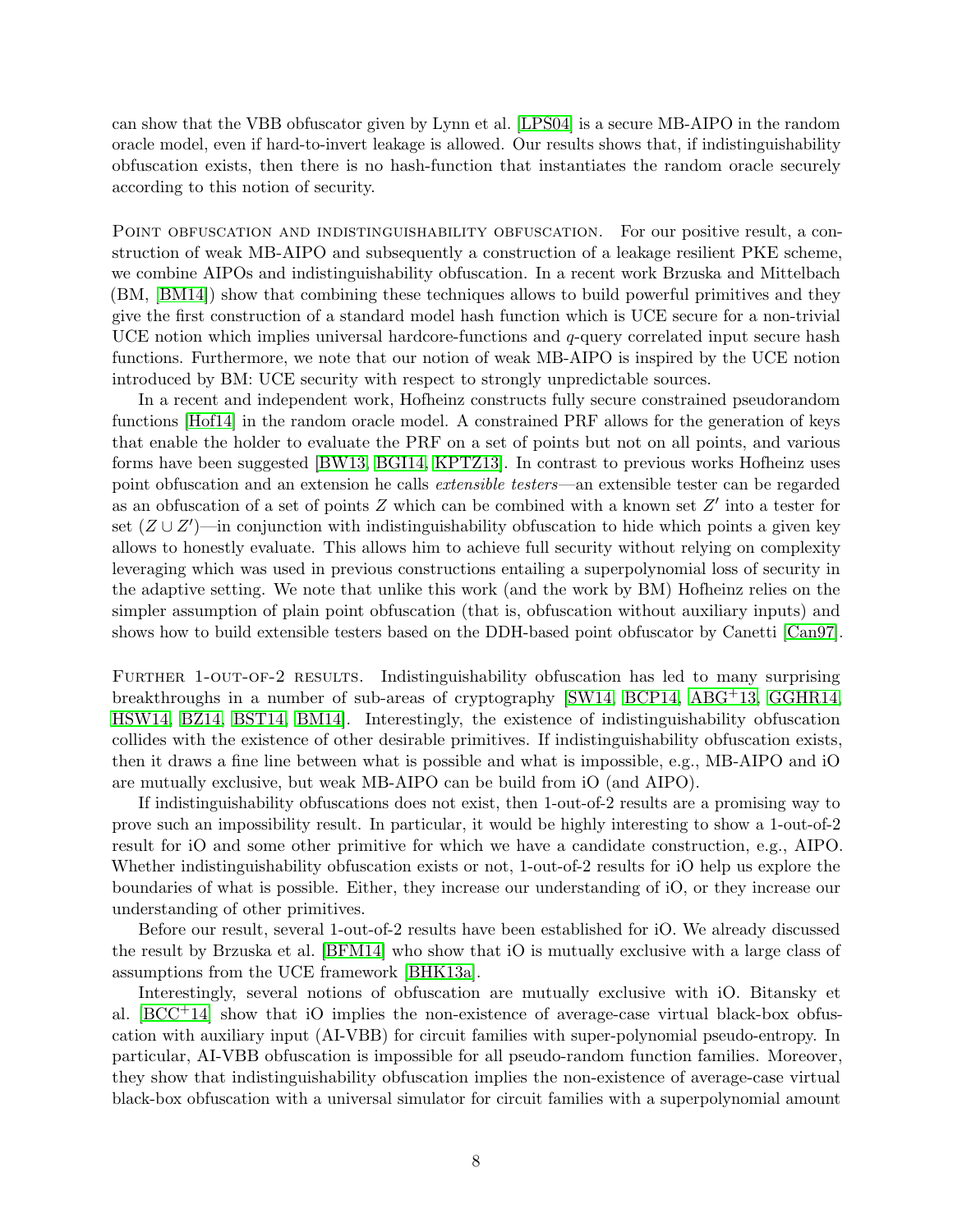<span id="page-8-0"></span>of pseudo-entropy. Bitansky et al. [\[BCPR14\]](#page-28-7) show that if indistinguishability obfuscation exists, then for every extractable one-way function family there is an (unbounded polynomial-length) auxiliary input distribution  $\mathcal L$  and an adversary  $\mathcal A$  such that all extractors fail for  $\mathcal A$ . Similar to our result for MB-AIPO, they embed an attack circuit into the auxiliary input. Boyle and Pass [\[BP13\]](#page-29-6) strengthen this result under the assumption of differing-input obfuscation (diO). If diO exists, then the quantifiers can be reversed so that  $\mathcal L$  does not depend on the one-way function family.

Also here, iO gives insights into what is (im)possible. Drawing from the insights of the impossi-bility result, Bitansky et al. [\[BCPR14\]](#page-28-7) show how to construct extractable one-way functions with bounded auxiliary input under relatively standard assumptions. Finally, Marcedone et al. [\[MO14\]](#page-32-6), as well as Koppula et al. [\[KRW13\]](#page-32-7) show that if indistinguishability obfuscation exists, then IND-CPA-security of an encryption scheme does not imply its circular security, even if the cycles are of arbitrary polynomial-length.

ON THE PLAUSIBILITY OF IO. Barak et al.  $[BGI^+01, BGI^+12]$  $[BGI^+01, BGI^+12]$  $[BGI^+01, BGI^+12]$  $[BGI^+01, BGI^+12]$  introduce Indistinguishability Obfuscation as a notion of obfuscation that is not ruled out by their impossibility result for virtual black-box obfuscation. The amount and quality of positive results based on iO as well as the number of 1-out-of-2 results indicate that indeed, indistinguishability obfuscation is a strong assumption and Komargodski et al.  $[KMN+14]$  $[KMN+14]$  show that (even imperfect) indistinguishability obfuscation does not exist in Pessiland [\[Imp95\]](#page-32-9), a world where NP is hard but one-way functions do not exist. Their result does not carry over to a world where one-way functions exist.

Garg et al. [\[GGHW14\]](#page-31-9) show that differing-inputs obfuscation—a stronger form of indistinguishably obfuscation that was also introduced in the seminal paper by Barak et al.  $[{\rm BGI^+01, BGI^+12}]$  $[{\rm BGI^+01, BGI^+12}]$  $[{\rm BGI^+01, BGI^+12}]$ —is mutually exclusive with some special-purpose obfuscator. As the particular special-purpose obfuscator that they consider seems to be a relatively mild assumption, we interpret their result as a conditional impossibility result for differing-inputs obfuscation. However, their result does not apply to indistinguishability obfuscation. In particular, recent results show how to improve the assumptions that underly indistinguishability obfuscation [\[PST14,](#page-32-3) [BR14,](#page-29-7) [BGK](#page-29-8)+14, [AGIS14,](#page-27-2) [GLSW14\]](#page-31-6) supporting its plausibility.

Auxiliary Input. Auxiliary input (AI) has been introduced by Goldwasser and Tauman-Kalai [\[GK05\]](#page-31-3) and the specifics of how AI is modeled are very important when it comes to the (im)possibility of notions of obfuscation. Notably, for extractable one-way functions, the aforementioned results by Bitansky et al. [\[BCPR14\]](#page-28-7) show that, assuming iO, this notion of security is impossible under unbounded AI, but possible when the length of the AI is bounded by a fixed polynomial that is known a priori. Potentially, bounded AI—for example, if the amount of AI is restricted to be less than the size of an MB-AIPO—could also be used to circumvent our iO-based impossibility result while preserving a reasonably wide range of applications.

Moreover, one can consider independent AI rather than dependent AI, which would also help to circumvent our impossibility result. However, AI is usually useful for composition where partial information about the obfuscated circuit/point is leaked to the outside and thus, dependent AI is often quite powerful in applications. However, even security under independent AI is non-trivial to achieve. Assuming iO, Bitansky et al.  $[BCC^+14]$  $[BCC^+14]$  show that a large class of functions cannot be VBB-obfuscated in the presence of independent AI.

A further possibility to circumvent our impossibility result is to consider a statistical notion of unpredictability rather than computational unpredictability. Statistical unpredictability has already proved useful for the construction of q-query secure correlation-secure hash functions [\[BM14\]](#page-29-2) and CCA secure PKE schemes [\[MH14\]](#page-32-0).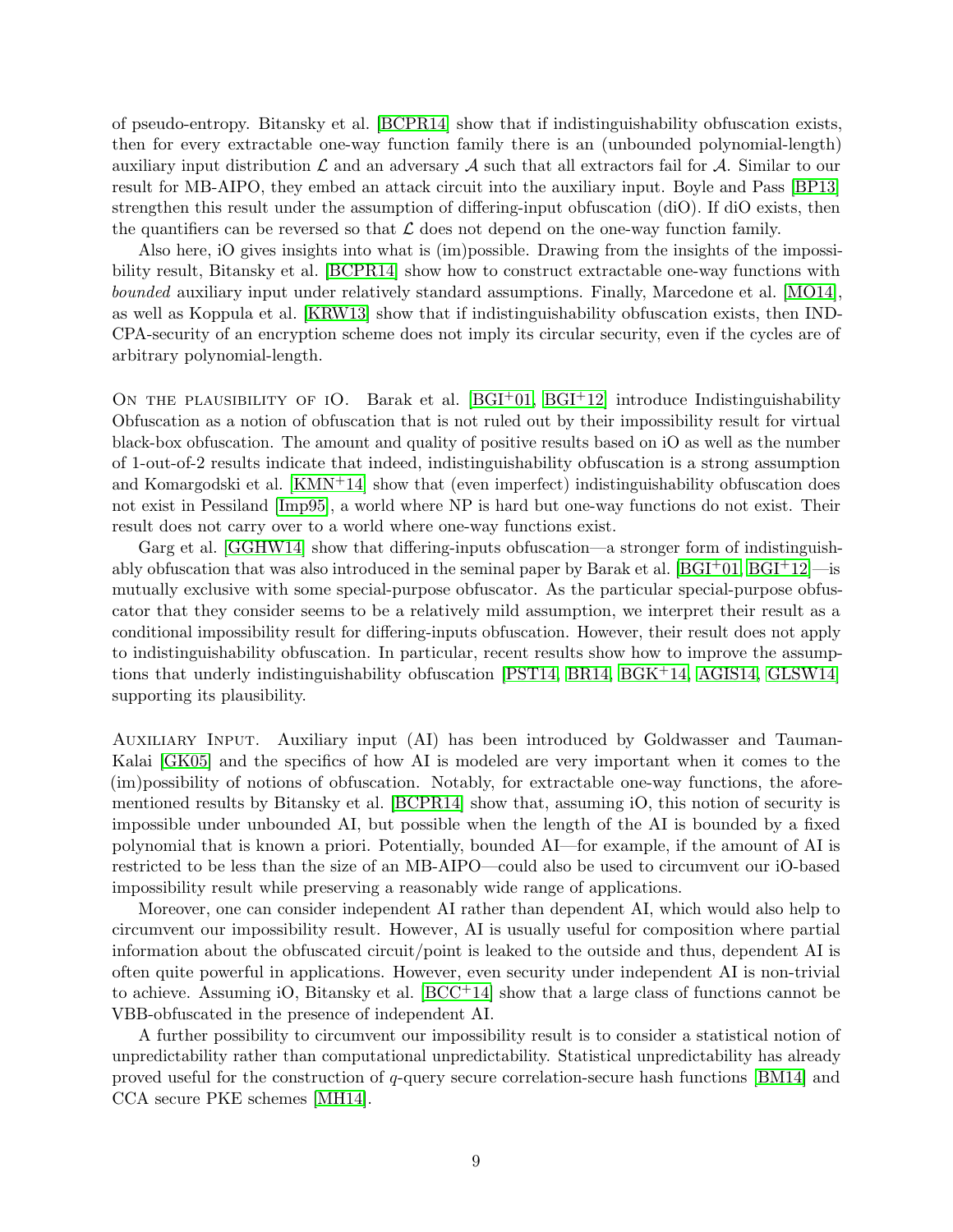<span id="page-9-2"></span>While in the VBB-setting AI is a strong notion that corresponds to the existence of a universal simulator  $[BCC+14]$  $[BCC+14]$ , in the VGB-setting AI is trivial. That is, it is equivalent whether one considers VGB security with AI or without AI. The reason is that the VGB simulator is unbounded and hence able to compute the best AI itself [\[BC10\]](#page-27-0). Secure AIPOs in the VGB-setting imply AIPOs with statistically hard-to-invert leakage [\[MH14\]](#page-32-0). Our result does not rule out composable AIPOs in the VGB-setting, and indeed, this assumption has been used very recently by Canetti et al. [\[CFPR14\]](#page-30-9) to build computationally secure fuzzy extractors that work for classes of sources that have more errors than entropy.

In light of the subtle modeling of AI, it remains to investigate whether those results in [\[BP12\]](#page-29-0) and [\[MH14\]](#page-32-0) that use an assumption which is mutually exclusive with iO can be based on an alternative assumption that is compatible with iO. Towards this goal, one might consider our weakened notion of MB-AIPO or model AI in a way that circumvents our result. Finally, it would then be interesting to come up with candidate assumptions for such a notion of security.

CONCLUSION AND FUTURE WORK. We show that indistinguishability obfuscation and MB-AIPO that is, MB-AIPO as used in [\[BP12,](#page-29-0) [MH14\]](#page-32-0) and with computationally hard-to-invert auxiliary information—are mutually exclusive. It remains to investigate whether the positive results in [\[BP12,](#page-29-0) [MH14\]](#page-32-0) can be salvaged through weaker notions of MB-AIPO or, perhaps, when combining AIPO and iO in a similar way as we did in Section [4](#page-19-1) to receive our positive result for weak MB-AIPO. We note, however, that, at a first glance, it is not straightforward to base the applications in [\[BP12,](#page-29-0) [MH14\]](#page-32-0) on our weakened notion of MB-AIPO.[6](#page-9-1)

On the other hand, one might ask whether our negative result can be extended to showing that AIPO and iO are mutually exclusive. Currently, we do not know whether this is possible. We consider such a result to be a highly interesting finding and suspect that it would require different techniques than the ones we use. Our result implies directly that differing-inputs obfuscation (diO) and MB-AIPO are mutually exclusive. Perhaps, using different techniques, one might be able to first show that diO and AIPO are mutually exclusive, for example, by showing that we can instantiate the special-purpose obfuscator by Garg et al. [\[GGHW14\]](#page-31-9) using AIPO.

We hope that our work sparks further interest in studying the connections between  $iO/diO$  on the one hand and notions of (multi-bit) point obfuscation on the other hand. More generally, we believe that it is an interesting question to identify notions of security that collide with indistinguishability obfuscation and we expect more results of that flavor in the future.

# <span id="page-9-0"></span>2 Preliminaries

NOTATION. We denote by  $\lambda \in \mathbb{N}$  the security parameter, which all algorithms get implicitly and in unary representation  $1^{\lambda}$ . By  $\{0,1\}^{\ell}$  we denote the set of all bit-strings of length  $\ell$ , and by  $\{0,1\}^*$ the set of all bit-strings of finite length. The length of x is denoted by |x|. If  $x, y \in \{0, 1\}^*$  are two bit strings of the same length, then we denote their inner product over  $\mathbb{GF}(2)$  by  $\langle x, y \rangle$ . For a finite set X, we denote the action of sampling x uniformly at random from X by  $x \leftarrow s X$ , and denote the cardinality of X by |X|. We call a randomized algorithm efficient or PPT if it runs in time polynomial in the security parameter. We assume algorithms to be randomized, unless explicitly

<span id="page-9-1"></span> $6$ Note that [\[BP12\]](#page-29-0) use composable point functions which is a stronger security notion than MB-AIPO for showing the existence of 3-round protocols that are weakly zero-knowledge. Also note, that their second result, a 3-round witness-hiding protocol, is not affected by our result. Likewise, our result only affects the CCA-encryption scheme in [\[MH14\]](#page-32-0) that is based on CPA-security and MB-AIPO. They also build a CCA-secure encryption scheme based on lossy IND-CPA secure encryption and MB-AIPO with statistically hard-to-invert auxiliary input. The latter result is not affected by our result.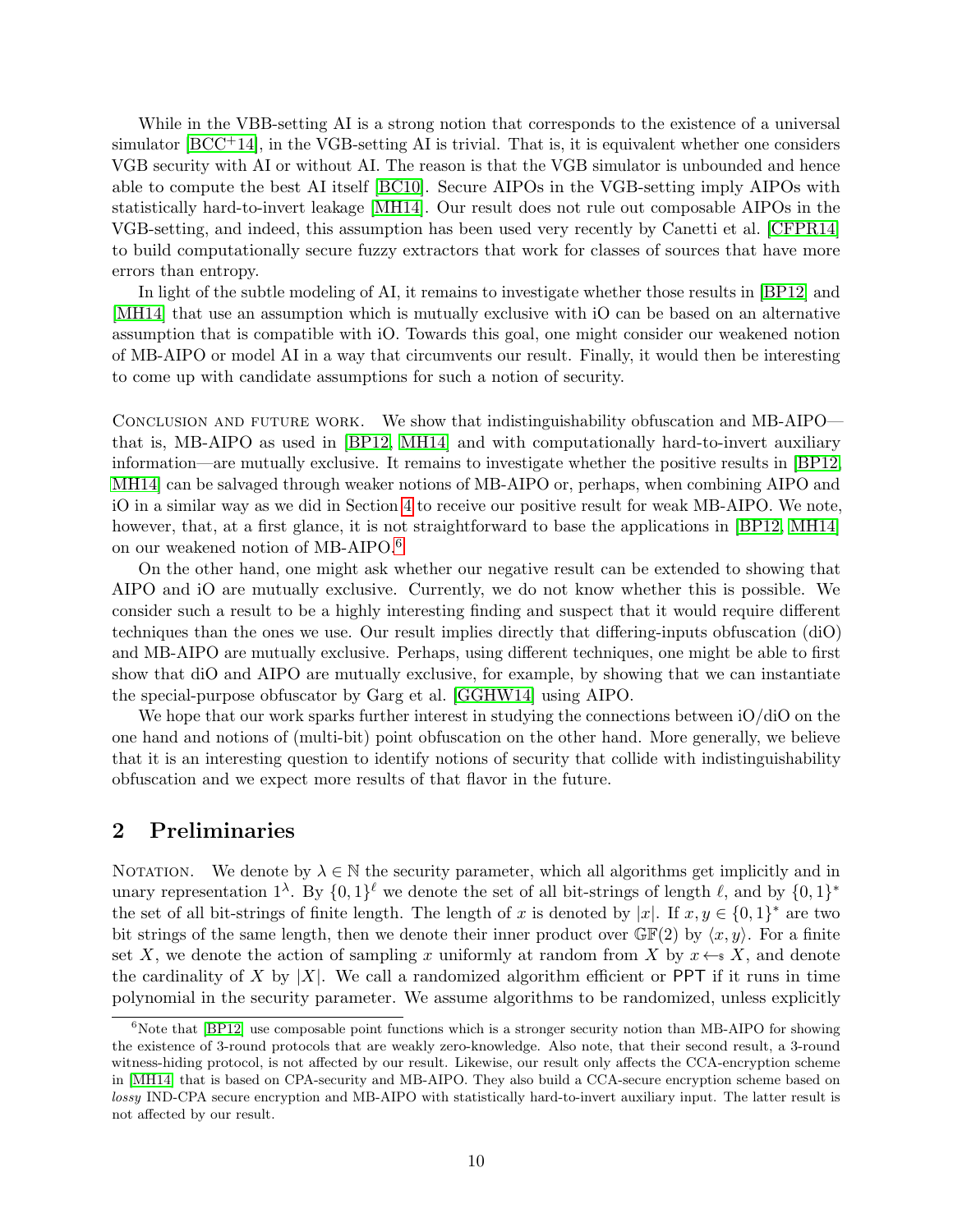<span id="page-10-1"></span>stated differently. If A is randomized then by  $y \leftarrow \mathcal{A}(x; r)$  we denote that A is run on input x and with random coins r and produced output y. If no randomness is specified, then we assume that  $A$ is run with freshly sampled uniform random coins, and write this as  $y \leftarrow s \mathcal{A}(x)$ . We often refer to algorithms, or tuples of algorithms, as adversaries. If E is an event then we denote by  $Pr[E]$  its probability and if X is a random variable, we denote its expectation by  $\mathbb{E}[X]$ . We say a function negl( $\lambda$ ) is negligible if negl( $\lambda$ )  $\in \lambda^{-\omega(1)}$ . We say a function poly is polynomial if poly  $\in \lambda^{\mathcal{O}(1)}$ .

If we speak of an ensemble or a family  $\{\mathcal{C}_\lambda\}_{\lambda\in\mathbb{N}}$  of circuits, denoted by a calligraphic letter such as C, we mean that  $\mathcal{C}_{\lambda}$  contains a set of circuits for each security parameter  $\lambda \in \mathbb{N}$ . We speak of a sequence of circuits  ${C_{\lambda}}_{\lambda \in \mathbb{N}}$  to denote a non-uniform circuit, that is, one circuit for every security parameter. By a distribution or an ensemble of distributions  $\mathcal{D} = \{D_\lambda\}_{\lambda \in \mathbb{N}}$  we identify a function ensemble  $\{f_\lambda: S_\lambda \to [0,1]\}_{\lambda \in \mathbb{N}}$  with corresponding set  $S_\lambda$  that assigns each element in  $S_\lambda$ a probability weight in [0, 1] such that  $\sum_{x \in S_\lambda} f_\lambda(x) = 1$  for all  $\lambda \in \mathbb{N}$ . We consider only efficiently sampleable distributions D by which we mean that a (possibly non-uniform) algorithm  $\mathsf{Sam}_\lambda$  exists that on input a uniformly random string r outputs a value in  $S_\lambda$  according to distribution  $D_\lambda$ , that is, such that for all  $\lambda \in \mathbb{N}$  and  $x \in S_{\lambda}$ 

$$
\Pr_r[\mathsf{Sam}_{\lambda}(r) = x] = f_{\lambda}(x).
$$

We often say we "run" a distribution or we simply write  $D_{\lambda}(1^{\lambda})$  to denote that the corresponding sample algorithm is invoked on fresh random coins.

Obfuscation. Obfuscation has been extensively used within cryptography and it comes in many different flavors. We now present the various definitions that we use in this paper. We start by recalling the strongest definition of virtual black-box (VBB) obfuscation with auxiliary inputs due to [\[BGI](#page-28-0)<sup>+</sup>01, [GK05,](#page-31-3) [BGI](#page-28-1)<sup>+</sup>12].

<span id="page-10-0"></span>**Definition 2.1** (Worst-case obfuscator with auxiliary input (VBB-AI)). A PPT  $\mathcal{O}$  is a worst-case obfuscator with auxiliary input for an ensemble  $C = \{C_{\lambda}\}_{{\lambda \in \mathbb{N}}}$  of poly-size circuits if it satisfies:

• Functionality. For any  $\lambda \in \mathbb{N}$  and  $C \in \mathcal{C}_{\lambda}$ ,  $\mathcal{O}(C)$  is a circuit which computes the same function as  $C$ , that is, for all  $x$  it holds

$$
\Pr[C'(x) = C(x) | C' \leftarrow \mathcal{O}(C)] = 1.
$$

- Polynomial slowdown. For any  $\lambda \in \mathbb{N}$  and  $C \in \mathcal{C}_{\lambda}$ ,  $Pr[|C'| \leq poly(|C|) | C' \leftarrow \mathcal{O}(C)] = 1$ .
- Virtual black-box. For any PPT adversary  $A$  there is a PPT simulator Sim such that for all sufficiently large  $\lambda \in \mathbb{N}, C \in \mathcal{C}_{\lambda}$  and  $z \in \{0,1\}^{\text{poly}(\lambda)}$ :

$$
\left|\Pr\left[\mathcal{A}(z,\mathcal{O}(C))=1\right]-\Pr\left[\mathsf{Sim}^C(z,1^{|C|})=1\right]\right|\leq \mathsf{negl}(\lambda)
$$

where the probability is taken over the coins of  $A$ ,  $\mathsf{Sim}$  and  $\mathcal{O}$ .

Indistinguishability obfuscation. While VBB obfuscation as defined above provably does not exist  $[{\rm BGI^+01}]$  for all circuits, weaker notions such as *indistinguishability obfuscation* may well do. VBB obfuscation requires that for any PPT adversary given the code of some functionality (and some auxiliary input) there exists a PPT simulator that given only black-box access to the functionality (and as input the same auxiliary input) produces a computationally indistinguishable distribution. An indistinguishability obfuscation (iO) scheme, on the other hand, only ensures that the obfuscations of any two functionally equivalent circuits are computationally indistinguishable. Indistinguishability obfuscation was originally proposed by Barak et al.  $[**BGI**<sup>+</sup>01]$  as a potential weakening of virtual-black-box obfuscation. We recall the definition from  $[GGH^+13]$  $[GGH^+13]$ .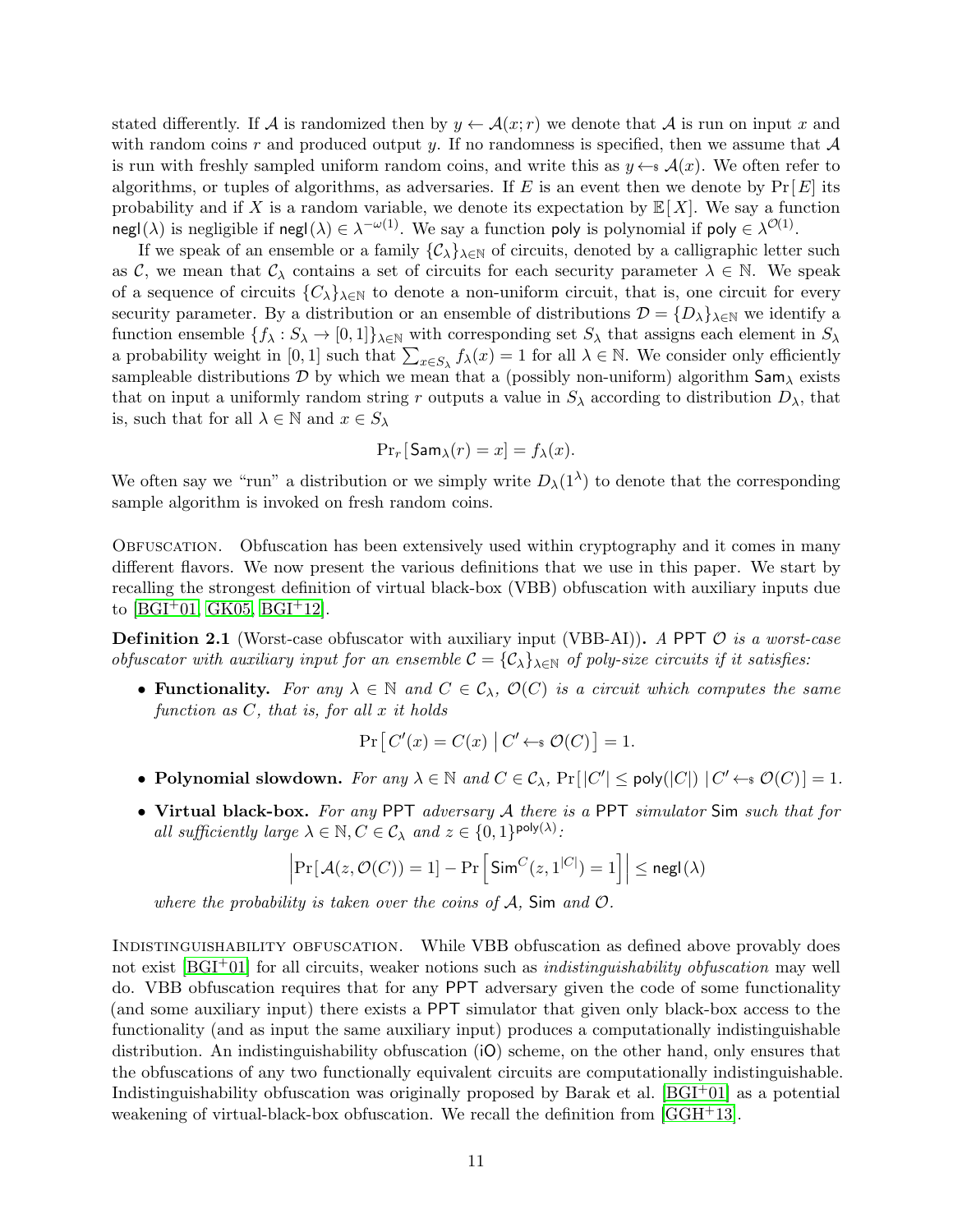<span id="page-11-1"></span>**Definition 2.2.** A PPT algorithm iO is called an indistinguishability obfuscator for a circuit ensemble  $C = \{C_{\lambda}\}_{{\lambda \in \mathbb{N}}}$  if the following conditions are satisfied:

• Correctness. For all security parameters  $\lambda \in \mathbb{N}$ , for all  $C \in \mathcal{C}_{\lambda}$ , and for all inputs x we have that

$$
\Pr\left[C'(x) = C(x) : C' \leftarrow \text{s iO}(1^{\lambda}, C)\right] = 1.
$$

• Security. For any PPT distinguisher D, for all pairs of circuits  $C_0, C_1 \in C_\lambda$  such that  $C_0(x) = C_1(x)$  on all inputs x the following distinguishing advantage is negligible:

$$
\left|\Pr\left[\left.\mathcal{D}(1^{\lambda}, \mathsf{iO}(1^{\lambda}, C_1))=1\right]-\Pr\left[\left.\mathcal{D}(1^{\lambda}, \mathsf{iO}(1^{\lambda}, C_0))=1\right]\right|\leq \mathsf{negl}(\lambda)\,.
$$

Differing-inputs obfuscation. Differing-inputs obfuscation is closely related to indistinguisha-bility obfuscation and also goes back to the seminal paper of Barak et al. [\[BGI](#page-28-0)+01, [BGI](#page-28-1)+12]. While indistinguishability obfuscation requires circuits to be identical on all inputs, differing-inputs obfuscation intuitively says that if a distinguisher can tell apart two obfuscated circuits then one can efficiently extract a value on which the circuits differ. We here follow the definition of Ananth et al.  $[ABG+13]$  $[ABG+13]$  and Boyle et al.  $[BCP14]$  and first define the notion of *differing-inputs distributions* which in turn are then used to define differing-inputs obfuscation.

**Definition 2.3** (Differing-inputs circuits). A sample algorithm  $(C_0, C_1, z) \leftarrow s$  Sam $(1^{\lambda})$  that samples circuits from a circuit ensemble  $C = \{C_{\lambda}\}_{\lambda \in \mathbb{N}}$  is said to be a differing-inputs distribution if for all PPT algorithms A there is a negligible function negl such that:

$$
\Pr\Big[C_0(x) \neq C_1(x) : (C_0, C_1, z) \leftarrow \text{Sam}(1^{\lambda}), x \leftarrow \text{A}(1^{\lambda}, C_0, C_1, z)\Big] \leq \text{negl}(\lambda)
$$

**Definition 2.4** (Differing-inputs obfuscation). A PPT algorithm diO is a differing-inputs obfuscator for a differing-inputs distribution Sam (for circuit ensemble  $\{\mathcal{C}_{\lambda}\}_{\lambda\in\mathbb{N}}$ ) if the following holds:

• Correctness. For all security parameters  $\lambda \in \mathbb{N}$ , for all  $C \in \mathcal{C}_{\lambda}$ , and for all inputs x we have that

$$
\Pr\left[C'(x) = C(x) : C' \leftarrow \text{si}(O(1^{\lambda}, C)\right] = 1.
$$

• Security. For any PPT distinguisher D, for any  $(C_0, C_1, z) \leftarrow s$  Sam $(1^{\lambda})$  the following distinguishing advantage is negligible:

$$
\left|\Pr\Big[\,\mathcal{D}(1^{\lambda},\text{diO}(1^{\lambda},C_1),z)=1\Big]-\Pr\Big[\,\mathcal{D}(1^{\lambda},\text{diO}(1^{\lambda},C_0),z)=1\Big]\right|\le {\mathsf{negl}}(\lambda)\,.
$$

Boyle, Chung and Pass [\[BCP14\]](#page-28-2) show that any general indistinguishability obfuscator is also a differing-inputs obfuscator for certain classes of circuits. That is, any indistinguishability obfuscator for all circuits in  $\mathcal{P}/poly$  is a also a differing-inputs obfuscator for distributions over pairs of circuits that differ on at most polynomially many inputs. We recall their Theroem:

<span id="page-11-0"></span>**Theorem 2.5** ([\[BCP14\]](#page-28-2)). Let iO be an indistinguishability obfuscator for  $\mathcal{P}/poly$ . Let  $(\{\mathcal{C}_\lambda\}_{\lambda\in\mathbb{N}},\mathsf{Sam})$ be a differing-inputs distribution for which there exists a polynomial  $d : \mathbb{N} \to \mathbb{N}$ , such that

$$
\Pr\Big[\left|\{x:C_0(x)\neq C_1(x)\}\right|\leq d(\lambda)\,\Big|\,(C_0,C_1,z)\leftarrow s\,\mathsf{Sam}(1^{\lambda})\Big]\geq 1-\mathsf{negl}(\lambda)\,.
$$

Then iO is a differing-inputs obfuscator for  $({C_{\lambda}})$ , Sam).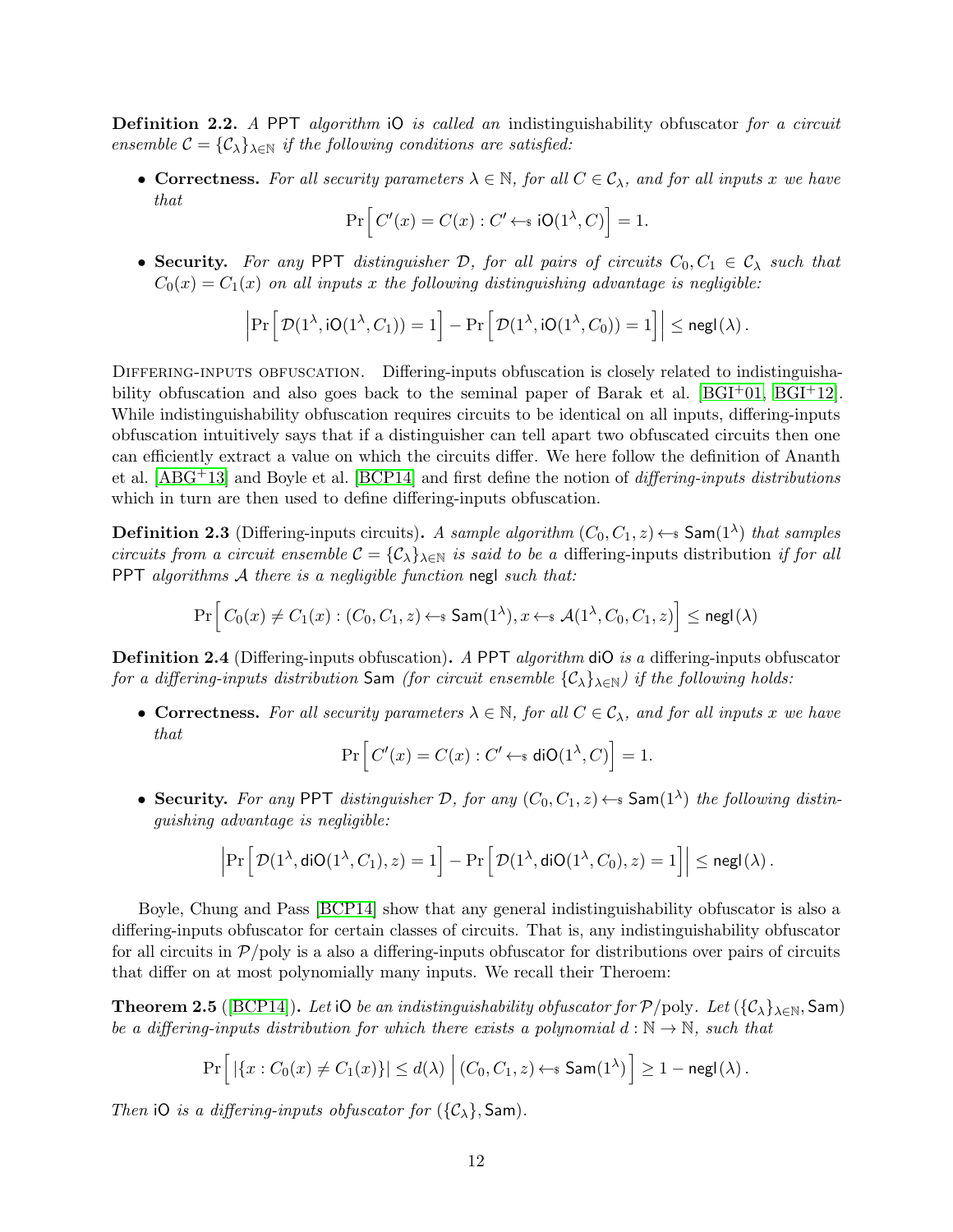<span id="page-12-1"></span>Point obfuscation. Besides the general purpose indistinguishability obfuscator we consider obfuscators for the specific class of so-called point functions. A point function  $p_x$  for some value  $x \in \{0,1\}^*$  is defined as

$$
p_x(s) := \begin{cases} 1 & \text{if } s = x \\ \perp & \text{o/w} \end{cases}
$$

In this paper, we consider a variant of point function obfuscators under auxiliary input which was first formalized by Canetti [\[Can97\]](#page-30-1). We here give the definition from [\[BP12\]](#page-29-0) presented in a game based formulation. The first definition formalizes unpredictable distributions which are in turn used to define obfuscators for point functions.

<span id="page-12-0"></span>**Definition 2.6** (Unpredictable distribution). A distribution ensemble  $\mathcal{D} = \{D_{\lambda} = (Z_{\lambda}, X_{\lambda})\}_{\lambda \in \mathbb{N}},$ on pairs of strings is unpredictable if no poly-size (non-uniform) circuit can predict  $X_\lambda$  from  $Z_\lambda$ . That is, for every poly-size circuit sequence  ${C_{\lambda}}_{\lambda\in\mathbb{N}}$  and for all large enough  $\lambda$ :

$$
\Pr_{(z,x)\leftrightarrow B_{\lambda}}[C_{\lambda}(z)=x]\leq \mathsf{negl}(\lambda)
$$

Remark. Alternatively, we could use a variant of Definition [2.6](#page-12-0) for uniform distributions D. Jumping ahead, we note that our negative result, Theorem [3.1](#page-15-0) also carries over to uniform distributions. Theorem [2.5](#page-11-0) by Boyle et al. [\[BCP14\]](#page-28-2) holds for both, uniform and non-uniform samplers. For our construction of weak MB-AIPO in Proposition [4.5,](#page-21-0) AIPO for non-uniform samplers yields weak MB-AIPO for non-uniform samplers, and AIPO for uniform samplers yields weak MB-AIPO for uniform samplers. Likewise, for Proposition [5.3,](#page-26-0) weak MB-AIPO for non-uniform samplers yields a leakage-resilient PKE secure against non-uniform adversaries, while weak MB-AIPO for uniform samplers yields a leakage-resilient PKE secure against uniform adversaries. For ease of presentation, we omit the explicit treatment of uniform and non-uniform adversaries.

<span id="page-12-2"></span>**Definition 2.7** (Auxiliary input point obfuscation for unpredictable distributions (AIPO)). A PPT algorithm AIPO is a point obfuscator for unpredictable distributions if on input  $(z, x)$  it outputs a polynomial-size circuit that returns 1 on x and 0 everywhere else and satisfies the following secrecy property: for any (efficiently sampleable) unpredictable distribution  $\mathcal{B}_1$  over  $\{0,1\}^{\text{poly}(\lambda)} \times \{0,1\}^{\lambda}$  it holds for any PPT algorithm  $\mathcal{B}_2$  that the probability that the following experiment outputs true for  $(\mathcal{B}_1, \mathcal{B}_2)$  is negligibly close to  $\frac{1}{2}$ :

$$
b \leftarrow s \{0, 1\}
$$
  
(z, x<sub>0</sub>)  $\leftarrow s$   $\mathcal{B}_1(1^{\lambda})$   
x<sub>1</sub> $\leftarrow s \{0, 1\}^{\lambda}$   
p  $\leftarrow s$  AIPO(x<sub>b</sub>)  
b'  $\leftarrow s$   $\mathcal{B}_2(1^{\lambda}, p, z)$   
return  $b = b'$ 

The probability is over the coins of adversary  $(\mathcal{B}_1, \mathcal{B}_2)$ , the coins of AIPO and the choices of  $x_1$  and b.

OBFUSCATION FOR POINT FUNCTIONS WITH MULTI-BIT OUTPUT. While point functions only return a single bit, a point function with multi-bit output (MBPF)  $p_{x,m}$  for values  $x, m \in \{0, 1\}^*$  is defined as

$$
p_{x,m}(s) := \begin{cases} m & \text{if } s = x \\ \perp & \text{o/w} \end{cases}
$$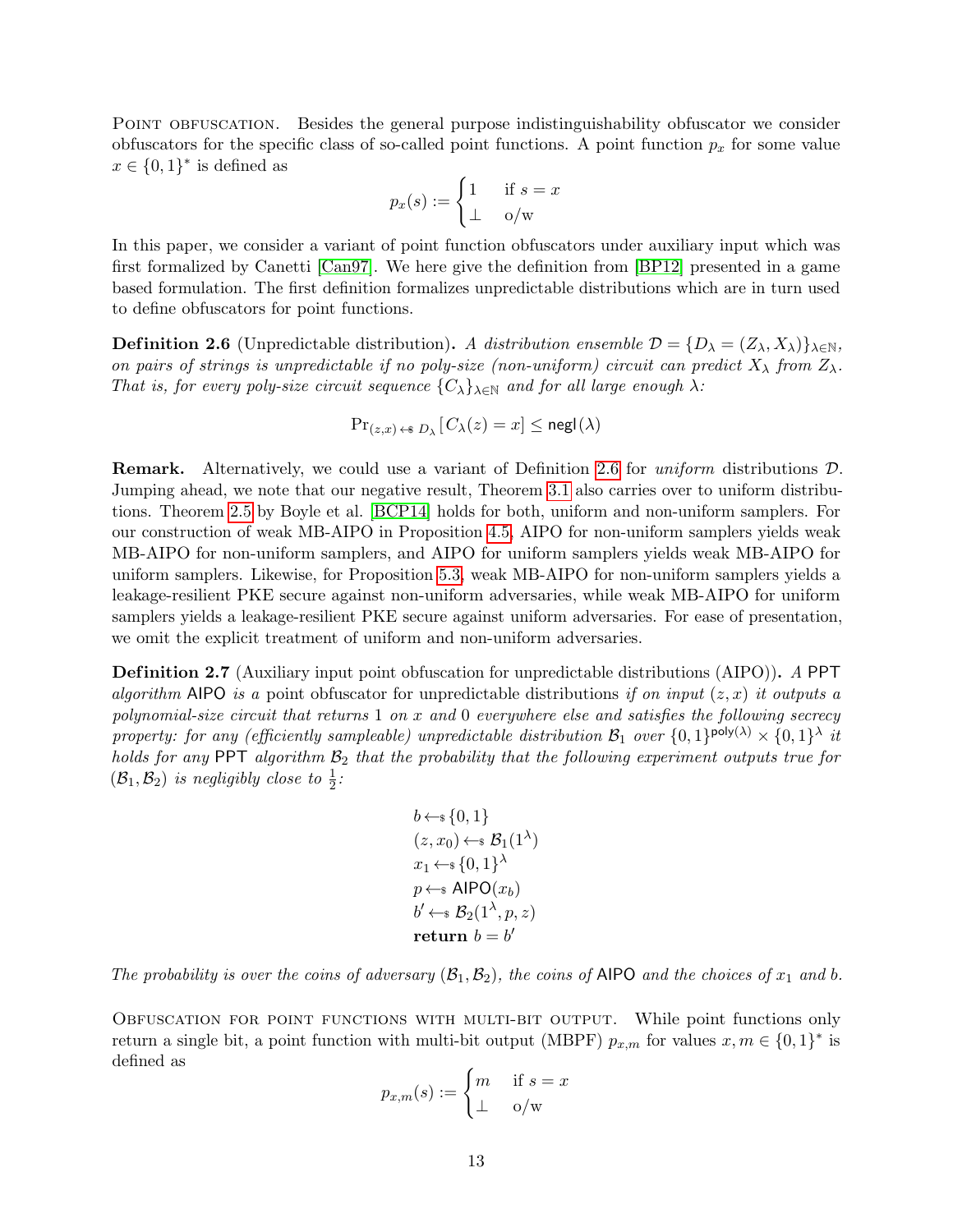<span id="page-13-2"></span>For an MBPF  $p_{x,m}$  we call x the point address and m the point value. Similar to AIPO we can define MB-AIPO via an unpredictable distribution—the notion was introduced by Matsuda and Hanaoka  $[MH14]$  in an average case formulation called  $AIND- $\delta$ -cPUAI—where the distribution outputs a tuple$  $(x, m)$  (defining a point function  $p_{x,m}$ ) together with auxiliary information z. We require that it be computationally infeasible to recover the point address  $x$  given auxiliary information  $z$ . Thus, in the MBPF setting we define the unpredictable distribution as  $\mathcal{D} = \{D_\lambda = (Z_\lambda, X_\lambda, M_\lambda)\}_{\lambda \in \mathbb{N}}$ but still require that the point address (aka.,  $x$ ) remains hidden given the auxiliary input. From an MB-AIPO obfuscator we now require that the obfuscation of  $p_{x,m}$  is indistinguishable from an obfuscation with a changed point value  $m'$  where  $m'$  is chosen uniformly at random. Intuitively this captures that the obfuscation does not reveal any information about the point value  $m$ . We note that also other definitional choices are possible here, which we discuss after presenting the formal definition. We now state unpredictability for a distribution over triples  $(z, x, m)$  and then give the formal definition of MB-AIPOs.

**Definition 2.8** (Unpredictable distribution). A distribution ensemble  $\mathcal{D} = \{D_\lambda = (Z_\lambda, X_\lambda, M_\lambda)\}_{\lambda \in \mathbb{N}}$ , on triples of strings is unpredictable if no poly-size (non-uniform) circuit can predict  $X_{\lambda}$  from  $Z_{\lambda}$ . That is, for every poly-size circuit sequence  $\{C_{\lambda}\}_{\lambda\in\mathbb{N}}$  and for all large enough  $\lambda$ :

$$
\mathrm{Pr}_{(z,x,m) \leftrightarrow^{\mathbf{s}} D_\lambda} \, [ \, C_\lambda(z) = x ] \leq {\mathsf{negl}}(\lambda)
$$

<span id="page-13-0"></span>**Definition 2.9** (Auxiliary input point obfuscation for unpredictable distributions (MB-AIPO)). A PPT algorithm MB-AIPO is a multi-bit point obfuscator for unpredictable distributions if on input  $(z, x, m)$  it outputs a polynomial-size circuit that returns m on x and 0 everywhere else and satisfies the following secrecy property: for any (efficiently sampleable) unpredictable distribution  $\mathcal{B}_1$  over  $\{0,1\}^{\text{poly}(\lambda)} \times \{0,1\}^{\lambda} \times \{0,1\}^{\text{poly}(\lambda)}$  it holds for any PPT algorithm  $\mathcal{B}_2$  that the probability that the following experiment outputs true for  $(\mathcal{B}_1, \mathcal{B}_2)$  is negligibly close to  $\frac{1}{2}$ :

$$
b \leftarrow \{0, 1\}
$$
  
(z, x, m<sub>0</sub>)  $\leftarrow$  s  $\mathcal{B}_1(1^{\lambda})$   
 $m_1 \leftarrow \{0, 1\}^{\lambda}$   
 $p \leftarrow$  s MB-AIPO(x, m<sub>b</sub>)  
 $b' \leftarrow$  s  $\mathcal{B}_2(1^{\lambda}, p, z)$   
return  $b = b'$ 

The probability is over the coins of adversary  $(\mathcal{B}_1, \mathcal{B}_2)$ , the coins of AIPO and the choices of x, m<sub>0</sub>,  $m_1$  and b.

Definition [2.9](#page-13-0) was used in [\[MH14\]](#page-32-0) and is implied by the notion of composable AIPO [\[CD08\]](#page-30-4) that is used in  $[BP12]^7$  $[BP12]^7$  $[BP12]^7$ . Interestingly, an MB-AIPO as by the above definition is not necessarily also AIPO secure. For this note that given an obfuscation scheme MB-AIPO we can construct an MB-AIPO' such that MB-AIPO' $(x, m)$  works like MB-AIPO, but additionally, it leaks a hardcore bit of x by outputting a string r and the inner product of x and r. The harcore bit does not hurt the security of MB-AIPO' as an MB-AIPO, yet given this single bit of information on  $x$  an adversary in the AIPO security game can trivially win.

There are two immediate alternative definitions of MB-AIPO that come to mind. One could modify the MB-AIPO definition by requiring that the obfuscation of point function  $p_{x,m}$  is indistinguishable from an obfuscation of  $p_{x',m'}$ . That is, instead of only adapting the point value, we could

<span id="page-13-1"></span><sup>7</sup>Canetti and Dakdouk [\[CD08\]](#page-30-4) show that composable point functions (without auxiliary input) imply multi-bit point functions (without auxiliary input). Their result carries over to obfuscation in the presence of auxiliary input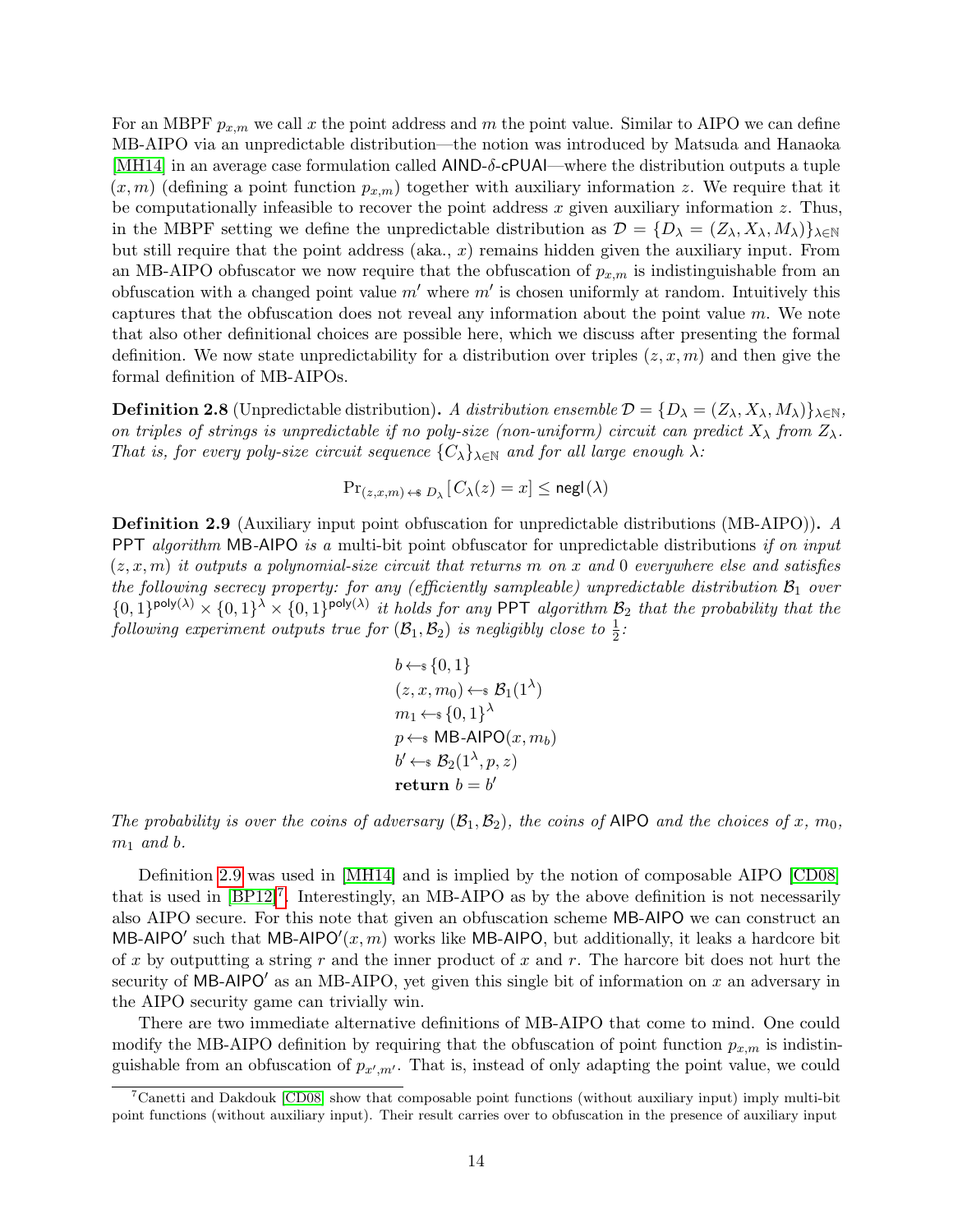<span id="page-14-2"></span>conceive a notion in which the honest obfuscation should be indistinguishable from one where both the point address and the point value are chosen uniformly at random. A second alternative would be to require that the obfuscation of point function  $p_{x,m}$  is indistinguishable from an obfuscation of  $p_{x',m}$ . This gives us three alternatives:

$$
(x,m) \quad \text{vs.} \quad (x,m') \tag{Definition 2.9}
$$

$$
(x,m) \quad \text{vs.} \quad (x',m') \tag{2}
$$

$$
(x,m) \quad \text{vs.} \quad (x',m) \tag{3}
$$

where the first alternative corresponds to our Definition [2.9.](#page-13-0) We note that the second and third alternative are easily seen to imply also AIPO. However, the third alternative allows the obfuscation to leak large portions of m which goes against the intuition of what MB-AIPO wants to model.

In Section [3,](#page-14-0) we show that, assuming indistinguishability obfuscation exists, neither of the three definitions can be met. Throughout the paper, the term MB-AIPO refers to Definition [2.9](#page-13-0) unless explicitly stated otherwise.

Average-case point obfuscation and statistical unpredictability. The notions for point obfuscation as defined above is over arbitrary high-entropy distributions over the point address. Instead, one could consider a slightly weaker variant where the point address is sampled according to the uniform distribution. Indeed, Matsuda and Hanaoka [\[MH14\]](#page-32-0) recently presented constructions of CCA-secure public-key encryption schemes based on this version of point obfuscation. They call AIPO with arbitrary high-entropy samplers a worst-case notion, and AIPO with the uniform distribution an average-case notion and denote it by AIND-δ-cPUAI. Our impossibility result also applies to  $AIND-<sub>o</sub>-cPUAI$  which we refer to as *average case MB-AIPO*.

A second avenue to weaken the security requirements of point obfuscators is to require that the auxiliary input needs to hide the point address statistically. We call unpredictable distributions for which this is the case *statistically unpredictable*. Our impossibility result does not carry over to this notion.

# <span id="page-14-0"></span>3 IO Implies the Impossibility of MB-AIPO

In the following we present our negative result, namely that indistinguishability obfuscation and multi-bit point function obfuscation in the presence of auxiliary information (MB-AIPO) are mutually exclusive. This holds for MB-AIPO as defined in Definition [2.9](#page-13-0) as well as for the two alternative definitions discussed below the definition. We discuss implications of our result in Section [3.2.](#page-18-0)

### <span id="page-14-1"></span>3.1 IO and MB-AIPO are Mutually Exclusive

Multi-bit point obfuscation with auxiliary inputs is a powerful primitive and has, for example, been used to construct CCA-secure encryption schemes [\[MH14\]](#page-32-0) and to circumvent black-box impossibility results for three-round weak zero-knowledge protocols for  $\mathcal{NP}$  [\[BP12\]](#page-29-0). Our following result says that, if indistinguishability obfuscation and pseudo-random generators exist, then MB-AIPOs (as defined in Definition [2.9\)](#page-13-0) cannot exist. The result remains valid even if we consider average case MB-AIPOs (where point address  $x$  is chosen uniformly at random). Technically our result builds on techniques used by Brzuska, Farshim and Mittelbach (BFM; [\[BFM14\]](#page-28-4)). BFM show a similar 1-out-of-2 result, namely that if indistinguishability obfuscation exists, then certain kinds of UCEsecure hash functions—a hash function security notion recently introduced in [\[BHK13a\]](#page-29-3)—cannot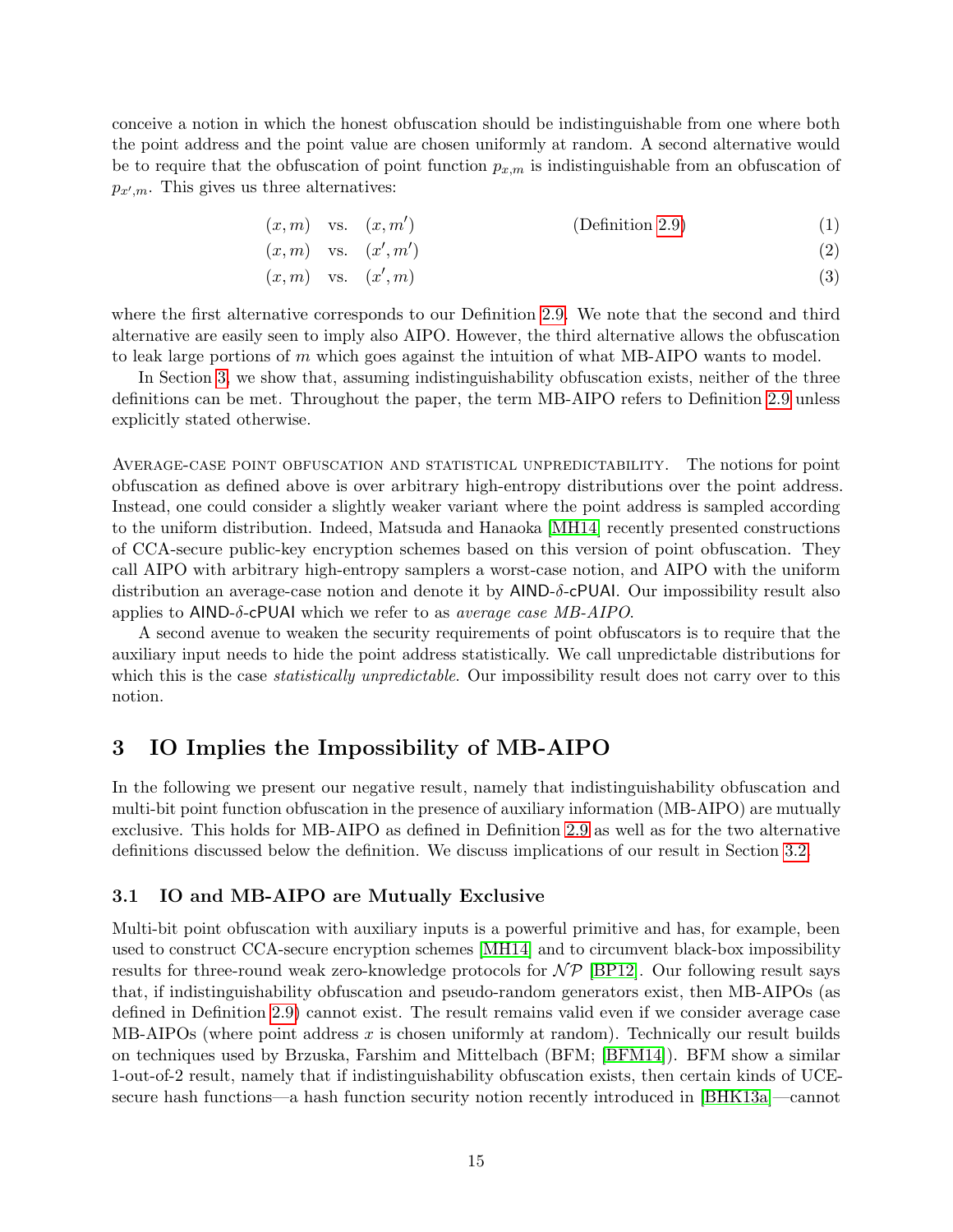<span id="page-15-2"></span>exist [\[BFM14\]](#page-28-4). In the UCE-framework, a hash function H gets a hash key hk and an input x and outputs y. BFM obfuscate the circuit

$$
(\mathsf{H}(\cdot,x)=y),
$$

that given a hash-key hk checks whether hk "matches" the pair  $(x, y)$ , that is, whether  $H(hk,.)$  maps x to y. They show that, if  $|h\mathbf{k}| < 2 |y|$ , then it is likely (in the corresponding experiment) that the circuit is the 0-circuit that outputs 0 on all inputs and hence, the indistinguishability obfuscation of this circuit does not leak x.

We will use a similar technique to hide the point address. In order to break AIPO with indistinguishability obfuscation, we need to show that, given the auxiliary input, it is hard to recover the point address, but that, given the auxiliary input and the point function, one can distinguish. Similarly, for UCEs, one needs to show that, given some leakage about x and y, it is hard to recover x, but that, given the leakage and the hash-key hk, one can distinguish whether y was generated by applying  $H(hk,.)$  to x or whether y was drawn at random.

Showing that an indistinguishability obfuscation hides a certain value is usually the crux in proofs involving iO. For this, we construct a new technique which may be of independent interest and is given as Lemma [3.2.](#page-16-0)

<span id="page-15-0"></span>**Theorem 3.1.** If indistinguishability obfuscation exists for all circuits in  $\mathcal{P}/poly$ , then average-case obfuscation for multi-bit point functions secure under auxiliary input (MB-AIPO) does not exist.

This theorem applies to Definition [2.9](#page-13-0) and all the three variants that we discuss below that definition. It also applies to the average-case version where the point address is sampled uniformly, because our adversary samples both, x and m uniformly at random.

To prove Theorem [3.1](#page-15-0) we use indistinguishability obfuscation to construct an unpredictable distribution  $\mathcal{B}_1$  together with an adversary  $\mathcal{B}_2$  that, given leakage from the unpredictable distribution can distinguish between point obfuscations from the unpredictable distribution and point obfuscations from the uniform distribution.

We first give the unpredictable distribution  $\mathcal{B}_1$  which takes as input the security parameter  $1^{\lambda}$  and outputs two values x, m together with some auxiliary information (resp. leakage) z. Here leakage z will be the indistinguishability obfuscation of a predicate circuit that takes as input a description of a circuit  $C$ , evaluates the circuit on a hard-coded value  $x$ , runs the result through a pseudo-random generator PRG and finally compares this result with some hard-coded value y. That is, we consider the circuit

$$
C[x,y](\cdot):=\mathsf{iO}\left(\mathsf{PRG}(\mathsf{uC}(\cdot,x))=y\right),
$$

where  $\mathsf{u}\mathsf{C}$  denotes a universal circuit taking as input a circuit description C of a fixed length and a value x and which outputs  $C(x)$ . This use of a PRG allows us later to argue that if value y is chosen uniformly at random that with high probability it falls outside the image of the PRG and thus the circuit is 0 on all inputs, that is, it implements the zero-circuit 0.

We next formally define the unpredictable distribution. For this let n and  $\ell$  be two polynomials and let PRG :  $\{0,1\}^{n(\lambda)} \to \{0,1\}^{2n(\lambda)}$  be a pseudo-random generator with stretch 2. Note that we do not need to additionally assume the existence of PRGs as AIPOs (and in particular MB-AIPOs) already imply one-way functions.<sup>[8](#page-15-1)</sup> Let, furthermore,  $\mathsf{uC}(\cdot,x)$  be a universal circuit that on input a description of a circuit C and value x outputs  $C(x)$ . Adversary  $\mathcal{B}_1$  computes an unpredictable

<span id="page-15-1"></span><sup>8</sup> Canetti et al. [\[CKVW10\]](#page-30-6) show that multi-bit point function obfuscation is tightly related to symmetric encryption and that MB-AIPO implies the existence of (leakage-resilient) IND-CPA symmetric encryption schemes.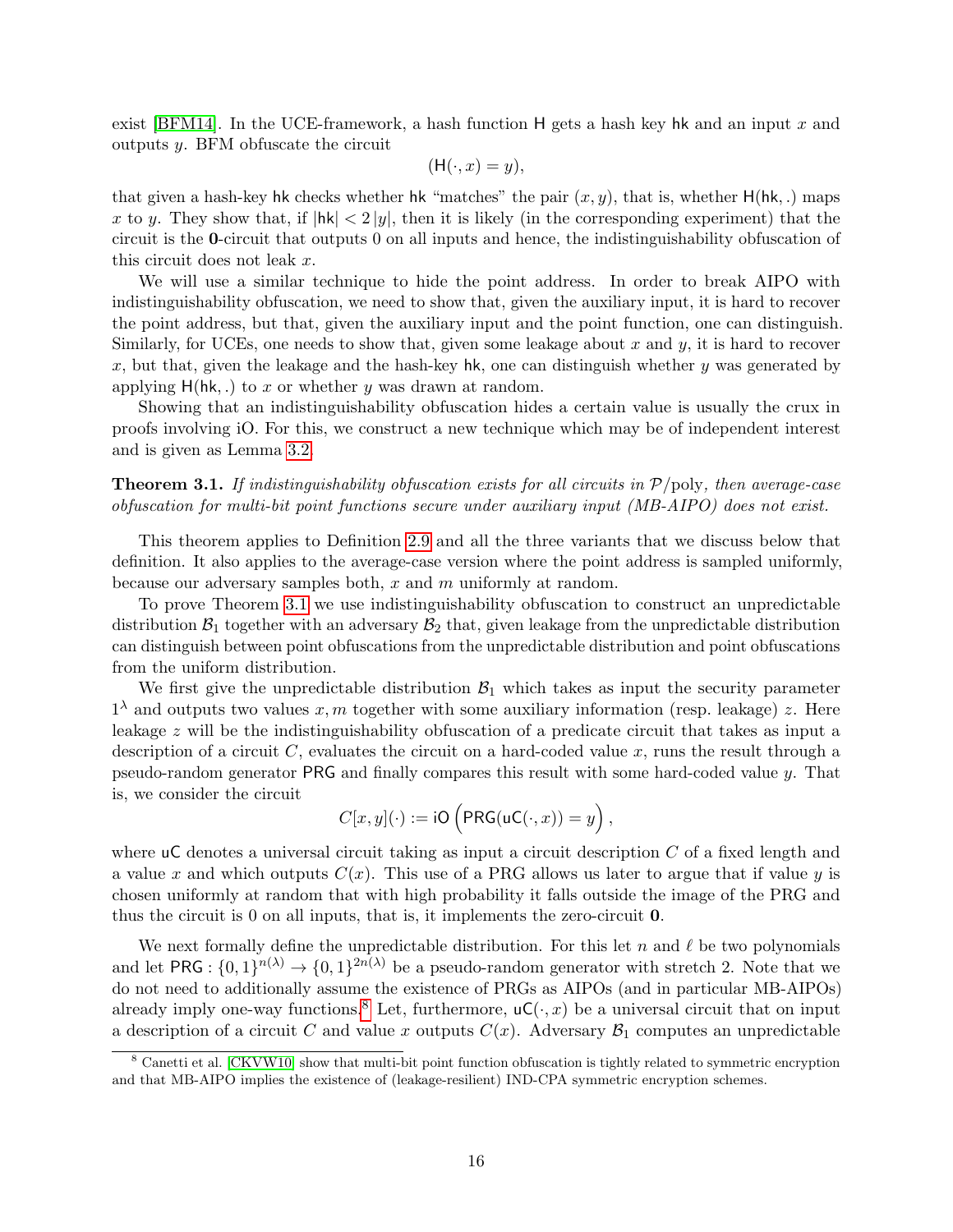distribution over  $(z, x, m)$  as follows:

$$
m \leftarrow s \{0, 1\}^{n(\lambda)}
$$
  
\n
$$
y \leftarrow \text{PRG}(m)
$$
  
\n
$$
x \leftarrow s \{0, 1\}^{\ell(\lambda)}
$$
  
\n
$$
z \leftarrow s \text{ iO}\left(\text{PRG}(uC(\cdot, x)) = y\right)
$$
  
\noutput:  $(z, x, m)$ 

We now present the adversary  $\mathcal{B}_2$  that, given the leakage z from  $\mathcal{B}_1$ , breaks the security of the multi-bit point obfuscator. We then argue that  $B_1$ , indeed, implements an unpredictable distribution. Adversary  $\mathcal{B}_2$  gets values p and z as input, where p is either a point obfuscation of  $p_{x,m}$  sampled according to  $\mathcal{B}_1$  or an obfuscation for  $p_{x,u}$  for a uniformly random value u. Adversary  $\mathcal{B}_2$  computes  $z(p)$  and outputs the result. If p is an obfuscation of  $p_{x,m}$ , then  $B_2$  computes the predicate function

$$
\mathsf{PRG}(p_{x,m}(x)) = y
$$

where y was computed as  $PRG(m)$ . Thus, it will always output 1. If, however, p is an obfuscation of  $p_{x,u}$ , then with overwhelming probability over the choice of u, adversary  $\mathcal{B}_2$  returns 0, because PRG-security implies that for any fixed value, the probability that  $PRG(u)$  is equal to that value for a random u, is negligible. It follows that  $(\mathcal{B}_1, \mathcal{B}_2)$  break the security of the obfuscator with overwhelming probability. We now prove that  $(\mathcal{B}_1, \mathcal{B}_2)$  is also a valid pair of adversaries, that is, that  $B_1$  is an unpredictable distribution. In the following lemma, we show that, under the assumption of indistinguishability obfuscation, the leakage computed by  $\mathcal{B}_1$  is indistinguishable from an obfuscated zero circuit 0 the circuit that returns 0 on all inputs and which is padded to have the same length as the (unobfuscated) leaked circuit, that is, the circuit  $(PRG(uC(\cdot, x)) = y)$ . As the zero circuit does not leak any information about  $y$ , the leakage is unpredictable.

<span id="page-16-0"></span>**Lemma 3.2.** Let  $n, \ell, t$  be polynomials. For  $x \in \{0,1\}^{\ell(\lambda)}$ , let  $\mathsf{uC}(\cdot, x)$  be a universal circuit that on input a description of a circuit  $C \in \{0,1\}^{t(\lambda)}$  and value x outputs  $C(x)$ .

If PRG :  $\{0,1\}^{n(\lambda)} \to \{0,1\}^{2n(\lambda)}$  is a pseudo-random generator and iO is a secure indistinguishability obfuscator for all circuits in  $P/\text{poly}$ , then for all efficient PPT distinguishers Dist there exists a negligible function negl such that

$$
\Big\vert {\rm Pr}\Big[{\rm Dist}\,\Big(1^\lambda, {\rm iO}\,\Big({\rm PRG}(uC(\cdot,x))={\rm PRG}(m)\Big)\Big)=1\Big]-{\rm Pr}\Big[{\rm Dist}(1^\lambda, {\rm iO(0)})=1\Big]\Big\vert\le {\rm negl}(\lambda)
$$

where **0** denotes the constant zero circuit padded to the same length as circuit  $(PRG(uC(\cdot, x)) =$  $PRG(m)$ . The first probability is over the random choice of x and m and the coins of iO and Dist and the second probability is over the coins of iO and Dist.

Proof. We bound the distinguishing probability in Lemma [3.2](#page-16-0) with the security of the PRG and the indistinguishability obfuscator iO. We consider the following hybrids (which are also depicted in Figure [1\)](#page-17-0):

- Game<sub>1</sub>: The game chooses a random value m and computes  $y \leftarrow PRG(m)$ . It constructs the predicate circuit  $C_{x,y} \leftarrow (\text{PRG}(uC(\cdot, x)) = y)$  and an obfuscation  $\tilde{C} = \leftarrow s \text{ iO}(C_{x,y})$ . It then calls distinguisher Dist on input  $C$  and outputs whatever Dist outputs.
- Game<sub>2</sub>: As before, except that the game chooses a uniformly random value y. It constructs the predicate circuit  $C_{x,y} \leftarrow (\text{PRG}(uC(\cdot, x)) = y)$  and an obfuscation  $\tilde{C} = \leftarrow s \text{ iO}(C_{x,y})$ . It then calls distinguisher Dist on input  $\tilde{C}$  and outputs whatever Dist outputs.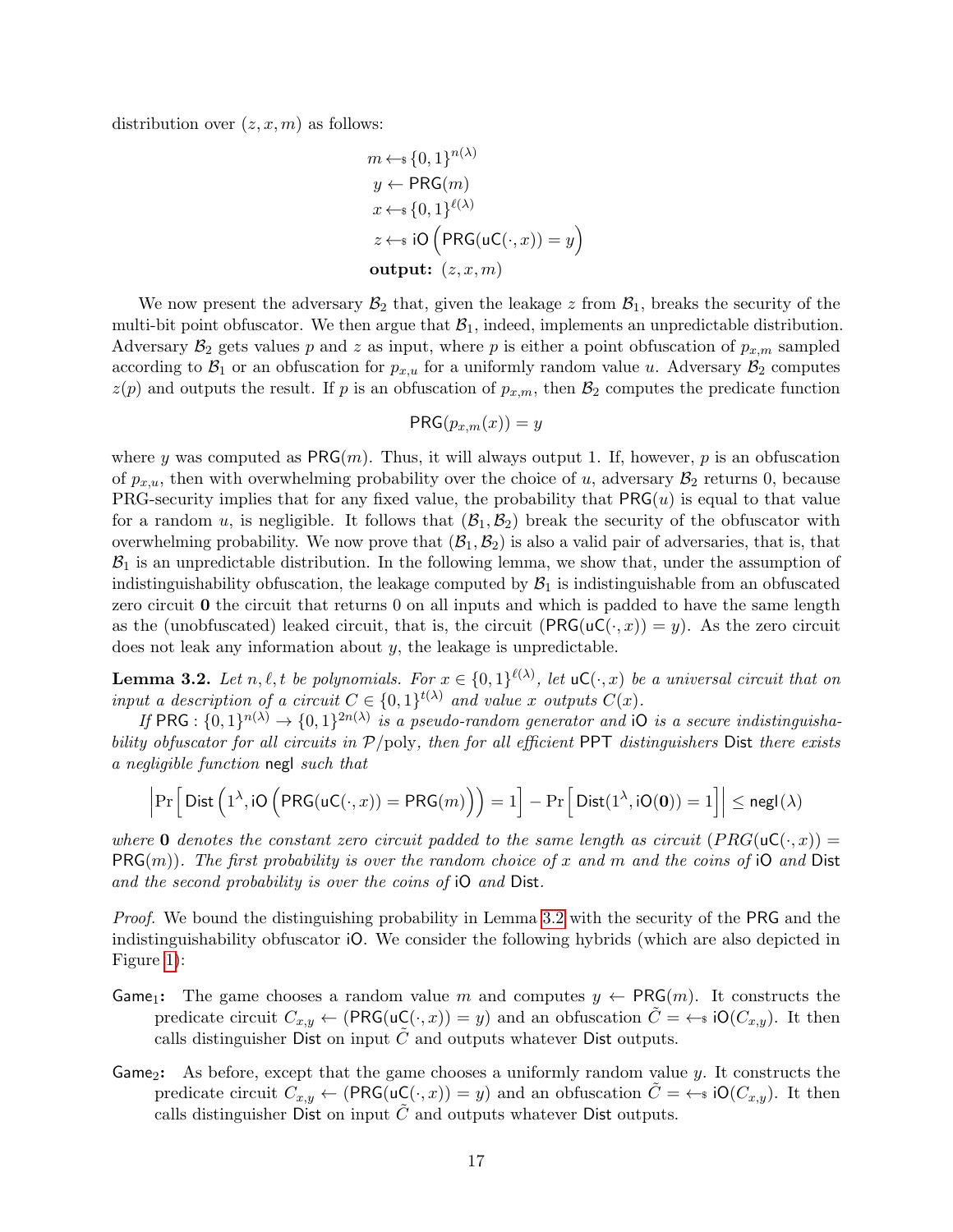<span id="page-17-1"></span><span id="page-17-0"></span>

| <b>PRG</b>                                             | Bad                                                          | iO                                                    |                                                        |
|--------------------------------------------------------|--------------------------------------------------------------|-------------------------------------------------------|--------------------------------------------------------|
| $\mathsf{Game}_1(\lambda)$                             | $\mathsf{Game}_2(\lambda)$                                   | $\mathsf{Game}_3(\lambda)$                            | Game $_4(\lambda)$                                     |
| $m \leftarrow \{0,1\}^{n(\lambda)}$                    | $m \leftarrow \{0,1\}^{n(\lambda)}$                          | $m \leftarrow \{0,1\}^{n(\lambda)}$                   | $m \leftarrow \{0,1\}^{n(\lambda)}$                    |
| $x \leftarrow s \{0,1\}^{\ell(\lambda)}$               | $x \leftarrow \{0,1\}^{\ell(\lambda)}$                       | $x \leftarrow \{0,1\}^{\ell(\lambda)}$                | $x \leftarrow \{0,1\}^{\ell(\lambda)}$                 |
| $y \leftarrow PRG(m)$                                  | $y \leftarrow\mathcal{S} \{0,1\}^{ \mathsf{PRG}(m) }$        | $y \leftarrow\$ {0,1\}^{ {\sf PRG}(m) }               | $y \leftarrow\$ {0,1\}^{ \mathsf{PRG}(m) }             |
|                                                        |                                                              | abort if $(x, y) \in \text{Bad}(\lambda)$             | abort $\textbf{if}(x, y) \in \text{Bad}(\lambda)$      |
| $C_{x,y} \leftarrow (\textsf{PRG}(uC(\cdot,x)) = y)$   | $C_{x,y} \leftarrow (\textsf{PRG}(uC(\cdot,x)) = y)$         | $C_{x,y} \leftarrow (\textsf{PRG}(uC(\cdot,x)) = y)$  |                                                        |
| $\tilde{C} = \leftarrow$ s iO $(C_{x,y})$              | $\tilde{C} = \leftarrow$ s iO $(C_{x,y})$                    | $\tilde{C} = \leftarrow$ s iO $(C_{x,y})$             | $C = \leftarrow$ s iO(0)                               |
| $b' \leftarrow \$ \text{Dist}(1^{\lambda}, \tilde{C})$ | $b' \leftarrow \text{S} \text{Dist}(1^{\lambda}, \tilde{C})$ | $b' \leftarrow \text{S Dist}(1^{\lambda}, \tilde{C})$ | $b' \leftarrow \$ \text{Dist}(1^{\lambda}, \tilde{C})$ |
| return $(1=b')$                                        | return $(1=b')$                                              | return $(1=b')$                                       | return $(1=b')$                                        |

Figure 1: The hybrids for the proof of Lemma [3.2.](#page-16-0) We have highlighted the changes between the games with a light-grey background.

- Game3: As before, except that the game terminates if there there exists a circuit description  $C \in \{0,1\}^{t(\lambda)}$  such that  $C_{x,y}(C) = 1$ . We denote this event by  $(x, y) \in \text{Bad}(\lambda)$  if for values  $(x, y)$  such a circuit description C exists.
- Game4: As before, except that now an obfuscation of the constant zero-circuit (padded to appropriate length)  $C \leftarrow s \mathsf{iO}(\mathbf{0})$  is constructed.

We bound the difference between  $Game_1$  and  $Game_2$  by the security of the PRG.  $Game_2$  and Game<sub>3</sub> are, by the fundamental lemma of the game-playing technique  $[BR06]$ , identical until event  $Bad(\lambda)$  occurs. We now prove that  $Bad(\lambda)$  only happens with negligible probability. For a uniformly random pair of values  $(x, y)$  we have that the probability that there exists circuit C such that  $PRG(uC(C, x)) = y$  is upper bounded by the probability that y is in the image of the PRG. As the PRG maps  $n(\lambda)$  bits to  $2n(\lambda)$  bits, the probability that a random y is in the image of the PRG is upper bounded by  $2^{-n(\lambda)}$ .

Finally, we bound the difference between  $\mathsf{Game}_3$  and  $\mathsf{Game}_4$  by the security of the indistinguishability obfuscator iO by noting that if  $(x, y) \notin \text{Bad}(\lambda)$  then circuit  $C_{x,y}$  encodes the constant zero circuit. We now explain this formally.

Firstly, let us externalize some of the variables that the games use and introduce a unified notation for  $\mathsf{Game}_3$  and  $\mathsf{Game}_4$ . For  $i \in \{3,4\},$  let  $\mathsf{Game}_i[x,y](\lambda)$  be equal to the game  $\mathsf{Game}_i(\lambda)$ where the game chooses values x and y. We define  $\mathcal{A}[x, y](C)$  to be an adversary against the indistinguishability obfuscator iO that gets a circuit  $C$  as input, where  $C$  is either an obfuscation of circuit  $C_{x,y}$  or an obfuscation of the constant zero circuit **0** padded to the length of circuit  $(PRG(uC(\cdot, x)) = y)$ . Adversary  $\mathcal{A}[x, y](C)$  runs distinguisher D on input  $(1^{\lambda}, C)$  and outputs whatever D outputs.

If  $C = C_{x,y}$  then adversary  $\mathcal{A}[x,y](C)$  perfectly simulates game Game<sub>3</sub>[x, y]( $\lambda$ ) and if  $C = 0$ then the adversary simulates  $\text{Game}_4[x, y](\lambda)$ . Thus, we can rewrite the difference between the game's distributions

$$
\Pr[\mathsf{Game}_3(\lambda)] - \Pr[\mathsf{Game}_4(\lambda)]
$$

as

$$
\mathbb{E}_{x,y}\Big[\Pr\!\big[\mathsf{Game}_3[x,y](\lambda)\big]\!\Big] - \mathbb{E}_{x,y}\Big[\Pr\!\big[\mathsf{Game}_4[x,y](\lambda)\big]\!\Big]
$$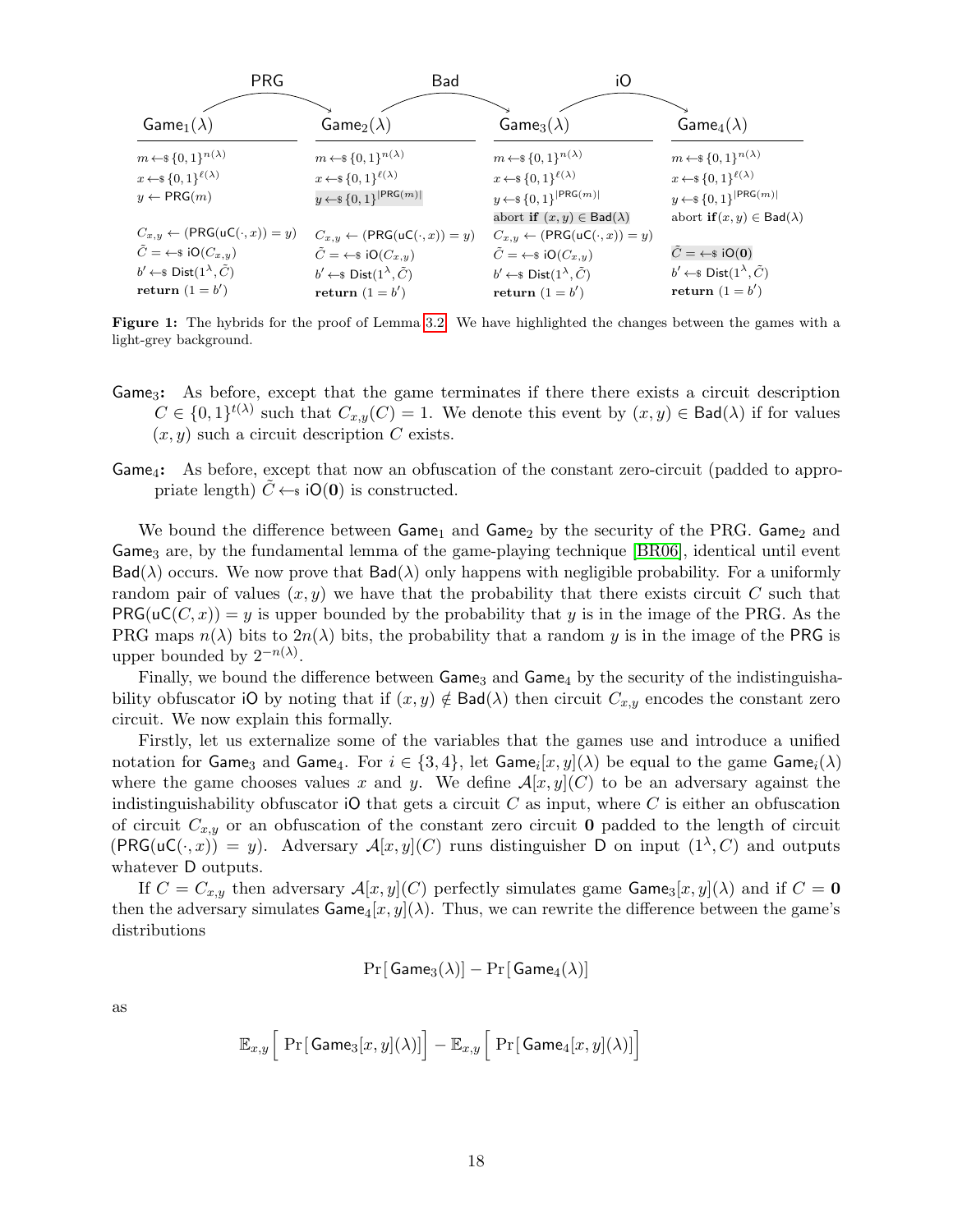<span id="page-18-2"></span>Note that x and y are chosen such that  $(x, y) \notin \text{Bad}(\lambda)$ . Due to the linearity of expectation we can further rearrange this as

$$
= \mathbb{E}_{x,y} \left[ \Pr \left[ \text{Game}_3[x, y](\lambda) \right] - \Pr \left[ \text{Game}_4[x, y](\lambda) \right] \right]
$$
  
\n
$$
= \mathbb{E}_{x,y} \left[ \Pr \left[ \mathcal{A}[x, y](1^{\lambda}, \text{iO}(C_{x,y})) = 1 \right] - \Pr \left[ \mathcal{A}[x, y](1^{\lambda}, \text{iO}(0)) = 1 \right] \right]
$$
  
\n
$$
= \mathbb{E}_{x,y} \left[ \text{Adv}_{\text{IO}, \mathcal{A}[x,y], C_{x,y}, \text{O}}^{\text{io}}(\lambda) \right]
$$
  
\n
$$
\leq \max_{x,y} \text{Adv}_{\text{IO}, \mathcal{A}[x,y], C_{x,y}, \text{O}}^{\text{io}}(\lambda)
$$

By the security of the indistinguishability obfuscator, the advantage of any efficient adversary is negligible and, hence, also  $\max_{x,y} \mathsf{Adv}_{\mathsf{IO},\mathcal{A}[x,y],C_{x,y},\mathbf{0}}^{\mathsf{io}}(\lambda)$  is negligible.  $\Box$ 

#### <span id="page-18-0"></span>3.2 Implications

Average case MB-AIPO is a relaxed notion of virtual-black-box point obfuscation in the presence of auxiliary input and in particular implied by it [\[MH14\]](#page-32-0). Consequently our impossibility result also shows that VBB obfuscation of multi-bit point functions secure in the presence of auxiliary input cannot exist if indistinguishability obfuscation exist:

Corollary 3.3. If indistinguishability obfuscation exists, then VBB multi-bit point obfuscation secure with auxiliary input does not exist.

We note that VBB multi-bit point obfuscation is also often referred to as *Digital Lockers*.

Canetti and Dakdouk [\[CD08\]](#page-30-4) study the composition of point function obfuscation and show that composable AIPO implies the existence of composable MB-AIPO. And hence, applying our result we get the following corollary.

Corollary 3.4. If indistinguishability obfuscation exists, then composable AIPO does not exist.

Several results have been based on the existence of MB-AIPO (or composable AIPO). Matsuda and Hanaoka give a CCA secure public-key encryption scheme based on MB-AIPO [\[MH14\]](#page-32-0) and Bitansky and Paneth give a three-round weak zero-knowledge protocol for  $\mathcal{NP}$  based on composable AIPO [\[BP12\]](#page-29-0).<sup>[9](#page-18-1)</sup> In Section [4](#page-19-1) we present a weakened notion of MB-AIPO that we deem to fall outside our impossibility result. It is not clear whether this weaker notion suffices for the applications in [\[BP12,](#page-29-0) [MH14\]](#page-32-0) and such a proof is not straightforward, so it remains to study whether other weak variants of MB-AIPO could be used.

A random oracle uninstantiability. Lynn et al. [\[LPS04\]](#page-32-4) construct VBB obfuscators for multi-bit point functions in the idealized random oracle model and their result can easily be seen to encompass auxiliary information. Thus, assuming indistinguishability obfuscation exists our result rules out the existence of a standard model hash function that can instantiate the random oracle in their construction.

Corollary 3.5. If indistinguishability obfuscation exists, then the multi-bit output point function obfuscator by Lynn et al. [\[LPS04\]](#page-32-4) cannot be instantiated in the standard model so that it achieves VBB security with auxiliary input.

<span id="page-18-1"></span><sup>&</sup>lt;sup>9</sup>We note that the construction of 3-message witness-hiding protocols from AIPO [\[BP12\]](#page-29-0) as well as the construction of a CCA secure PKE scheme from lossy encryption schemes and MB-AIPO with statistically hard-to-invert information [\[MH14\]](#page-32-0) are not affected by our result.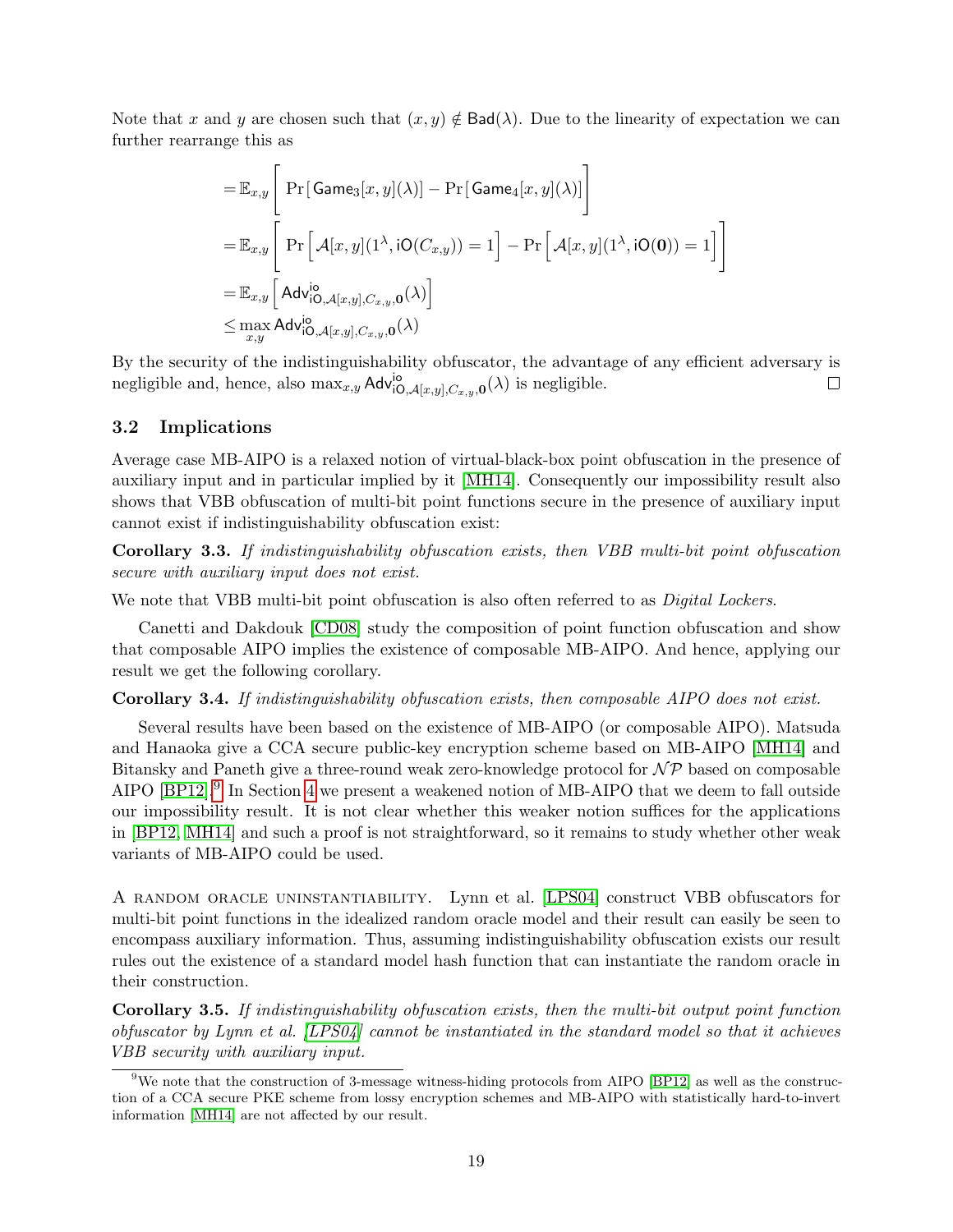## <span id="page-19-3"></span><span id="page-19-0"></span>3.3 On Circumventing our Impossibility Result

Matsuda and Hanaoka [\[MH14\]](#page-32-0) present a CCA-secure PKE scheme that is based on MB-AIPO and, thus, is ruled out by our impossibility result, if indistinguishability obfuscation exists. However, they also present a version of a CCA-secure PKE scheme based on the weaker assumption of MB-AIPO that is secure only with respect to statistically unpredictable distributions. Indeed, our techniques do not carry over to ruling out MB-AIPO for statistically unpredictable distributions, because the way in which we use indistinguishability obfuscation, inherently relies on computational security. Switching to a statistical notion of security was also proposed for UCEs in order to salvage a large number of applications [\[BFM14,](#page-28-4) [BHK13a\]](#page-29-3).

Moreover, Canetti et al. [\[CKVW10\]](#page-30-6) present notions of MB-AIPO in the setting of computational unpredictability that are not affected by our impossibility result. In the following section, we present a variant of MB-AIPO that is stronger than theirs but weaker than the definition that we show to be impossible. Namely, we strengthen the assumption on unpredictable distributions to remain unpredictable even in case the point value  $m$  is given. We call this notion strong unpredictability and, indeed, give a construction based on AIPO and indistinguishability obfuscation. An analogous notion of unpredictability has recently been introduced by Brzuska and Mittelbach in the context of UCE security [\[BM14\]](#page-29-2).

# <span id="page-19-1"></span>4 Weak MB-AIPO from iO and AIPO

In this section we show that, despite the negative results from the previous section, point obfuscation in particular AIPO—and indistinguishability obfuscation (iO) together make a powerful team. Our first observation is that we can use iO to construct a point obfuscation scheme which can securely obfuscate point functions given as input the point function, rather than the point address. This is inherently different from all previous point obfuscation schemes [\[Can97,](#page-30-1) [CMR98,](#page-30-2) [Fis99,](#page-30-3) [Wee05,](#page-33-1) [CD08,](#page-30-4) [CKVW10,](#page-30-6) [BC10,](#page-27-0) [BP12\]](#page-29-0) which always take the point address as input. We call this sort of obfuscator point-independent as the obfuscator works independently of the actual point (in fact it may be computationally infeasible for the obfuscator to recover the point from its input). Using a similar technique we then construct a mild form of a multi-bit point function obfuscation scheme secure in the presence of auxiliary input that we call *weak MB-AIPO*. Later, in Section [5,](#page-25-0) we use our construction of weak MB-AIPOs to construct a public-key encryption scheme that is leakage resilient with respect to any computationally hard-to-invert leakage of the secret-key.

## <span id="page-19-2"></span>4.1 Point-independent Point Function Obfuscation

Goldwasser and Rothblum [\[GR07\]](#page-31-4) introduce the notion of best-possible obfuscation. Intuitively an obfuscator is a best-possible obfuscator if an obfuscation leaks as little information about the original program as any functionally equivalent circuit. In the context of point functions this means that a best-possible obfuscator for point functions (or for more general function classes) on input a point function  $p_x$  would need to output an obfuscated point function which is at least as good as an obfuscation produced by, for example, an AIPO obfuscator on input the point address x. Goldwasser and Rothblum show that if we consider PPT obfuscators, then the notions of best-possible obfuscation and indistinguishability obfuscation are equivalent [\[GR07\]](#page-31-4). Let us recall the definition of best-possible obfuscation:

**Definition 4.1** ([\[GR07\]](#page-31-4): Best-possible obfuscation). A PPT  $\mathcal{O}$  is a best-possible obfuscator for an ensemble  $C = \{C_{\lambda}\}_{{\lambda}\in\mathbb{N}}$  of families of poly-size circuits if it satisfies the preserving functionality and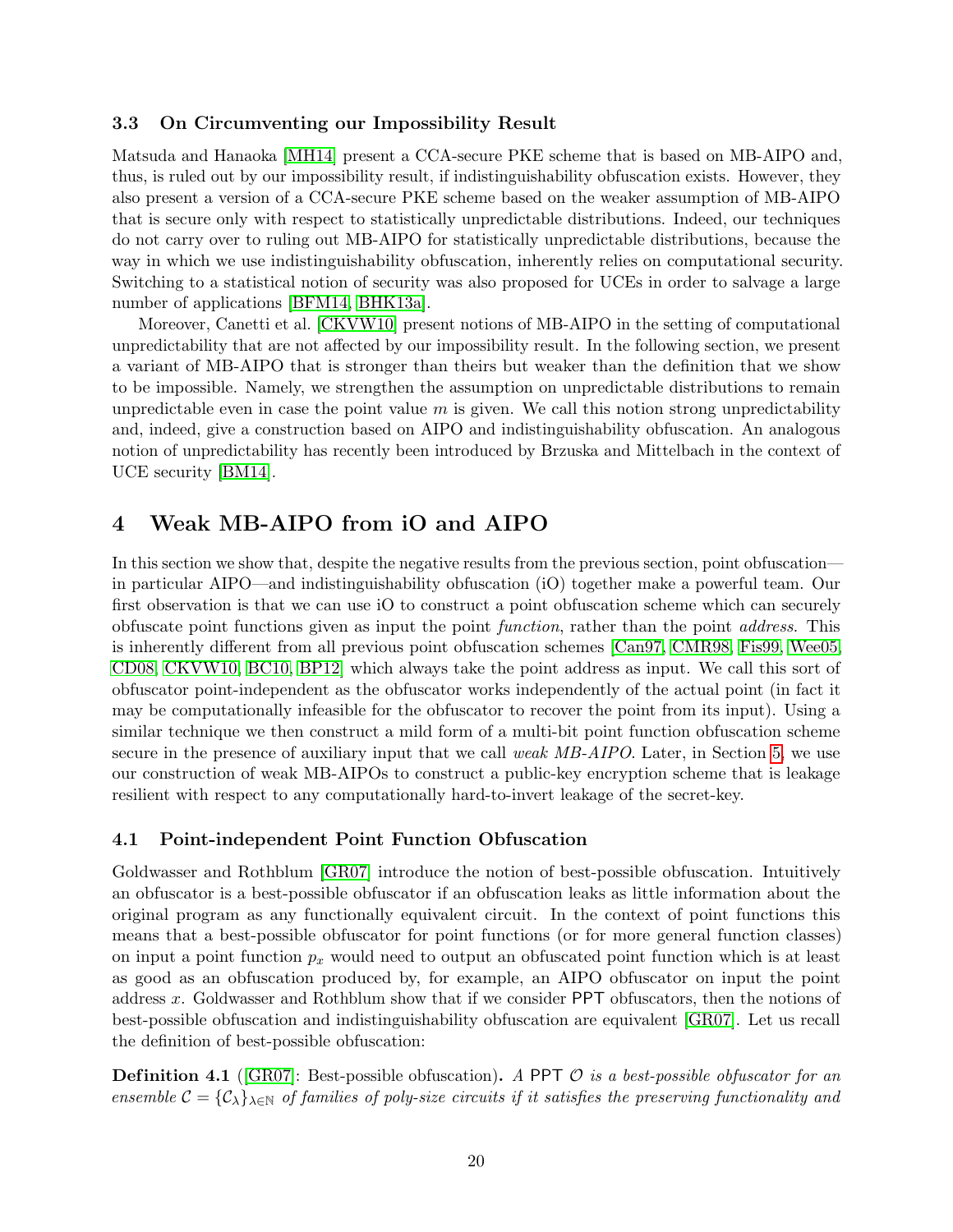<span id="page-20-4"></span>polynomial slowdown properties as in Definition [2.1,](#page-10-0) and also has the following property (instead of the virtual black-box property).

• Computational best-possible obfuscation. For any polynomial size learner  $\mathcal{L}$ , there exists a polynomial size simulator Sim such that for every large enough input length  $\lambda$ , for any circuit  $C_1 \in \mathcal{C}_{\lambda}$  and for any circuit  $C_2 \in \mathcal{C}_{\lambda}$  that computes the same function as  $C_1$  and such that  $|C_1| = |C_2|$  it holds for any PPT adversary A that

$$
\left|\Pr\left[\mathcal{A}(1^{\lambda}, \mathcal{L}(\mathcal{O}(C_1))) = 1\right] - \Pr\left[\mathcal{A}(1^{\lambda}, \mathsf{Sim}(C_2)) = 1\right]\right| \le \mathsf{negl}(\lambda)
$$

Thus, if iO is an indistinguishability obfuscator for all circuits in  $\mathcal{P}/poly$ , then the mapping  $C \mapsto iO(C)$  yields a point-independent point function obfuscator since the indistinguishability obfuscation of point function  $p_x$  must not leak more about x than what can be extracted from the "best possible" point-obfuscation scheme on input x. Furthermore, if AIPO exists, then a best possible point obfuscation is at least as good as AIPO and hence, our construction yields a point-independent obfuscation scheme that is secure in the presence of auxiliary inputs.

### <span id="page-20-0"></span>4.2 Weak MB-AIPO from AIPO and iO

In the following we give a relaxed definition of MB-AIPO and subsequently give a construction based on plain AIPO and indistinguishability obfuscation. We weaken the original MB-AIPO definition (Definition [2.9\)](#page-13-0) by requiring that an obfuscation must only be secure for unpredictable distributions that hide the point address even given the the point value  $m$ . We call this notion of unpredictability strong unpredictability and note that an analogous notion has recently been introduced in the context of UCE security [\[BM14\]](#page-29-2). If we restrict adversaries to strong unpredictability we yield an MB-AIPO notion that we call weak MB-AIPO.

<span id="page-20-1"></span>**Definition 4.2** (Strongly unpredictable distribution). We say that a distribution ensemble  $D =$  ${D_\lambda = (Z_\lambda, X_\lambda, M_\lambda)}_{\lambda \in \mathbb{N}}$ , on triples of strings is strongly unpredictable if no poly-size (non-uniform) circuit family can predict  $X_{\lambda}$  from  $(Z_{\lambda}, M_{\lambda})$ . That is, for every sequence of poly-sized circuits  ${C_{\lambda}}_{\lambda \in \mathbb{N}}$  and for all large enough  $\lambda$ :

$$
\Pr_{(z,x,m)\leftrightarrow B} D_{\lambda}[C_{\lambda}(z,m) = x] \le \mathsf{negl}(\lambda)
$$

<span id="page-20-3"></span>**Definition 4.3** (Weak MB-AIPO). A PPT algorithm AIPO is a weak multi-bit point obfuscator if it is a MB-AIPO for strongly unpredictable distributions.

Next, we present our construction of a weak MB-AIPO scheme. The idea will be to use a plain AIPO (for the point address x). We then construct a circuit which evaluates the AIPO and outputs m if, and only if, this evaluation returns 1. The construction will be the indistinguishability obfuscation of that circuit.

<span id="page-20-2"></span>Construction 4.4. Let AIPO be a secure AIPO and iO be a secure indistinguishability obfuscator for all circuits in  $P/\text{poly}$ . We construct a weak MB-AIPO obfuscator MB-AIPO as follows. On input a point address x and value m MB-AIPO constructs a point obfuscation  $p_x \leftarrow$  AIPO(x). It then constructs the following circuit

 $C[p_x, m](x^*) := \textbf{if} \, (p_x(x^*) = 1) \textbf{ then return } m \textbf{ else return } \bot$ 

and outputs an indistinguishability obfuscation of  $C[p_x, m]$ .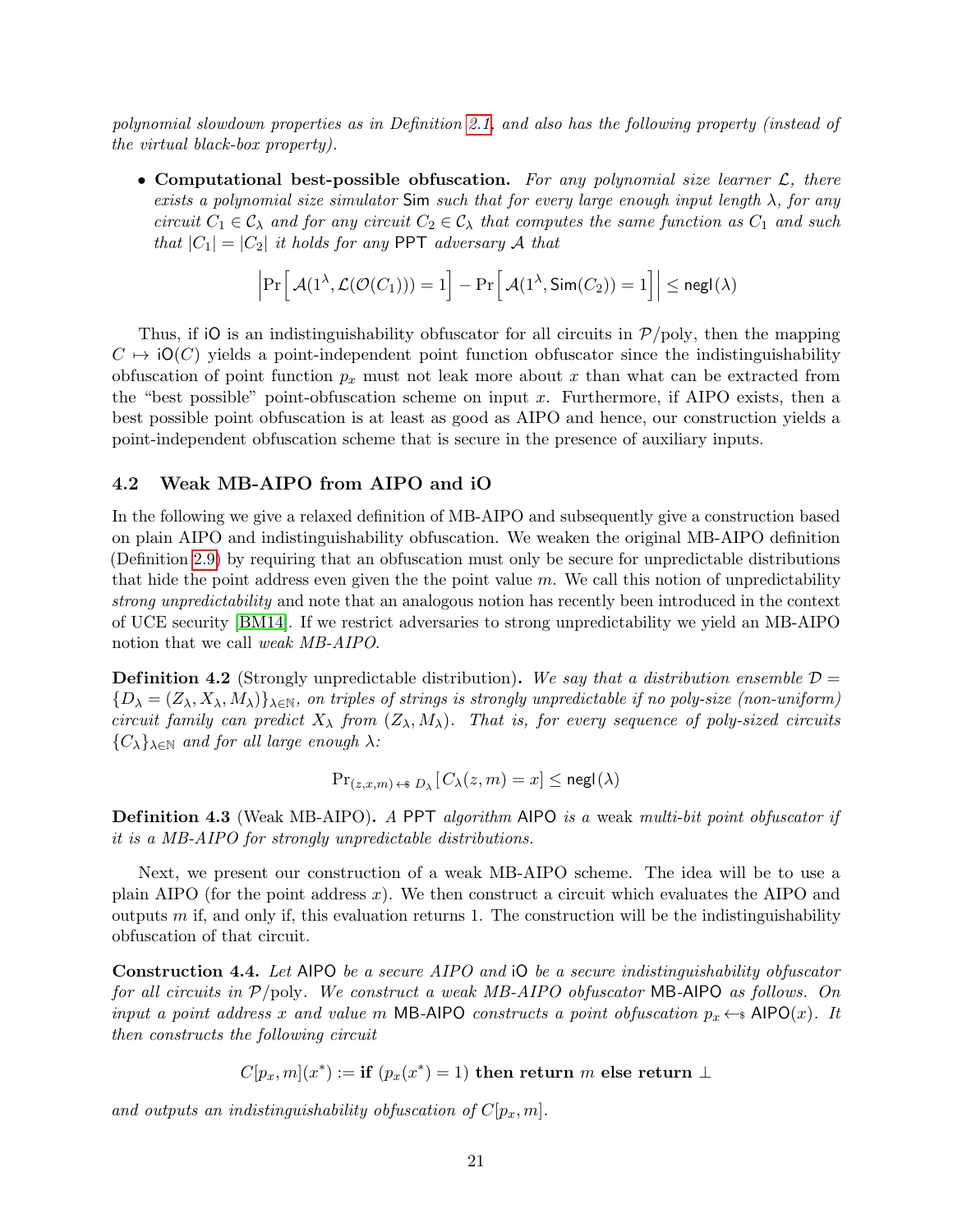<span id="page-21-2"></span><span id="page-21-0"></span>**Proposition 4.5.** If AIPO exists and if iO is a secure indistinguishability obfuscator for all circuits in  $P$ /poly then the above construction is a weak MB-AIPO.

*Proof.* Consider an adversary  $(\mathcal{B}_1, \mathcal{B}_2)$  against the weak MB-AIPO property of MB-AIPO where  $\mathcal{B}_1$  implements an unpredictable distribution, that is, on input the security parameter it outputs a point function description  $(x, m)$  together with some auxiliary information z. We proceed to proof the result in three hybrid steps where the first game is identical to the MB-AIPO game where adversary  $\mathcal{B}_2$  receives an honest obfuscation of point function  $p_{x,m}$  and the last game is identical to the MB-AIPO game where the adversary receives an obfuscation of point function  $p_{x,m'}$  for a uniformly random  $m'$ :

- Game<sub>1</sub>: Is the original MB-AIPO game where  $\mathcal{B}_1$  outputs  $(z,(x,m))$ , that is, a point description  $(x, m)$  and auxiliary information z and where  $\mathcal{B}_2$  receives as input  $(iO(C[p_x, m]), z)$ .
- **Game**<sub>2</sub>: Is identical to before but now  $\mathcal{B}_2$  receives an indistinguishability obfuscation of the constant zero circuit 0.
- Game<sub>3</sub>: Is the original MB-AIPO game where  $\mathcal{B}_1$  outputs  $(z,(x,m))$ , that is, a point description  $(x, m)$  and auxiliary information z and where  $\mathcal{B}_2$  receives as input  $(\mathsf{i} \mathsf{O}(C[p_x, m'])$ , z) where m' is a uniformly random string.

We, thus, need to show that the difference between the above games is negligible. For the difference between games  $Game_1$  and  $Game_2$  we consider the following claim.

<span id="page-21-1"></span>**Claim 4.6.** Let Sam be the following sample algorithm. It runs adversary  $\mathcal{B}_1$  to receive point function description  $(x, m)$  and auxiliary information z. It constructs an AIPO  $p_x \leftarrow$  AIPO(x) and then builds circuit  $C[p_x, m]$  as in the construction. Additionally it pads the constant zero circuit **0** to the same length as  $C[p_x, m]$ . It outputs  $(C[p_x, m], 0, z)$ . If AIPO is secure then this distribution of pairs of circuits is differing-inputs.

Assume this is not the case. Then there exists an extractor Ext that on input  $(C[p_x, m], 0, z)$ outputs a target value  $\tau$  (with noticeable probability) such that  $C[p_x, m](\tau) \neq \mathbf{0}(\tau)$  and, hence,  $\tau = x$ . We will use this extractor to break the security of the AIPO scheme, that is, we construct  $(\mathcal{A}_1, \mathcal{A}_2)$  as an adversary against the security of AIPO. Adversary  $\mathcal{A}_1$  runs  $\mathcal{B}_1$  to receive point function description  $(x, m)$  and auxiliary information z. It chooses a random value r and computes  $b \leftarrow \langle r, x \rangle$ . It outputs  $(x,(z, m, r, b))$ . Adversary  $\mathcal{A}_2$  gets as input a  $(z, m, r, b)$  and a point function obfuscation p which is either an obfuscation for  $p_x$  or for  $p_u$  for a uniformly random u. It constructs circuits  $C[p, m]$  and the constant zero circuit **0** and runs extractor  $\tau \leftarrow s$  Ext $(C[p, m], 0, z)$ . If  $\tau = \bot$ it flips a bit and outputs it. Else, if  $\tau \neq \bot$ , then  $p(\tau) = 1$  and, hence, value  $\tau$  is either equal to x or to u. In this case adversary  $A_2$  outputs 1 if  $\langle \tau, r \rangle = b$  and 0 otherwise.

ANALYSIS. Let us denote by  $\epsilon$  the probability that Ext outputs a value  $\tau \neq \bot$  in the differing-inputs game. Then, if  $\tau = x$  adversary  $\mathcal{A}_2$  will always output 1 as, by construction,  $\langle x, r \rangle = b$ . If, on the other hand,  $\tau = u$ , then adversary  $\mathcal{A}_2$  will output 1 only with probability  $\frac{1}{2}$  as u and r are randomly chosen values and r remains hidden from Ext. Thus, our adversary has a distinguishing advantage of 1  $\frac{1}{2}\epsilon$ . In the following we make this intuition formal. We note that our simulation technique is inspired by Brzuska and Mittelbach [\[BM14\]](#page-29-2) who build variants of UCE security based on puncturable PRFs, iO and AIPO and that the formal analysis is almost taken verbatim.

Let us denote by  $d = 0$  the event that in the AIPO-game, the honest point function  $p_x$  gets obfuscated, and let  $d = 1$  describe the event that in the AIPO-game,  $p_u$  gets obfuscated for a random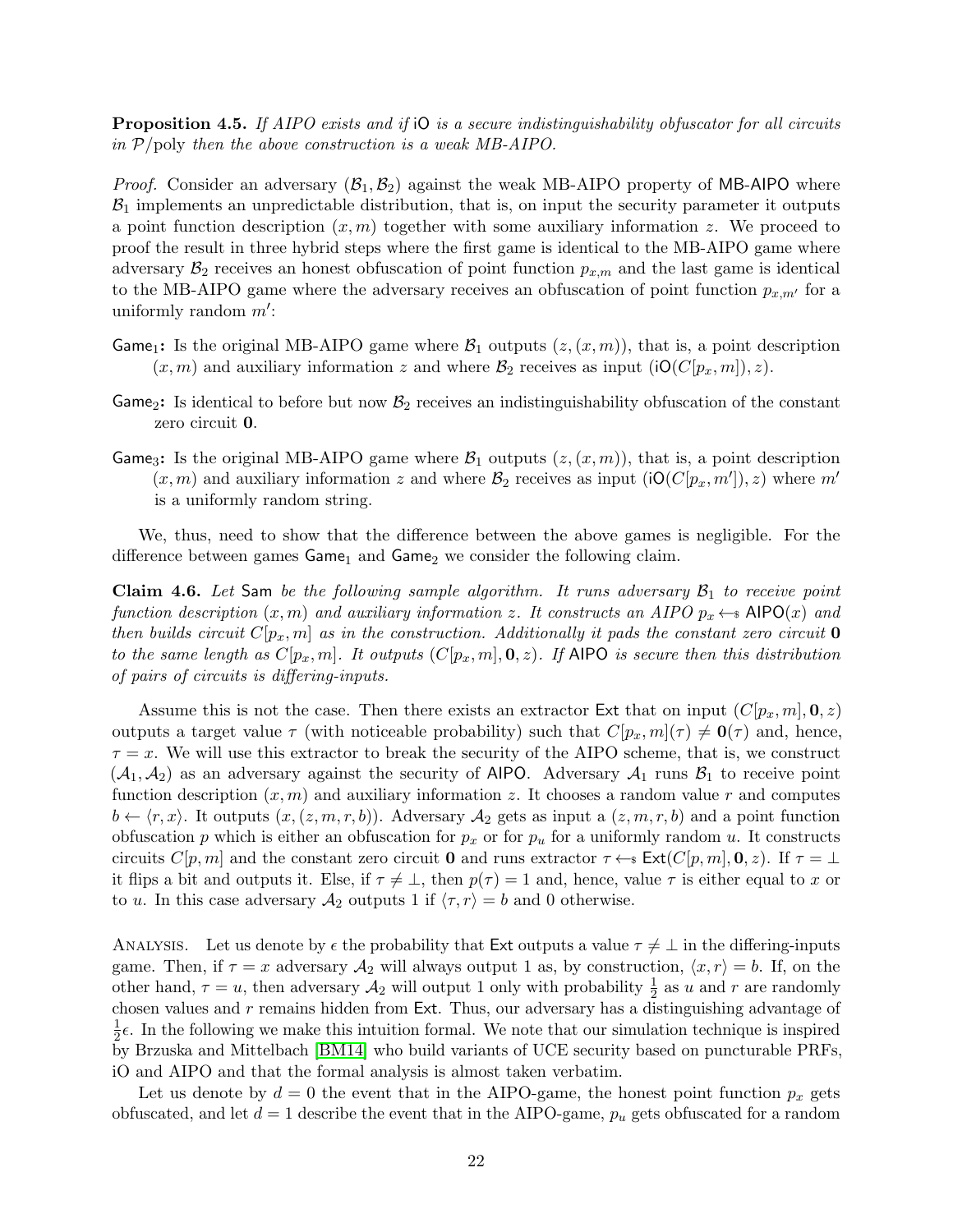value u. Let further  $\epsilon$  be the probability that Ext returns a value  $\tau \neq \bot$  in the differing-inputs game, that is,  $\epsilon := \Pr[\bot \neq \text{Ext} \mid d = 0]$  (note that the in the differing-inputs game the obfuscated point function is always  $p_x$ ). For readability we will drop the inputs given to adversaries Ext and  $\mathcal{A}_2$  in the following formal treatment. We can now consider the distinguishing probability of our adversary  $\mathcal{A}_2$ 

$$
\Pr[A_2 = 1 | d = 0] - \Pr[A_2 = 1 | d = 1]
$$
  
= 
$$
\Pr[A_2 = 1 | d = 0, \text{Ext} \neq \bot] \cdot \Pr[\text{Ext} \neq \bot | d = 0] +
$$
  

$$
\Pr[A_2 = 1 | d = 0, \text{Ext} = \bot] \cdot \Pr[\text{Ext} = \bot | d = 0] - \Pr[A_2 = 1 | d = 1]
$$
  
= 
$$
\Pr[\text{Ext} \neq \bot | d = 0] + \frac{1}{2} \cdot \Pr[\text{Ext} = \bot | d = 0] - \Pr[A_2 = 1 | d = 1]
$$
  
= 
$$
\Pr[\text{Ext} \neq \bot | d = 0] + \frac{1}{2} \cdot \left(1 - \Pr[\text{Ext} \neq \bot | d = 0]\right) - \Pr[A_2 = 1 | d = 1]
$$
  
= 
$$
\frac{1}{2} \cdot \Pr[\text{Ext} \neq \bot | d = 0] + \frac{1}{2} - \Pr[A_2 = 1 | d = 1] = \frac{1}{2} \epsilon + \frac{1}{2} - \Pr[A_2 = 1 | d = 1]
$$

Let U denote a random variable describing the choice of point function  $p_u$  (in case  $d = 1$ ) and note that u is chosen from  $\{0,1\}^{\lambda}$ .

$$
= \frac{1}{2}\epsilon + \frac{1}{2} - \Pr[A_2 = 1 | d = 1, \text{Ext} \neq \bot] \cdot \Pr[\text{Ext} \neq \bot | d = 1] +
$$
  
\n
$$
\Pr[A_2 = 1 | d = 1, \text{Ext} = \bot] \cdot \Pr[\text{Ext} = \bot | d = 1]
$$
  
\n
$$
= \frac{1}{2}\epsilon + \frac{1}{2} -
$$
  
\n
$$
\frac{1}{2^{\lambda}} \sum_{u \in \{0,1\}^{\lambda}} \left( \Pr[A_2 = 1 | d = 1, U = u, \text{Ext} \neq \bot] \cdot \Pr[\text{Ext} \neq \bot | U = u, d = 1] +
$$
  
\n
$$
\Pr[A_2 = 1 | d = 1, U = u, \text{Ext} = \bot] \cdot \Pr[\text{Ext} = \bot | U = u, d = 1]
$$

If extractor Ext outputs a value u (given that  $d = 1$ ), then the probability that  $\mathcal{A}_2$  outputs 1  $(\Pr[\mathcal{A}_2 = 1 \mid d = 1, U = u, \text{Ext} \neq \bot])$  is equivalent to  $\Pr_{R,b}[\langle R, u \rangle = b]$  where random variable R denotes the choice of value r by  $\mathcal{A}_1$  to compute  $b = \langle r, x^* \rangle$ . Note that extractor Ext is independent of R and b and, thus,  $Pr_{R,b}[\langle R, u \rangle = b] = \frac{1}{2}$ . It follows

$$
= \frac{1}{2}\epsilon + \frac{1}{2} - \frac{1}{2\lambda} \sum_{u \in \{0,1\}^{\lambda}} \left( \Pr_{R,b}[\langle R, u \rangle = b] \cdot \Pr\{\text{Ext} \neq \bot | U = u, d = 1\} + \frac{1}{2} \cdot \Pr\{\text{Ext} = \bot | U = u, d = 1\} \right)
$$
  
\n
$$
= \frac{1}{2}\epsilon + \frac{1}{2} - \frac{1}{2\lambda} \sum_{u \in \{0,1\}^{\lambda}} \left( \frac{1}{2} \cdot \left( \Pr\{\text{Ext} \neq \bot | U = u, d = 1\} + \Pr\{\text{Ext} = \bot | U = u, d = 1\} \right) \right)
$$
  
\n
$$
= \frac{1}{2}\epsilon + \frac{1}{2} - \frac{1}{2\lambda} \sum_{u \in \{0,1\}^{\lambda}} \frac{1}{2} \cdot 1 = \frac{1}{2}\epsilon
$$

This establishes that adversary  $A_2$  is able to distinguish with noticeable probability since, by assumption, the success probability  $\epsilon$  of extractor Ext is noticeable.

It remains to show that  $A_1$  implements an unpredictable distribution. Note that  $B_1$  is strongly unpredictable (cp. Definition [4.2\)](#page-20-1) and hence point  $x$  remains computationally hidden given values  $z$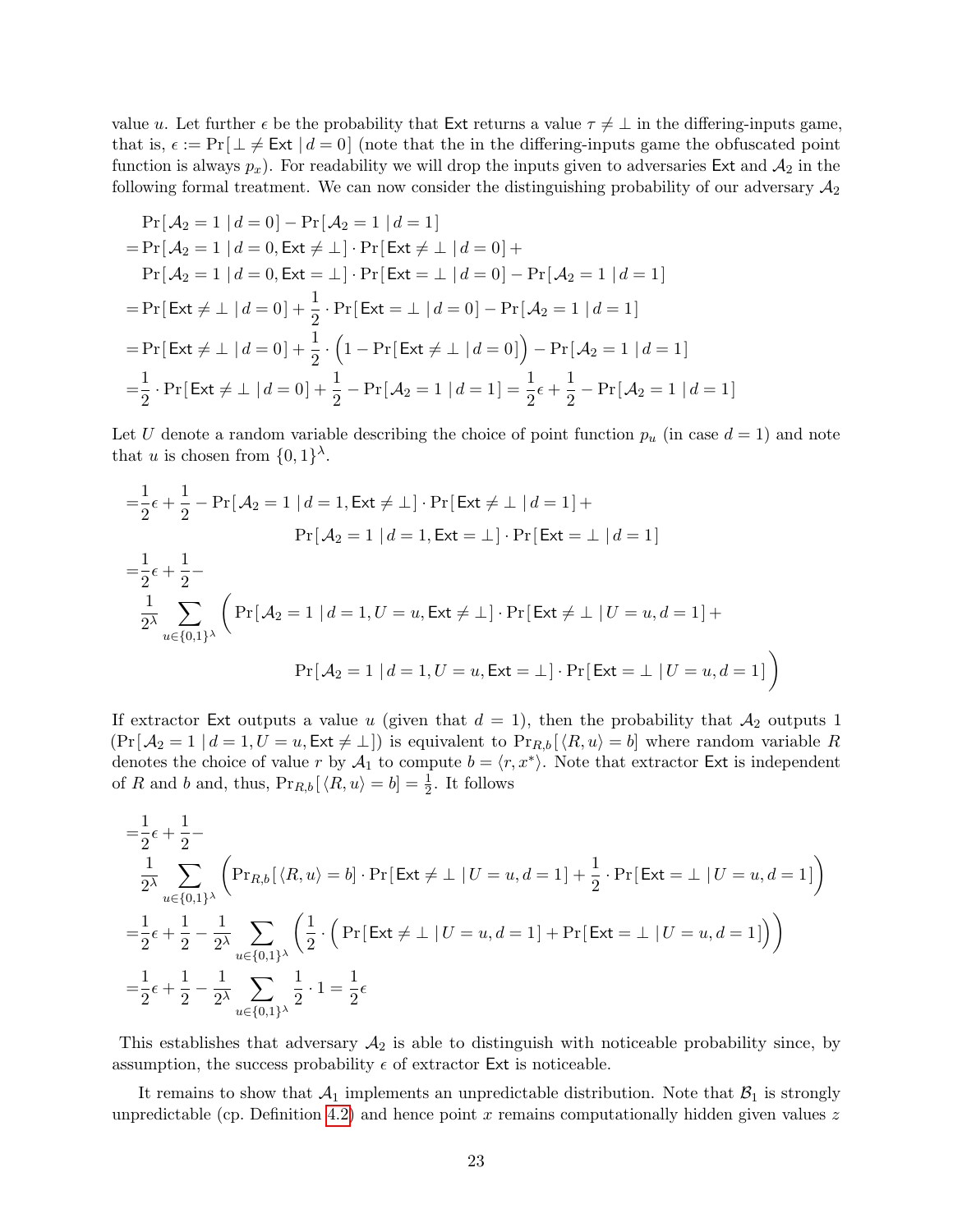<span id="page-23-1"></span>and m. As r is a uniformly random value chosen independently of x and b is a single bit which can be guessed it follows that, indeed,  $A_1$  implements an unpredictable distribution.

This concludes the proof of Claim [4.6.](#page-21-1)  $\Diamond$ 

We next show that with Claim [4.6](#page-21-1) it follows that games  $Gamma_1$  and  $Game_2$  are negligibly close. Boyle et al. [\[BCP14\]](#page-28-2) show that every indistinguishability obfuscator is also a differing-inputs obfuscator for circuit families that differ on at most polynomially many points (we give their result as Theorem [2.5](#page-11-0) on page [12\)](#page-11-0). As the circuits considered in Claim [4.6](#page-21-1) differ only on a single point it follows that their obfuscation under an indistinguishability obfuscator are computationally indistinguishable and hence games  $Game<sub>1</sub>$  and  $Game<sub>2</sub>$  are negligibly close.

For games Game<sub>2</sub> and Game<sub>3</sub>, the analysis is analogous. The only difference consists in  $m'$  being chosen at random. Thus, we can make use of Claim [4.6](#page-21-1) with the sample adapted to output circuit  $C[p_x, m']$ . This concludes the proof.  $\Box$ 

A SECOND CONSTRUCTION. In the next section we will construct a leakage resilient public-key encryption scheme, for which we will need an extended construction of MB-AIPO that we present next. Namely, we prove that the construction is still secure if, additionally, we return the AIPO of x. Intuitively, that should not harm security, because, given an MB-AIPO for  $(x, m)$ , it is easy to construct an AIPO for x. However, making this statement formal requires some care.

<span id="page-23-0"></span>Construction 4.7. Let AIPO be a secure AIPO and iO be a secure indistinguishability obfuscator for all circuits in  $P/\text{poly}$ . We construct a weak MB-AIPO obfuscator MB-AIPO as follows. On input a point address x and value m MB-AIPO constructs a point obfuscation  $p_x \leftarrow$  AIPO(x). It then constructs the following circuit

 $C[p_x, m](x^*) := \textbf{if} \, (p_x(x^*) = 1) \textbf{ then return } m \textbf{ else return } \bot$ 

and outputs an indistinguishability obfuscation of  $C[p_x, m]$  together with  $p_x$ .

We next show that also this adapted construction fulfills the security properties of a weak MB-AIPO scheme.

Proof. We proceed by the following game hops where the first is identical to the MB-AIPO setting where the adversary  $(\mathcal{B}_1, \mathcal{B}_2)$  gets an honest obfuscation of point function  $p_{x,m}$  and the last is identical to the dual setting where it gets as input an obfuscation of  $p_{x,m'}$  for a uniformly random point value  $m'$ .

- **Game**<sub>1</sub>: Is the original MB-AIPO game with where adversary  $\mathcal{B}_1$  outputs  $(z,(x,m))$  and where  $\mathcal{B}_2$ gets as input  $((iO(C[p_x,m]), p_x), z)$ . Note that  $p_x$  is an obfuscation of the point function for point address x.
- Game<sub>2</sub>: As before, but instead of returning  $p_x$ , that is the obfuscation of coming from the construction, we construct a fresh point obfuscation of x. Hence, the adversary  $\mathcal{B}_2$  gets as input  $((iO(C[p_x, m]), AIPO(x)), z).$
- Game<sub>3</sub>: Instead of returning  $\mathsf{AIPO}(x)$ , we return  $\mathsf{AIPO}(u)$  for a random point u, that is, the adversary  $\mathcal{B}_2$  gets  $((iO(C[p_x,m]), AIPO(u)), z).$
- Game<sub>4</sub>: Instead of returning  $O(C[p_x, m])$ , we return  $O(C[p_x, m'])$  for a random m', that is, the adversary  $\mathcal{B}_2$  gets  $((iO(C[p_x, m']), AIPO(u)), z)$ .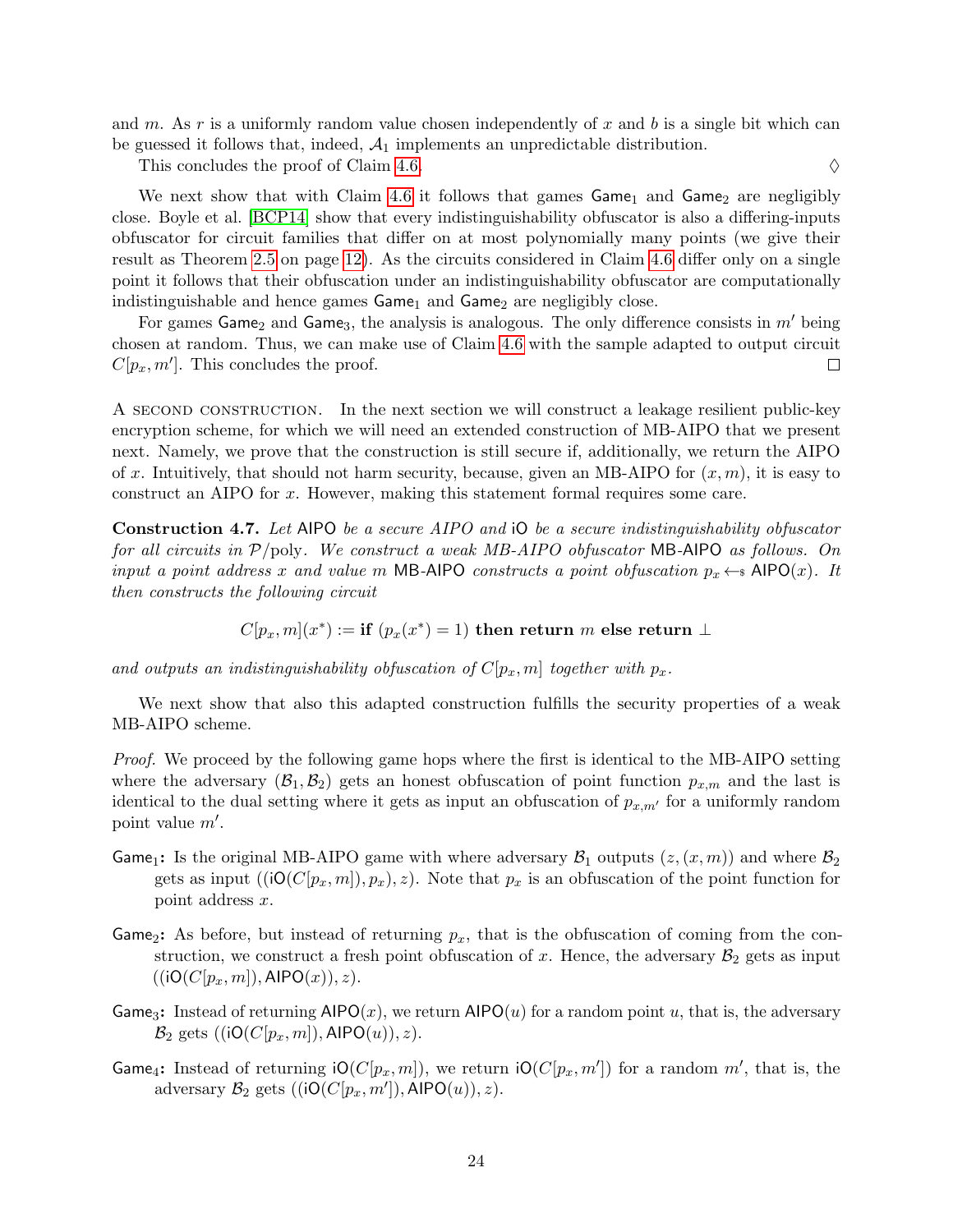- **Game<sub>5</sub>:** Instead of returning  $\text{AIPO}(u)$  for a random point u, we return  $\text{AIPO}(x)$ , that is, the adversary  $B_2$  gets  $((iO(C[p_x, m')), AIPO(x)), z).$
- Game<sub>6</sub>: Instead of returning a fresh point obfuscation of x, we return  $p_x$ , that is, the adversary  $\mathcal{B}_2$ gets  $((iO(C[p_x, m')), p_x), z).$

Note that the last game corresponds to the MB-AIPO-game where the point value is chosen uniformly at random. Hence, it suffices to show that the six games are computationally indistinguishable.

Game<sub>1</sub> TO Game<sub>2</sub>. We reduce to the security of the indistinguishability obfusactor iO. Note that the two circuits  $p_x$  (given to the adversary in Game<sub>1</sub>) and AIPO(x) (given to the adversary in Game<sub>2</sub>) are functionally equivalent as they are two independently generated obfusactions of point function for point x. Let  $(\mathcal{B}_1, \mathcal{B}_2)$  be a distinguisher between Game<sub>1</sub> and Game<sub>2</sub>. Then, we construct an adversary against the security property of obfusactor iO analogously to the final game hop of the proof of Lemma [3.2.](#page-16-0)

Game<sub>2</sub> TO Game<sub>3</sub>. We reduce to the distinguishing advantage between games Game<sub>2</sub> and Game<sub>3</sub> to the security of the point obfuscation scheme AIPO. Let  $(\mathcal{B}_1, \mathcal{B}_2)$  be a distinguisher between Game<sub>2</sub> and Game<sub>3</sub>. Then, we construct an adversary  $(\mathcal{D}_1, \mathcal{D}_2)$  against AIPO as follows:  $\mathcal{D}_1$  runs  $\mathcal{B}_1$ to obtain  $(z,(x,m))$ . It runs  $p_x \leftarrow \{ \text{AIPO}(x),$  computes  $C \leftarrow \{ \text{iO}(C[p_x,m]) \}$  and returns  $((z, C), x)$ . That is, the auxiliary input returned by  $\mathcal{D}_1$  is  $(z, C)$ .  $\mathcal{D}_2$  receives  $(p, (z, C))$  as input and runs  $\mathcal{B}_2$ on  $((C, p), z)$ , that is, on multi-bit point function  $(C, p)$  and auxiliary information z.  $\mathcal{D}_2$  outputs whatever  $\mathcal{B}_2$  outputs. If p is AIPO(x), then the input distribution to  $(\mathcal{B}_1, \mathcal{B}_2)$  is as in Game<sub>2</sub>. If p is AIPO(u), then the input distribution to  $(\mathcal{B}_1, \mathcal{B}_2)$  is as in Game<sub>3</sub>. Hence, if  $(\mathcal{B}_1, \mathcal{B}_2)$  is successful, then so is  $(\mathcal{D}_1, \mathcal{D}_2)$ .

It remains to show that  $(\mathcal{D}_1, \mathcal{D}_2)$  is a valid adversary against AIPO, that is, that  $\mathcal{D}_1$  is unpredictable. This follows from the strong unpredictability of  $B_1$  and the security of AIPO, that is, given a predicator  $P$  against the strong unpredictability of  $\mathcal{D}_1$ , we will either construct an adversary against the security of AIPO or a predictor  $\mathcal R$  against the strong unpredictability of  $\mathcal B_1$ .

Let P be a predictor against the unpredictability of  $\mathcal{D}_1$ . Then, we construct R against the strong unpredictability of  $\mathcal{B}_1$  as follows: Adversary R gets as input  $(z, m)$  where z is the auxiliary information generated by  $\mathcal{B}_1$  and m is the point value output by  $\mathcal{B}_1$ . It draws a random point v and runs  $p_v \leftarrow$  AIPO(v),  $C \leftarrow$  iO( $C[p_v, m]$ ). It then runs predictor P on input  $(C, z)$  and outputs whatever  $\mathcal P$  returns. We now need to argue that  $\mathcal P$  produces the right output, although v is used in the generation of C and not x as expected by P. We reduce the difference in P's behavior to the AIPO security.

Assume that P has non-negligible probability of returning x when getting  $(iO(C[p_x, m]), z)$ , but not when getting  $(iO(C[p_v, m]), z)$ . Then, we construct an adversary  $(\mathcal{D}_1, \mathcal{D}_2)$  against the AIPO security as follows. Adversary  $\mathcal{D}_1$  runs  $\mathcal{B}_1$  to get  $(z,(x,m))$ . It draws a random string r and sets bit b to be the inner product of r and x, that is,  $b \leftarrow \langle r, x \rangle$ . Adversary  $\mathcal{D}_1$  outputs  $((z, m, r, b), x)$ , that is, its leakage is  $(z, m, r, b)$ . Now,  $\mathcal{D}_2$  gets  $(z, m, r, b)$  as well as a point function p as input. It runs the predictor  $\mathcal{P}(\mathsf{iO}(C[p,m], z))$  to obtain some value x'. It tests whether  $p(x') = 1$  and if this is not the case it returns a random bit. If  $p(x') = 1$ , then it returns 1 if and only if the inner product of r and x' is equal to b, that is, it returns  $\langle r, x' \rangle$ .

Now, to see that  $(\mathcal{D}_1, \mathcal{D}_2)$  breaks the security of AIPO, we first show that it is a valid adversary, i.e., that  $\mathcal{D}_1$  is unpredictable and then analyse the success probability. Adversary  $\mathcal{D}_1$  is unpredictable because  $B_1$  is strongly unpredictable and because b is a single bit that can be guessed. Let us turn to the success probability of  $(\mathcal{D}_1, \mathcal{D}_2)$ . The formal treatment is identical to the advantage computation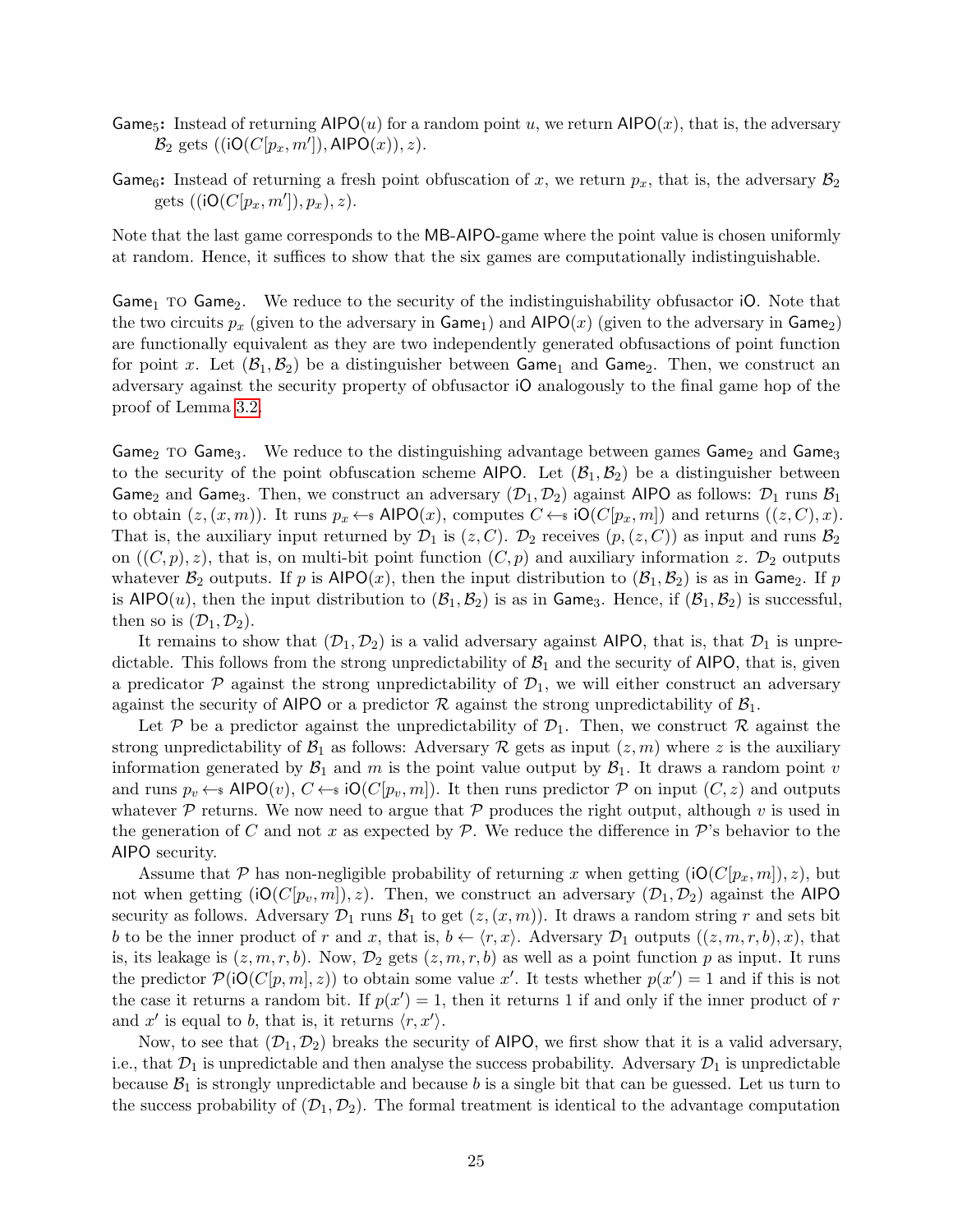<span id="page-25-1"></span>within Claim [4.6.](#page-21-1) We now give the intuition behind the success probability of  $(\mathcal{D}_1, \mathcal{D}_2)$ . If p is a point obfuscation of  $p_x$ , then P returns x with non-negligible probability  $\nu$  and in these cases,  $\mathcal{D}_2$ returns 1 with probability 1, because the bit always matches. Thus, if p is a point function of  $p_x$ , then  $\mathcal{D}_2$  returns 1 with probability  $\nu + (1 - \nu) \cdot \frac{1}{2} = \frac{1}{2} + \frac{\nu}{2}$  $\frac{\nu}{2}$ . If p is a point obfuscation of a random point  $p_v$ , then, independently of the behaviour of  $\overline{P}$ ,  $\overline{D}_2$  returns 1 with probability  $\frac{1}{2}$ . Hence, the success probability is non-negligible.

Game<sub>3</sub> TO Game<sub>4</sub>. We reduce to the MB-AIPO security of Construction [4.4](#page-20-2) that we established in Proposition [4.5.](#page-21-0) Let  $(\mathcal{B}_1, \mathcal{B}_2)$  be an adversary that distinguishes between Game<sub>3</sub> and Game<sub>4</sub>, where  $\mathcal{B}_1$  is strongly unpredictable. We construct an adversary  $(\mathcal{D}_1, \mathcal{D}_2)$  against the weak MB-AIPO property of Construction [4.4](#page-20-2) as follows.  $\mathcal{D}_1$  runs  $\mathcal{B}_1$  and outputs whatever  $\mathcal{B}_1$  outputs.  $\mathcal{D}_2$  gets  $(C, z)$ . It draws a random value u and computes  $p \leftarrow s$  AIPO(u). It then runs  $\mathcal{B}_2$  on  $((C, p), z)$  and outputs whatever  $\mathcal{B}_2$  outputs.  $\mathcal{D}_1$  is strongly unpredictable, because  $\mathcal{B}_1$  is. Moreover, the simulation is perfect. Hence, the advantage of  $(\mathcal{D}_1, \mathcal{D}_2)$  is identical to the advantage of  $(\mathcal{B}_1, \mathcal{B}_2)$ .

Game<sub>4</sub> TO Game<sub>5</sub>. Analogous to the game hop from Game<sub>2</sub> to Game<sub>3</sub>.

Game<sub>5</sub> TO Game<sub>6</sub>. Analogous to the game hop from Game<sub>1</sub> to Game<sub>2</sub>.  $\Box$ 

## <span id="page-25-0"></span>5 Leakage Resilient Public-key Encryption

In this section, we will use the construction of weak MB-AIPO to build a leakage resilient publickey encryption scheme. Our result is inspired by Canetti et al. who show that multi-bit point obfuscation is tightly connected to symmetric encryption [\[CKVW10\]](#page-30-6). They give an intriguingly simple construction of a symmetric encryption scheme from an MB-AIPO as follows. Encryption under key k is defined as  $\mathsf{Enc}_k(m) := \mathsf{MB}\text{-}\mathsf{AIPO}(k,m)$ . Correspondingly, decryption interprets the ciphertext as a circuit and runs it on the key, that is,  $\text{Dec}_k(c) := c(k)$ . Furthermore, they show how to build an MB-AIPO scheme from symmetric encryption. They classify the relationships between the two primitives depending on the strength of the MB-AIPO and encryption scheme, respectively. In particular, they show that a version of MB-AIPO obfuscation implies the existence of a symmetric key encryption scheme secure in the presence of leakage (of the key) with the only requirement that the leakage computationally hides the secret key.

Let us recall a somewhat simplified version of their notion of semantic security of a symmetric encryption scheme with weak keys and auxiliary inputs:

**Definition 5.1** ([\[CKVW10\]](#page-30-6): Symmetric Encryption with Weak Keys and Auxiliary Inputs). Let  $\mathcal{D} = \{D_\lambda = (Z_\lambda, K_\lambda)\}_{\lambda \in \mathbb{N}}$  be an unpredictable distribution ensemble. We say that an encryption scheme has semantic security with keys chosen from  ${K_{\lambda}}_{\lambda\in\mathbb{N}}$  and auxiliary inputs from  ${Z_{\lambda}}_{\lambda\in\mathbb{N}}$  if there exists a PPT algorithm  $\textsf{Sim}(1^{\lambda}, \ell)$  such that, for all PPT adversaries A we have:

$$
\left|\Pr\Big[\operatorname{SEM}_0^{\mathcal{D},\operatorname{Sim}}(\mathcal{A},\lambda)=1\Big]-\Pr\Big[\operatorname{SEM}_1^{\mathcal{D},\operatorname{Sim}}(\mathcal{A},\lambda)=1\Big]\right|\le {\mathsf{negl}}(\lambda)
$$

where the games  $\text{SEM}_b^{\mathcal{D}, \text{Sim}}$  for  $b = 0, 1$  are defined via the following experiment:

- 1.  $(z, k) \leftarrow s D_{\lambda}$  and give z to A
- 2. Adversary A submits a query m. Set  $c_0 \leftarrow s \text{Enc}_k(m), c_1 \leftarrow s \text{Sim}(1^{\lambda}, |m|)$  and give  $c_b$  to A.
- 3. The output of the game is the output of A.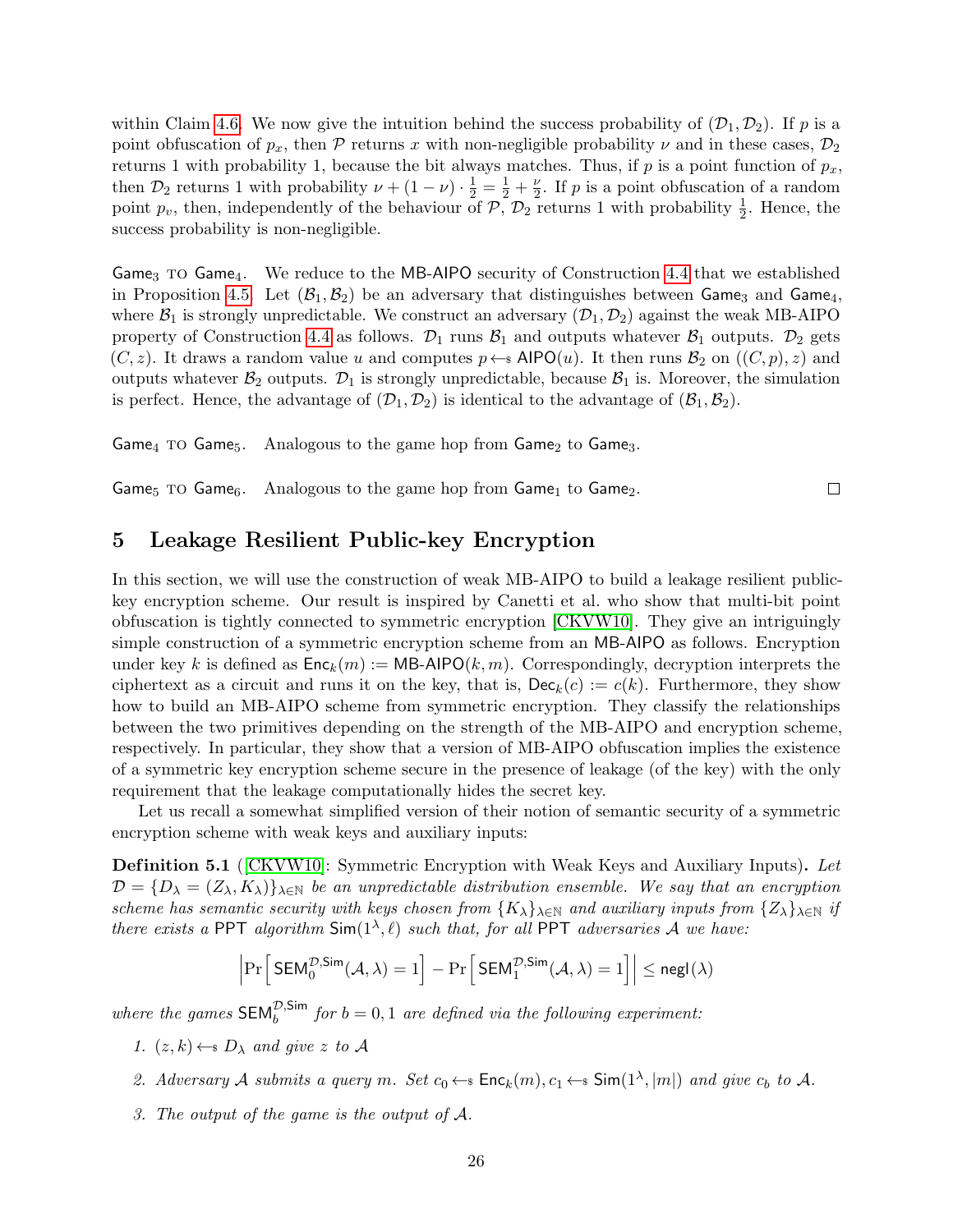IND-CPA $_{\mathcal{E}}^{\mathcal{A}_0,\mathcal{A}_1,\mathcal{A}_2}(\lambda)$ 

<span id="page-26-4"></span><span id="page-26-1"></span>Figure 2: The IND-CPA game for public-key encryption schemes with hard-to-invert key leakage. An adversary is deemed admissible if it is **PPT** and if the output of  $A_0$ computationally hides the key, that is, secret key sk has super-logarithmic min-entropy given z.

$$
b \leftarrow s \{0, 1\}; (pk, sk) \leftarrow s \mathcal{E}.\mathsf{KGen}(1^{\lambda})
$$
  

$$
z \leftarrow s \mathcal{A}_0(1^{\lambda}, sk); (m, st) \leftarrow s \mathcal{A}_1(1^{\lambda}, pk, z)
$$
  

$$
c_0 \leftarrow s \mathcal{E}.\mathsf{Enc}(m)
$$
  

$$
r \leftarrow s \{0, 1\}^{|m|}; c_1 \leftarrow s \mathcal{E}.\mathsf{Enc}(r)
$$
  

$$
b' \leftarrow s \mathcal{A}_2(1^{\lambda}, c_b, st)
$$
  
return 
$$
(1 = b')
$$

Canetti et al. show that such a strong form of symmetric encryption exists if, and only if, certain types of MB-AIPOs exist. Their type of MB-AIPO requires that the message m (point value) is drawn independently from the point  $x$  (point address). Their notion of MB-AIPO for *independent* messages is weaker than our notion of MB-AIPO against strongly computationally unpredictable distributions as presented in Definition [4.3](#page-20-3) and, in particular, not affected by our impossibility result.

We improve the result by Canetti et al. by building a leakage-resilient encryption scheme, that is public key rather than symmetric key. We first present the variant of IND-CPA security with hard-to-invert key-leakage of a public-key encyption scheme  $\mathcal E$  that we consider (we give the pseudocode in Figure [2\)](#page-26-1). In the IND-CPA game with adversary  $(\mathcal{A}_0, \mathcal{A}_1, \mathcal{A}_2)$  an initial adversary  $\mathcal{A}_0$  takes as input the secret key and outputs some leakage z. Adversary  $\mathcal{A}_1$  is run on input the public key  $pk$  and leakage  $z$  and outputs a single messages  $m$  together with some state st. Then, according to a secret bit b either message m or a uniformly random message  $m'$  of the same length is encrypted yielding ciphertext c which is given together with state st to the final adversary  $\mathcal{A}_2$ which needs to guess bit  $b^{10}$  $b^{10}$  $b^{10}$ .

<span id="page-26-3"></span>Construction 5.2. Let  $\lambda$  be the security parameter, let AIPO denote a point obfuscater and iO an indistinguishability obfuscator. Key generation picks a secret key  $x \leftarrow s \{0,1\}^{\lambda}$  as a uniformly random bit string of length  $\lambda$ . As public key it outputs a point obfuscation of x, that is, it outputs  $pk \leftarrow s$  AIPO(x). To encrypt a message m one constructs the circuit

$$
C[pk, m](x^*) :=
$$
 if  $(pk(x^*) = 1)$  then return m else return  $\perp$ 

and computes an indistinguishability obfuscation  $c \leftarrow \mathbf{S} \cdot \mathbf{O}(C[pk, m])$  which yields the ciphertext c. For decryption one computes  $m \leftarrow c(x)$ .

Correctness of the scheme follows from the correctness criteria of indistinguishability obfuscation and AIPO. We reduce IND-CPA security of the scheme to the security of weak MB-AIPO (note, that an encryption is nothing but an obfuscation following Construction [4.4\)](#page-20-2).

<span id="page-26-0"></span>**Proposition 5.3.** If Construction [4.7](#page-23-0) is a weak MB-AIPO, then Construction [5.2](#page-26-3) is IND-CPA secure in the presence of computationally uninvertible leakage on the secret-key.

*Proof.* Assume that there exists a successful adversary  $A_0$ ,  $A_1$ ,  $A_2$ . We are going to construct an adversary  $\mathcal{B}_1, \mathcal{B}_2$  against MB-AIPO.

Adversary  $\mathcal{B}_1$  selects a random point x and runs adversary  $\mathcal{A}_0$  on input the security parameter and x to receive some leakage z. It constructs an AIPO obfuscation  $pk \leftarrow s$  AIPO(x) and runs adversary  $A_1$  on input  $(1^{\lambda}, p k, z)$  to receive a message m and state st. It outputs  $((x, m), \text{st})$ . Adversary  $\mathcal{B}_2$  gets as input an obfuscation c that is either equal to MB-AIPO(x, m) or equal to MB-AIPO(x, m') as well as state st. It runs adversary  $\mathcal{A}_2$  on input  $(1^{\lambda}, c, st)$  and outputs whatever  $\mathcal{A}_2$  outputs.

<span id="page-26-2"></span><sup>&</sup>lt;sup>10</sup>The described real-or-random notion of IND-CPA can be shown to be equivalent upto a factor of 2 in the reduction to the more frequently used left-or-right security notion [\[BDJR97\]](#page-28-8).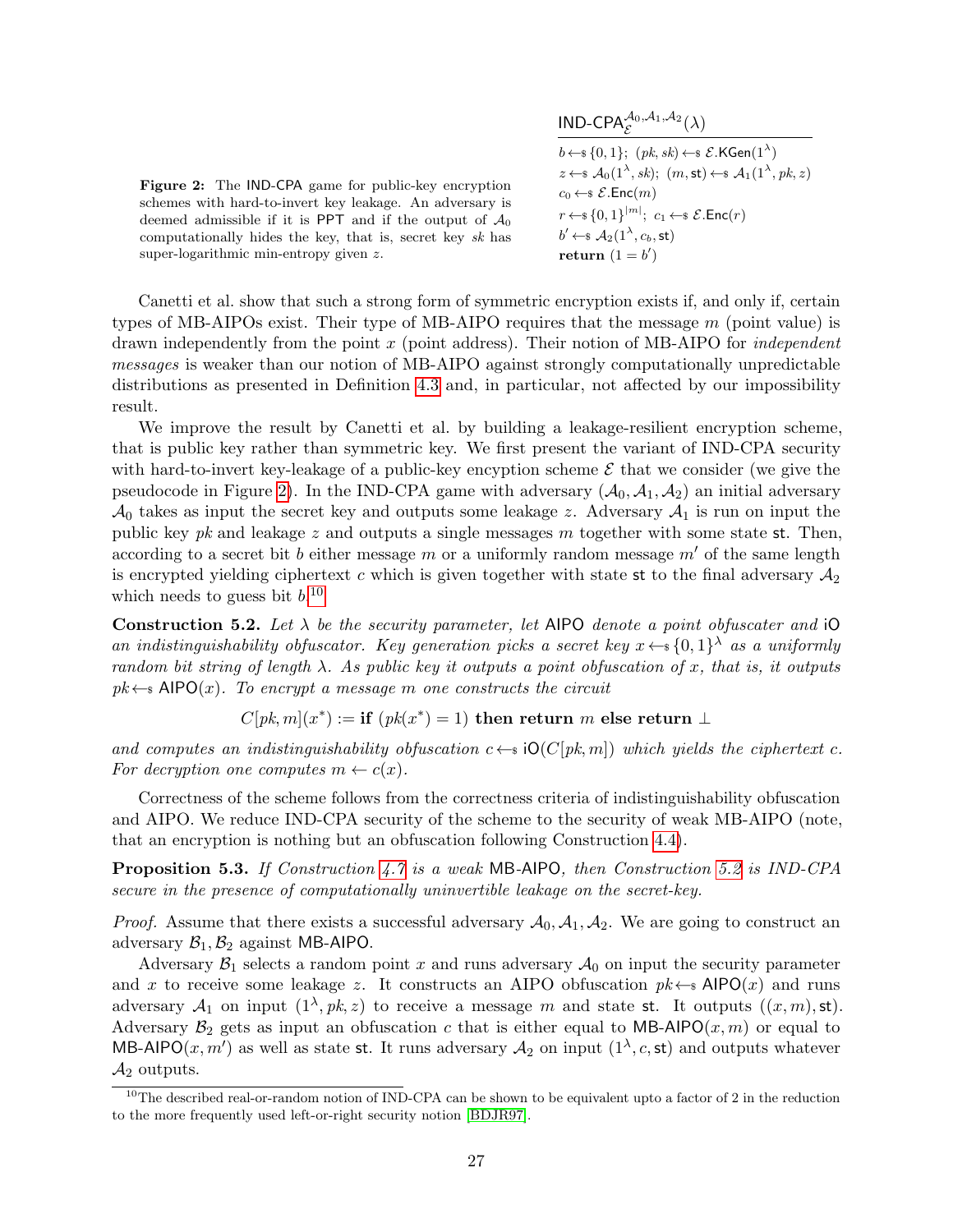ANALYSIS. Our analysis proceeds in two steps. First, we show that if  $\mathcal{A}_0$ ,  $\mathcal{A}_1$ ,  $\mathcal{A}_2$  is successful, then so is  $\mathcal{B}_1, \mathcal{B}_2$ . Then, we prove that  $\mathcal{B}_1$  implements a strongly unpredictable distribution as required for weak MB-AIPO.

To see that  $\mathcal{B}_1, \mathcal{B}_2$  are successful, we observe that the simulation is perfect. It remains to show that  $\mathcal{B}_1$  implements a strongly unpredictable distribution. We reduce to the unpredictability of  $\mathcal{A}_0$ . Let P be a predictor against the strong unpredictability of  $\mathcal{B}_1$ , then we construct a predictor R against the unpredictability of  $\mathcal{A}_0$ .

R receives the leakage z that was created by  $A_0$ . It draws a random point u and sets  $pk \leftarrow s$  AIPO(u). Then, the predictor R runs  $A_1$  on  $(z, pk)$  to obtain a message m and some state st. It runs  $P$  on  $(m, st)$  to get a value  $x'$  and returns  $x'$ . Now,  $\mathcal{A}_1$  gets as input AIPO(u) instead of AIPO(x). We argue that, assuming the security of AIPO,  $\mathcal P$  is also successful on this distribution. Assume that P has non-negligible probability  $\nu$  in returning x when  $\mathcal{A}_1$  is run on  $(z, \text{AIPO}(x))$ , but negligible probability  $\nu$  in returning x when  $\mathcal{A}_1$  is run on  $(z, \text{AIPO}(u))$  for a random u. Then, we construct an adversary  $(C_1, C_2)$  against AIPO as follows. Adversary  $C_1$  runs  $\mathcal{A}_0$  to create  $(z, x)$ . Then,  $C_1$  draws a random string r and sets b to be the inner product of r and x, that is,  $b = \langle r, x \rangle$ . Adversary  $C_1$  returns  $((z, r, b), x)$ . The second stage  $C_2$  gets  $((z, r, b), p)$  and runs  $\mathcal{A}_1$  on  $(z, p)$  to obtain a message m and some state st. It runs  $P$  on  $(m, st)$  to get a value x'. It checks whether  $p(x') = 1$ . If no, it returns a random bit. If yes, then it returns 1 if and only if the inner product of  $x'$  and r is equal to b.

Firstly, the first stage  $C_1$  is unpredictable because  $A_0$  is and b is only a single bit of x. Now, let us see that  $(\mathcal{C}_1, \mathcal{C}_2)$  are also successful. If p is a point obfuscation of x, then P returns x with probability  $\nu$  and thus,  $\mathcal{C}_2$  returns 1 with probability  $\nu + (1 - \nu) \cdot \frac{1}{2}$  $\frac{1}{2}$ . If p is not a point obfuscation of x, then, indepdently of the behaviour of  $P$ ,  $C_2$  returns 1 with probability  $\frac{1}{2}$  thus yielding an overall advantage of  $\frac{\nu}{2}$ . The formal treatment is identical to the advantage computation within Claim [4.6.](#page-21-1) This concludes the proof.  $\Box$ 

# Acknowledgments

We thank the Asiacrypt 2014 reviewers for the many constructive comments. We especially thank Paul Baecher, Mihir Bellare, Nir Bitansky, Victoria Fehr, Peter Gazi, Dennis Hofheinz, Giorgia Azzurra Marson and Alon Rosen for many helpful comments and discussions throughout the various stages of this work. Christina Brzuska was supported by the Israel Science Foundation (grant 1076/11 and 1155/11), the Israel Ministry of Science and Technology grant 3-9094), and the German-Israeli Foundation for Scientific Research and Development (grant 1152/2011). Arno Mittelbach was supported by CASED (<www.cased.de>) and the German Research Foundation (DFG) SPP 1736.

# References

<span id="page-27-2"></span><span id="page-27-1"></span>[ABG+13] Prabhanjan Ananth, Dan Boneh, Sanjam Garg, Amit Sahai, and Mark Zhandry. Differing-inputs obfuscation and applications. Cryptology ePrint Archive, Report 2013/689, 2013. <http://eprint.iacr.org/2013/689>. (Cited on pages [4,](#page-3-1) [8,](#page-7-0) and [12.](#page-11-1)) [AGIS14] Prabhanjan Ananth, Divya Gupta, Yuval Ishai, and Amit Sahai. Optimizing obfuscation: Avoiding barrington's theorem. Cryptology ePrint Archive, Report 2014/222, 2014. <http://eprint.iacr.org/>. (Cited on page [9.](#page-8-0)) [BC10] Nir Bitansky and Ran Canetti. On strong simulation and composable point obfuscation.

<span id="page-27-0"></span>In Tal Rabin, editor, Advances in Cryptology – CRYPTO 2010, volume 6223 of Lecture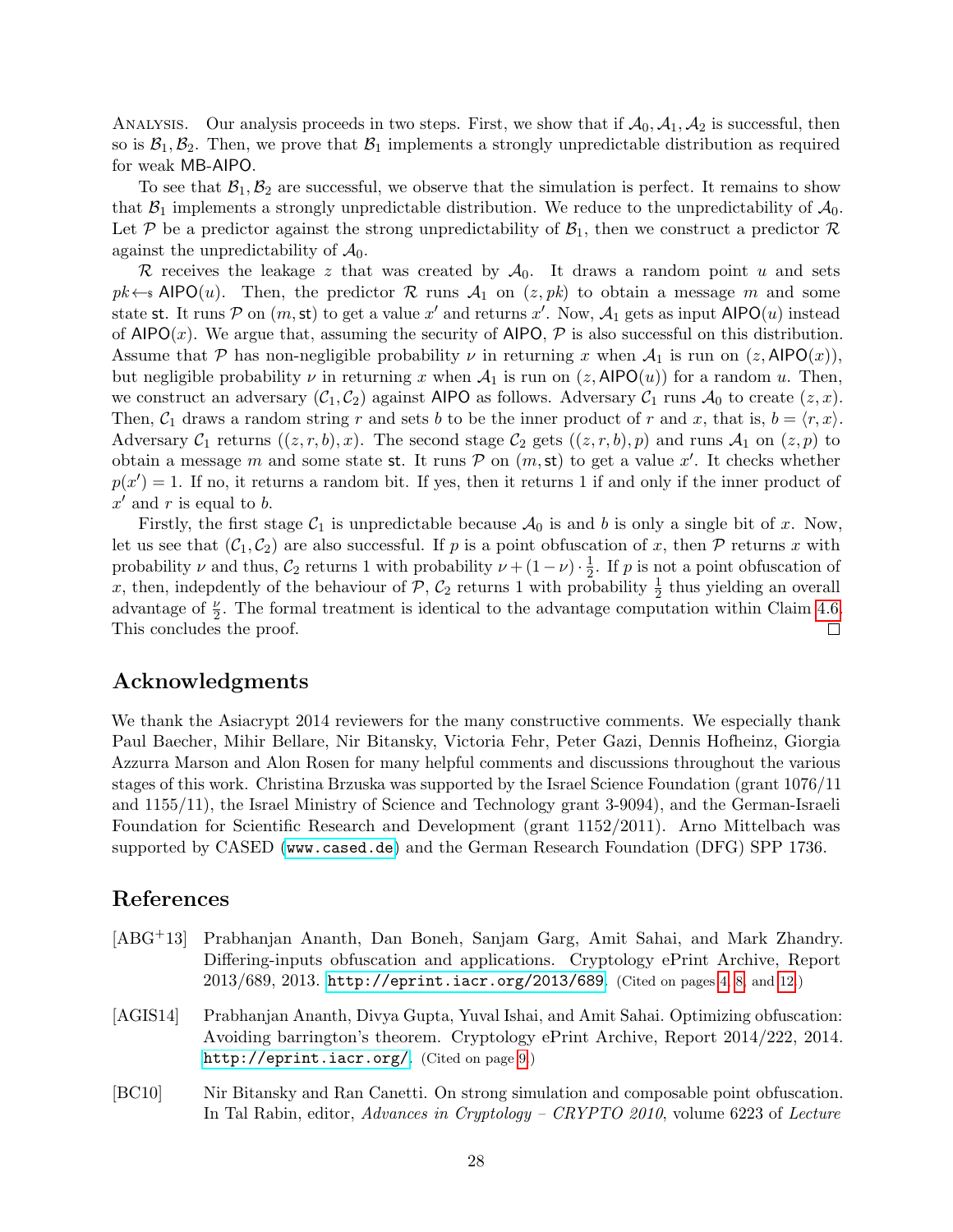Notes in Computer Science, pages 520–537, Santa Barbara, CA, USA, August 15–19, 2010. Springer, Berlin, Germany. (Cited on pages [3,](#page-2-1) [4,](#page-3-1) [7,](#page-6-1) [10,](#page-9-2) and [20.](#page-19-3))

- <span id="page-28-3"></span>[BC14] Nir Bitansky and Ran Canetti. On strong simulation and composable point obfuscation. J. Cryptology, Volume  $27(2):317-357$ , 2014. (Cited on pages [4](#page-3-1) and [7.](#page-6-1))
- <span id="page-28-6"></span>[BCC+14] Nir Bitansky, Ran Canetti, Henry Cohn, Shafi Goldwasser, Yael Tauman Kalai, Omer Paneth, and Alon Rosen. The impossibility of obfuscation with auxiliary input or a universal simulator. In Juan A. Garay and Rosario Gennaro, editors, Advances in Cryptology – CRYPTO 2014, Part II, volume 8617 of Lecture Notes in Computer Science, pages 71–89, Santa Barbara, CA, USA, August 17–21, 2014. Springer, Berlin, Germany. (Cited on pages [8,](#page-7-0) [9,](#page-8-0) and [10.](#page-9-2))
- <span id="page-28-2"></span>[BCP14] Elette Boyle, Kai-Min Chung, and Rafael Pass. On extractability obfuscation. In Yehuda Lindell, editor, TCC 2014: 11th Theory of Cryptography Conference, volume 8349 of Lecture Notes in Computer Science, pages 52–73, San Diego, CA, USA, February 24–26, 2014. Springer, Berlin, Germany. (Cited on pages [4,](#page-3-1) [8,](#page-7-0) [12,](#page-11-1) [13,](#page-12-1) and [24.](#page-23-1))
- <span id="page-28-7"></span>[BCPR14] Nir Bitansky, Ran Canetti, Omer Paneth, and Alon Rosen. On the existence of extractable one-way functions. In David B. Shmoys, editor, 46th Annual ACM Symposium on Theory of Computing, pages 505–514, New York, NY, USA, May 31 – June 3, 2014. ACM Press. (Cited on page [9.](#page-8-0))
- <span id="page-28-8"></span>[BDJR97] Mihir Bellare, Anand Desai, Eric Jokipii, and Phillip Rogaway. A concrete security treatment of symmetric encryption. In 38th Annual Symposium on Foundations of Computer Science, pages 394–403, Miami Beach, Florida, October 19–22, 1997. IEEE Computer Society Press. (Cited on page [27.](#page-26-4))
- <span id="page-28-4"></span>[BFM14] Christina Brzuska, Pooya Farshim, and Arno Mittelbach. Indistinguishability obfuscation and UCEs: The case of computationally unpredictable sources. In Juan A. Garay and Rosario Gennaro, editors, Advances in Cryptology – CRYPTO 2014, Part I, volume 8616 of Lecture Notes in Computer Science, pages 188–205, Santa Barbara, CA, USA, August 17–21, 2014. Springer, Berlin, Germany. (Cited on pages [5,](#page-4-1) [6,](#page-5-2) [8,](#page-7-0) [15,](#page-14-2) [16,](#page-15-2) and [20.](#page-19-3))
- <span id="page-28-0"></span>[BGI+01] Boaz Barak, Oded Goldreich, Russell Impagliazzo, Steven Rudich, Amit Sahai, Salil P. Vadhan, and Ke Yang. On the (im)possibility of obfuscating programs. In Joe Kilian, editor, Advances in Cryptology – CRYPTO 2001, volume 2139 of Lecture Notes in Computer Science, pages 1–18, Santa Barbara, CA, USA, August 19–23, 2001. Springer, Berlin, Germany. (Cited on pages [3,](#page-2-1) [4,](#page-3-1) [6,](#page-5-2) [9,](#page-8-0) [11,](#page-10-1) and [12.](#page-11-1))
- <span id="page-28-1"></span>[BGI+12] Boaz Barak, Oded Goldreich, Russell Impagliazzo, Steven Rudich, Amit Sahai, Salil Vadhan, and Ke Yang. On the (im)possibility of obfuscating programs. J. ACM, 59(2):6:1–6:48, May 2012. (Cited on pages [3,](#page-2-1) [4,](#page-3-1) [6,](#page-5-2) [9,](#page-8-0) [11,](#page-10-1) and [12.](#page-11-1))
- <span id="page-28-5"></span>[BGI14] Elette Boyle, Shafi Goldwasser, and Ioana Ivan. Functional signatures and pseudorandom functions. In Hugo Krawczyk, editor, PKC 2014: 17th International Workshop on Theory and Practice in Public Key Cryptography, volume 8383 of Lecture Notes in Computer Science, pages 501–519, Buenos Aires, Argentina, March 26–28, 2014. Springer, Berlin, Germany. (Cited on page [8.](#page-7-0))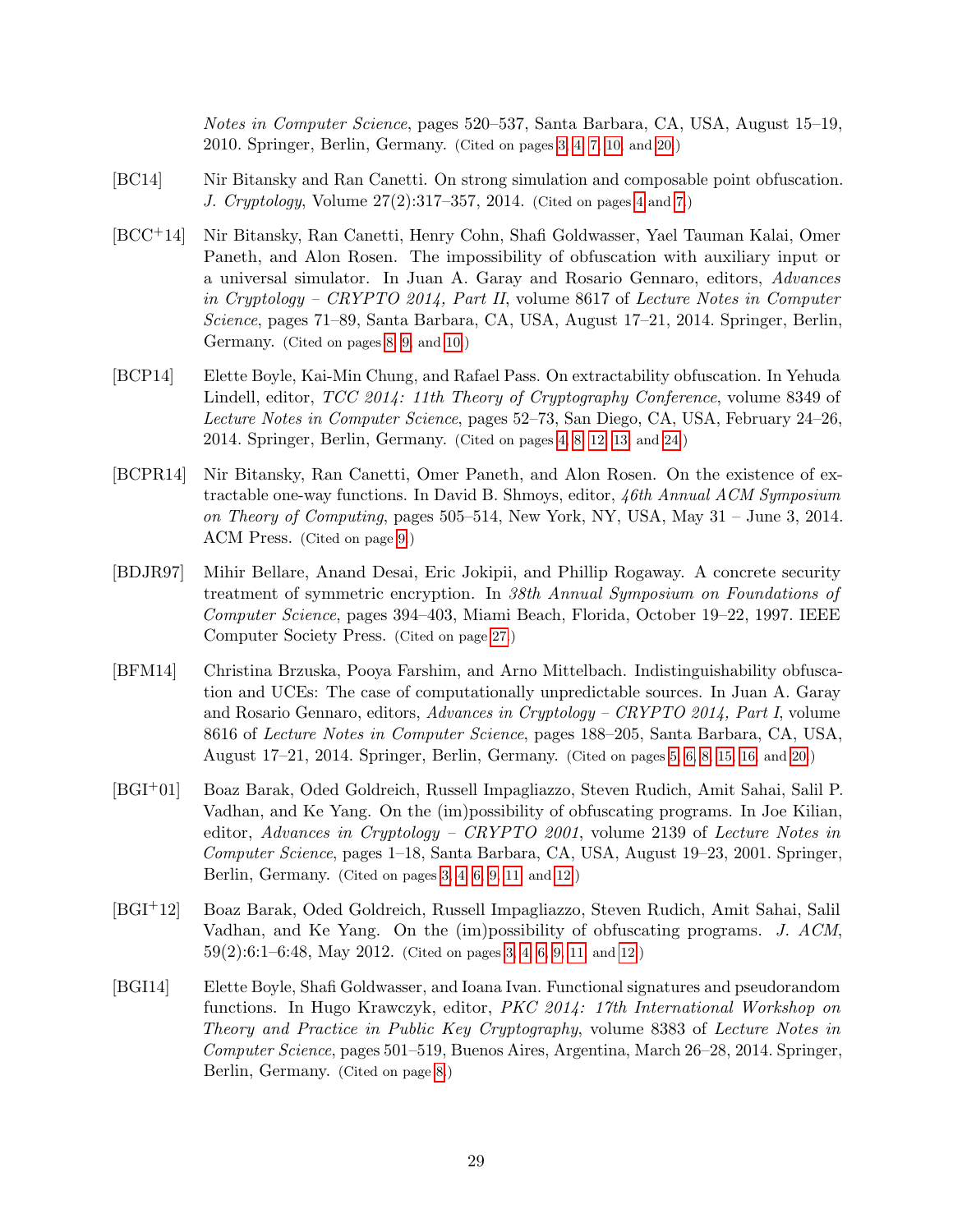- <span id="page-29-8"></span>[BGK+14] Boaz Barak, Sanjam Garg, Yael Tauman Kalai, Omer Paneth, and Amit Sahai. Protecting obfuscation against algebraic attacks. In Phong Q. Nguyen and Elisabeth Oswald, editors, Advances in Cryptology – EUROCRYPT 2014, volume 8441 of Lecture Notes in Computer Science, pages 221–238, Copenhagen, Denmark, May 11–15, 2014. Springer, Berlin, Germany. (Cited on page [9.](#page-8-0))
- <span id="page-29-3"></span>[BHK13a] Mihir Bellare, Viet Tung Hoang, and Sriram Keelveedhi. Instantiating random oracles via UCEs. In Ran Canetti and Juan A. Garay, editors, Advances in Cryptology – CRYPTO 2013, Part II, volume 8043 of Lecture Notes in Computer Science, pages 398–415, Santa Barbara, CA, USA, August 18–22, 2013. Springer, Berlin, Germany. (Cited on pages [5,](#page-4-1) [8,](#page-7-0) [15,](#page-14-2) and [20.](#page-19-3))
- <span id="page-29-4"></span>[BHK13b] Mihir Bellare, Viet Tung Hoang, and Sriram Keelveedhi. Personal communication. Sep, 2013. (Cited on page [6.](#page-5-2))
- <span id="page-29-2"></span>[BM14] Christina Brzuska and Arno Mittelbach. Using indistinguishability obfuscation via uces. In Palash Sarkar and Tetsu Iwata, editors, Advances in Cryptology – ASIACRYPT 2014, Lecture Notes in Computer Science, pages ??–??, Kaohsiung, Taiwan, December 7–11, 2014. Springer, Berlin, Germany. (Cited on pages [4,](#page-3-1) [8,](#page-7-0) [9,](#page-8-0) [20,](#page-19-3) [21,](#page-20-4) and [22.](#page-21-2))
- <span id="page-29-0"></span>[BP12] Nir Bitansky and Omer Paneth. Point obfuscation and 3-round zero-knowledge. In Ronald Cramer, editor, TCC 2012: 9th Theory of Cryptography Conference, volume 7194 of Lecture Notes in Computer Science, pages 190–208, Taormina, Sicily, Italy, March 19–21, 2012. Springer, Berlin, Germany. (Cited on pages [3,](#page-2-1) [4,](#page-3-1) [7,](#page-6-1) [10,](#page-9-2) [13,](#page-12-1) [14,](#page-13-2) [15,](#page-14-2) [19,](#page-18-2) [20,](#page-19-3) and [34.](#page-33-2))
- <span id="page-29-6"></span>[BP13] Elette Boyle and Rafael Pass. Limits of extractability assumptions with distributional auxiliary input. Cryptology ePrint Archive, Report 2013/703, 2013. [http://eprint.](http://eprint.iacr.org/2013/703) [iacr.org/2013/703](http://eprint.iacr.org/2013/703). (Cited on page [9.](#page-8-0))
- <span id="page-29-9"></span>[BR06] Mihir Bellare and Phillip Rogaway. The security of triple encryption and a framework for code-based game-playing proofs. In Serge Vaudenay, editor, Advances in Cryptology – EUROCRYPT 2006, volume 4004 of Lecture Notes in Computer Science, pages 409–426, St. Petersburg, Russia, May 28 – June 1, 2006. Springer, Berlin, Germany. (Cited on page [18.](#page-17-1))
- <span id="page-29-7"></span>[BR14] Zvika Brakerski and Guy N. Rothblum. Virtual black-box obfuscation for all circuits via generic graded encoding. In Yehuda Lindell, editor, TCC 2014: 11th Theory of Cryptography Conference, volume 8349 of Lecture Notes in Computer Science, pages 1–25, San Diego, CA, USA, February 24–26, 2014. Springer, Berlin, Germany. (Cited on page [9.](#page-8-0))
- <span id="page-29-1"></span>[BST14] Mihir Bellare, Igors Stepanovs, and Stefano Tessaro. Poly-many hardcore bits for any one-way function. In Palash Sarkar and Tetsu Iwata, editors, Advances in Cryptology  $-$  ASIACRYPT 2014, Lecture Notes in Computer Science, pages ??–??, Kaohsiung, Taiwan, December 7–11, 2014. Springer, Berlin, Germany. (Cited on pages [4](#page-3-1) and [8.](#page-7-0))
- <span id="page-29-5"></span>[BW13] Dan Boneh and Brent Waters. Constrained pseudorandom functions and their applications. In Kazue Sako and Palash Sarkar, editors, Advances in Cryptology – ASI-ACRYPT 2013, Part II, volume 8270 of Lecture Notes in Computer Science, pages 280–300, Bengalore, India, December 1–5, 2013. Springer, Berlin, Germany. (Cited on page [8.](#page-7-0))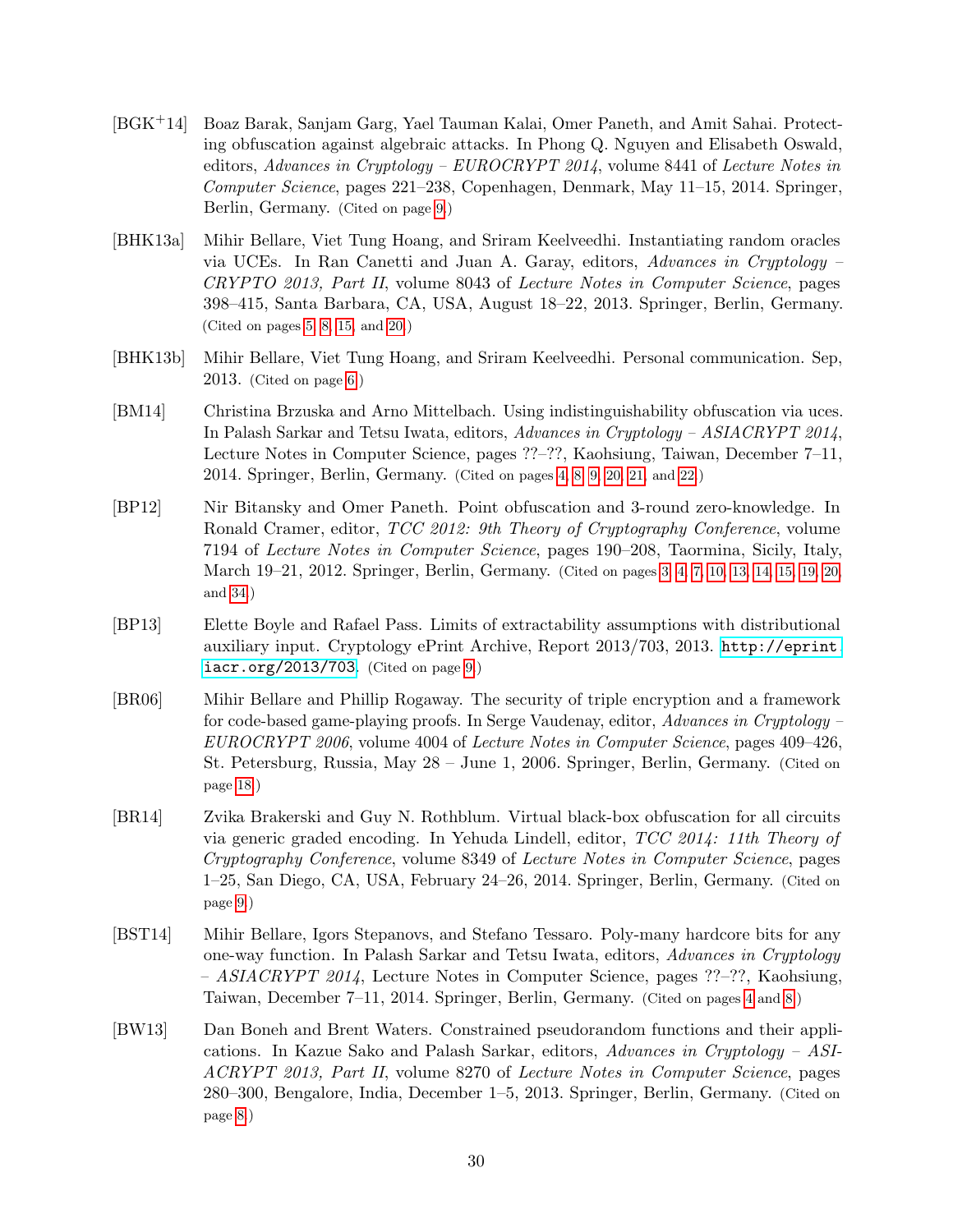- <span id="page-30-8"></span>[BZ14] Dan Boneh and Mark Zhandry. Multiparty key exchange, efficient traitor tracing, and more from indistinguishability obfuscation. In Juan A. Garay and Rosario Gennaro, editors, Advances in Cryptology – CRYPTO 2014, Part I, volume 8616 of Lecture Notes in Computer Science, pages 480–499, Santa Barbara, CA, USA, August 17–21, 2014. Springer, Berlin, Germany. (Cited on pages [4](#page-3-1) and [8.](#page-7-0))
- <span id="page-30-1"></span>[Can97] Ran Canetti. Towards realizing random oracles: Hash functions that hide all partial information. In Burton S. Kaliski Jr., editor, Advances in Cryptology – CRYPTO'97, volume 1294 of Lecture Notes in Computer Science, pages 455–469, Santa Barbara, CA, USA, August 17–21, 1997. Springer, Berlin, Germany. (Cited on pages [3,](#page-2-1) [7,](#page-6-1) [8,](#page-7-0) [13,](#page-12-1) [20,](#page-19-3) and [34.](#page-33-2))
- <span id="page-30-4"></span>[CD08] Ran Canetti and Ronny Ramzi Dakdouk. Obfuscating point functions with multibit output. In Nigel P. Smart, editor, Advances in Cryptology – EUROCRYPT 2008, volume 4965 of Lecture Notes in Computer Science, pages 489–508, Istanbul, Turkey, April 13–17, 2008. Springer, Berlin, Germany. (Cited on pages [3,](#page-2-1) [4,](#page-3-1) [6,](#page-5-2) [7,](#page-6-1) [14,](#page-13-2) [19,](#page-18-2) [20,](#page-19-3) and [35.](#page-34-0))
- <span id="page-30-9"></span>[CFPR14] Ran Canetti, Benjamin Fuller, Omer Paneth, and Leonid Reyzin. Key derivation from noisy sources with more errors than entropy. Cryptology ePrint Archive, Report  $2014/243$ ,  $2014$ . <http://eprint.iacr.org/>. (Cited on pages [7](#page-6-1) and [10.](#page-9-2))
- <span id="page-30-6"></span>[CKVW10] Ran Canetti, Yael Tauman Kalai, Mayank Varia, and Daniel Wichs. On symmetric encryption and point obfuscation. In Daniele Micciancio, editor, TCC 2010: 7th Theory of Cryptography Conference, volume 5978 of Lecture Notes in Computer Science, pages 52–71, Zurich, Switzerland, February 9–11, 2010. Springer, Berlin, Germany. (Cited on pages [3,](#page-2-1) [6,](#page-5-2) [7,](#page-6-1) [16,](#page-15-2) [20,](#page-19-3) and [26.](#page-25-1))
- <span id="page-30-2"></span>[CMR98] Ran Canetti, Daniele Micciancio, and Omer Reingold. Perfectly one-way probabilistic hash functions (preliminary version). In 30th Annual ACM Symposium on Theory of Computing, pages 131–140, Dallas, Texas, USA, May 23–26, 1998. ACM Press. (Cited on pages [3](#page-2-1) and [20.](#page-19-3))
- <span id="page-30-0"></span>[CTL97] Christian Collberg, Clark Thomborson, and Douglas Low. A taxonomy of obfuscating transformations. Technical Report 148, Department of Computer Science, University of Auckland, July 1997. (Cited on page [3.](#page-2-1))
- <span id="page-30-5"></span>[DKL09] Yevgeniy Dodis, Yael Tauman Kalai, and Shachar Lovett. On cryptography with auxiliary input. In Michael Mitzenmacher, editor, 41st Annual ACM Symposium on Theory of Computing, pages 621–630, Bethesda, Maryland, USA, May 31 – June 2, 2009. ACM Press. (Cited on page [3.](#page-2-1))
- <span id="page-30-3"></span>[Fis99] Marc Fischlin. Pseudorandom function tribe ensembles based on one-way permutations: Improvements and applications. In Jacques Stern, editor, Advances in Cryptology – EUROCRYPT'99, volume 1592 of Lecture Notes in Computer Science, pages 432–445, Prague, Czech Republic, May 2–6, 1999. Springer, Berlin, Germany. (Cited on pages [3](#page-2-1) and [20.](#page-19-3))
- <span id="page-30-7"></span>[GGH+13] Sanjam Garg, Craig Gentry, Shai Halevi, Mariana Raykova, Amit Sahai, and Brent Waters. Candidate indistinguishability obfuscation and functional encryption for all circuits. In 54th Annual Symposium on Foundations of Computer Science, pages 40–49, Berkeley, CA, USA, October 26–29, 2013. IEEE Computer Society Press. (Cited on pages [3,](#page-2-1) [4,](#page-3-1) and [11.](#page-10-1))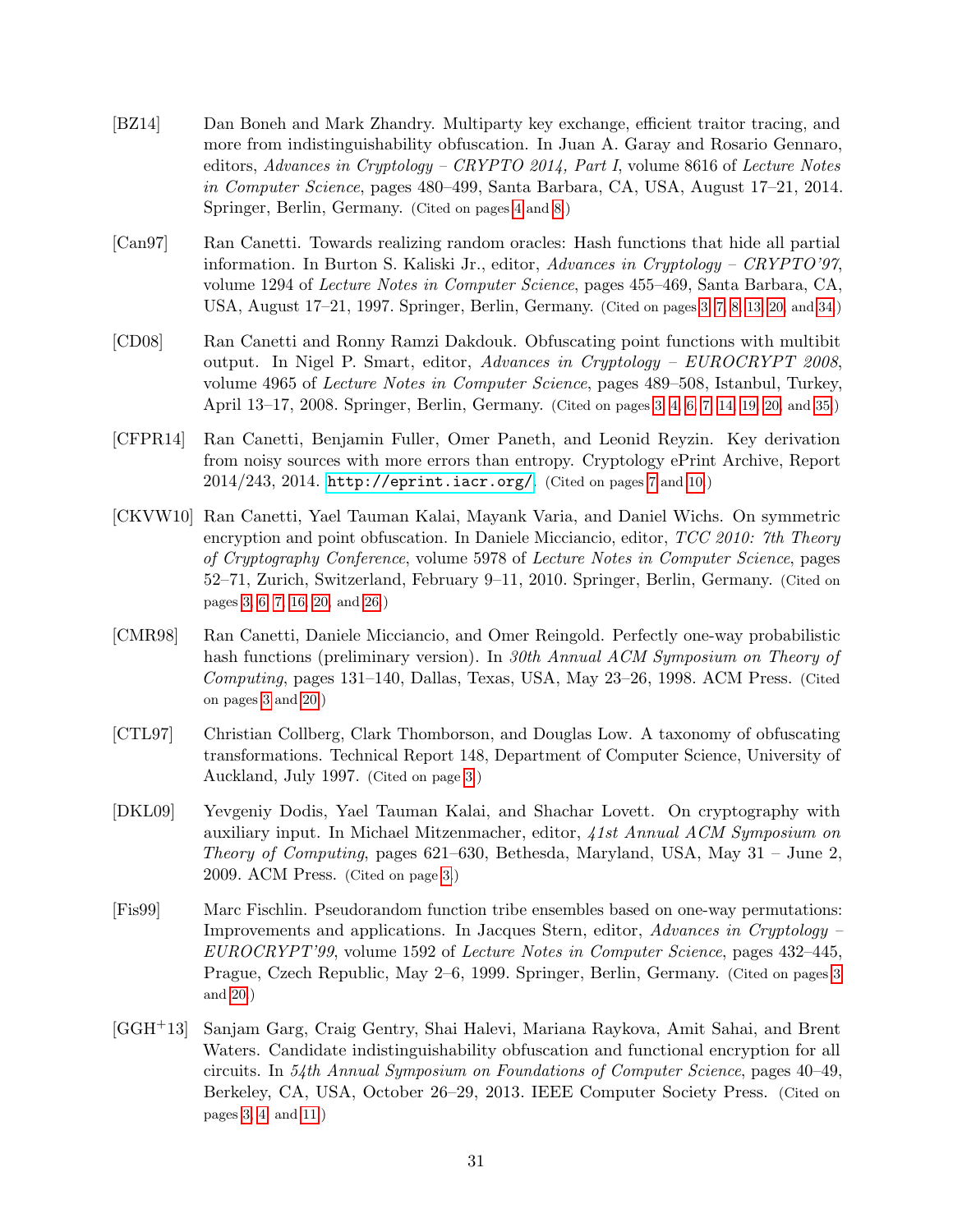- <span id="page-31-5"></span>[GGHR14] Sanjam Garg, Craig Gentry, Shai Halevi, and Mariana Raykova. Two-round secure MPC from indistinguishability obfuscation. In Yehuda Lindell, editor, TCC 2014: 11th Theory of Cryptography Conference, volume 8349 of Lecture Notes in Computer Science, pages 74–94, San Diego, CA, USA, February 24–26, 2014. Springer, Berlin, Germany. (Cited on pages [4](#page-3-1) and [8.](#page-7-0))
- <span id="page-31-9"></span>[GGHW14] Sanjam Garg, Craig Gentry, Shai Halevi, and Daniel Wichs. On the implausibility of differing-inputs obfuscation and extractable witness encryption with auxiliary input. In Juan A. Garay and Rosario Gennaro, editors, Advances in Cryptology – CRYPTO 2014, Part I, volume 8616 of Lecture Notes in Computer Science, pages 518–535, Santa Barbara, CA, USA, August 17–21, 2014. Springer, Berlin, Germany. (Cited on pages [9](#page-8-0) and [10.](#page-9-2))
- <span id="page-31-7"></span>[GK96] Oded Goldreich and Hugo Krawczyk. On the composition of zero-knowledge proof systems.  $SIAM$  J. Comput.,  $25(1):169-192$ , February 1996. (Cited on page [7.](#page-6-1))
- <span id="page-31-3"></span>[GK05] Shafi Goldwasser and Yael Tauman Kalai. On the impossibility of obfuscation with auxiliary input. In 46th Annual Symposium on Foundations of Computer Science, pages 553–562, Pittsburgh, PA, USA, October 23–25, 2005. IEEE Computer Society Press. (Cited on pages [3,](#page-2-1) [4,](#page-3-1) [9,](#page-8-0) and [11.](#page-10-1))
- <span id="page-31-6"></span>[GLSW14] Craig Gentry, Allison Lewko, Amit Sahai, and Brent Waters. Indistinguishability obfuscation from the multilinear subgroup elimination assumption. Cryptology ePrint Archive, Report 2014/309, 2014. <http://eprint.iacr.org/2014/309>. (Cited on pages [4](#page-3-1) and [9.](#page-8-0))
- <span id="page-31-4"></span>[GR07] Shafi Goldwasser and Guy N. Rothblum. On best-possible obfuscation. In Salil P. Vadhan, editor, TCC 2007: 4th Theory of Cryptography Conference, volume 4392 of Lecture Notes in Computer Science, pages 194–213, Amsterdam, The Netherlands, February 21–24, 2007. Springer, Berlin, Germany. (Cited on pages [3](#page-2-1) and [20.](#page-19-3))
- <span id="page-31-2"></span>[Had10] Satoshi Hada. Secure obfuscation for encrypted signatures. In Henri Gilbert, editor, Advances in Cryptology – EUROCRYPT 2010, volume 6110 of Lecture Notes in Computer Science, pages 92–112, French Riviera, May 30 – June 3, 2010. Springer, Berlin, Germany. (Cited on page [3.](#page-2-1))
- <span id="page-31-0"></span>[HMLS07] Dennis Hofheinz, John Malone-Lee, and Martijn Stam. Obfuscation for cryptographic purposes. In Salil P. Vadhan, editor, TCC 2007: 4th Theory of Cryptography Conference, volume 4392 of Lecture Notes in Computer Science, pages 214–232, Amsterdam, The Netherlands, February 21–24, 2007. Springer, Berlin, Germany. (Cited on page [3.](#page-2-1))
- <span id="page-31-8"></span>[Hof14] Dennis Hofheinz. Fully secure constrained pseudorandom functions using random oracles. Cryptology ePrint Archive, Report 2014/372, 2014. <http://eprint.iacr.org/>. (Cited on page [8.](#page-7-0))
- <span id="page-31-1"></span>[HRsV07] Susan Hohenberger, Guy N. Rothblum, abhi shelat, and Vinod Vaikuntanathan. Securely obfuscating re-encryption. In Salil P. Vadhan, editor,  $TCC$  2007: 4th Theory of Cryptography Conference, volume 4392 of Lecture Notes in Computer Science, pages 233– 252, Amsterdam, The Netherlands, February 21–24, 2007. Springer, Berlin, Germany. (Cited on page [3.](#page-2-1))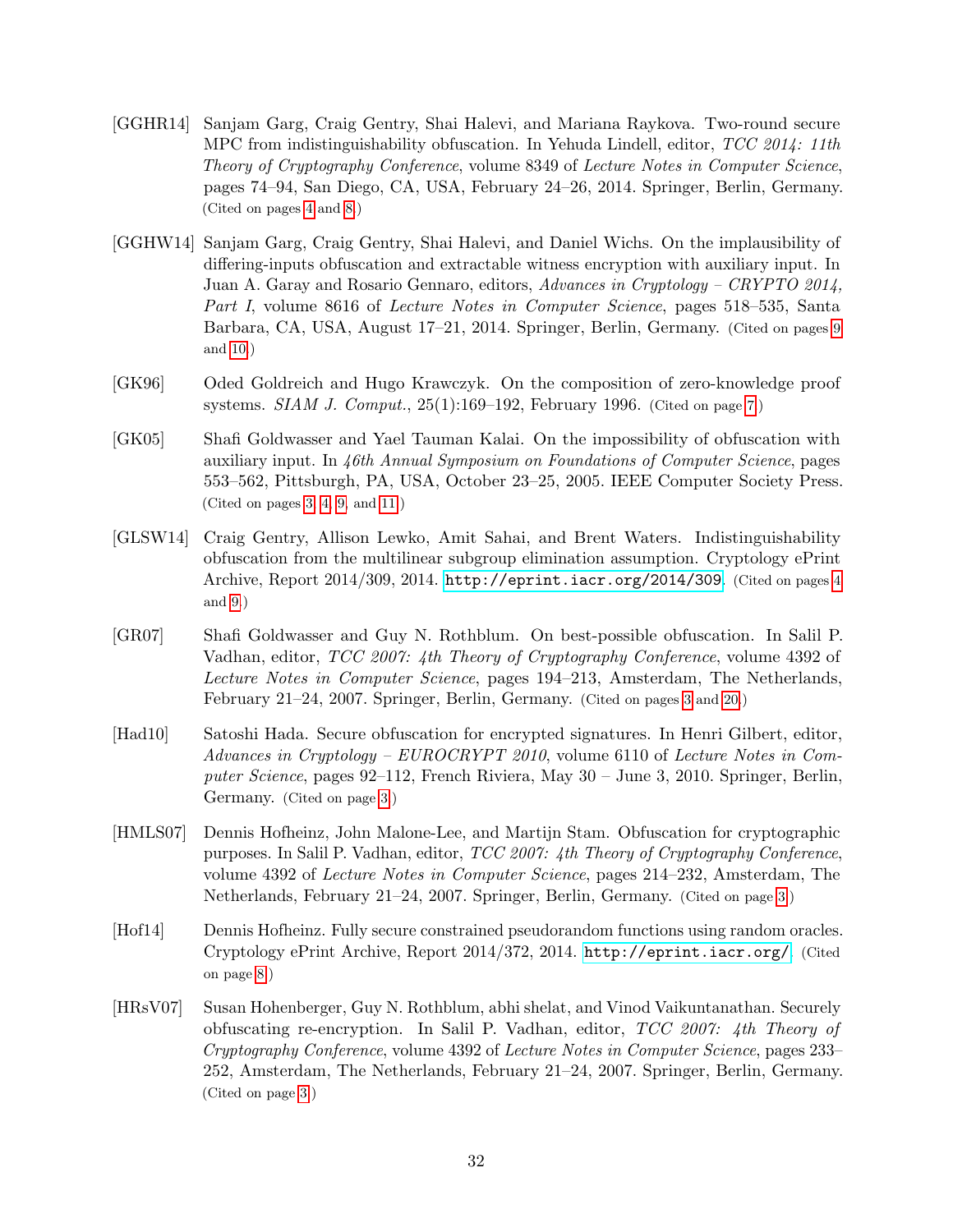- <span id="page-32-2"></span>[HSW14] Susan Hohenberger, Amit Sahai, and Brent Waters. Replacing a random oracle: Full domain hash from indistinguishability obfuscation. In Phong Q. Nguyen and Elisabeth Oswald, editors, Advances in Cryptology – EUROCRYPT 2014, volume 8441 of Lecture Notes in Computer Science, pages 201–220, Copenhagen, Denmark, May 11–15, 2014. Springer, Berlin, Germany. (Cited on pages [4](#page-3-1) and [8.](#page-7-0))
- <span id="page-32-9"></span>[Imp95] R. Impagliazzo. A personal view of average-case complexity. In Proceedings of the 10th Annual Structure in Complexity Theory Conference (SCT'95), SCT '95, pages 134–, Washington, DC, USA, 1995. IEEE Computer Society. (Cited on page [9.](#page-8-0))
- <span id="page-32-8"></span>[KMN+14] Ilan Komargodski, Tal Moran, Moni Naor, Rafael Pass, Alon Rosen, and Eylon Yogev. One-way functions and (im)perfect obfuscation. Cryptology ePrint Archive, Report  $2014/347$ ,  $2014$ . <http://eprint.iacr.org/>. (Cited on page [9.](#page-8-0))
- <span id="page-32-5"></span>[KPTZ13] Aggelos Kiayias, Stavros Papadopoulos, Nikos Triandopoulos, and Thomas Zacharias. Delegatable pseudorandom functions and applications. In Ahmad-Reza Sadeghi, Virgil D. Gligor, and Moti Yung, editors, ACM CCS 13: 20th Conference on Computer and Communications Security, pages 669–684, Berlin, Germany, November 4–8, 2013. ACM Press. (Cited on page [8.](#page-7-0))
- <span id="page-32-7"></span>[KRW13] Venkata Koppula, Kim Ramchen, and Brent Waters. Separations in circular security for arbitrary length key cycles. Cryptology ePrint Archive, Report 2013/683, 2013. <http://eprint.iacr.org/2013/683>. (Cited on page [9.](#page-8-0))
- <span id="page-32-4"></span>[LPS04] Ben Lynn, Manoj Prabhakaran, and Amit Sahai. Positive results and techniques for obfuscation. In Christian Cachin and Jan Camenisch, editors, Advances in Cryptology – EUROCRYPT 2004, volume 3027 of Lecture Notes in Computer Science, pages 20–39, Interlaken, Switzerland, May 2–6, 2004. Springer, Berlin, Germany. (Cited on pages [7,](#page-6-1) [8,](#page-7-0) and [19.](#page-18-2))
- <span id="page-32-0"></span>[MH14] Takahiro Matsuda and Goichiro Hanaoka. Chosen ciphertext security via point obfuscation. In Yehuda Lindell, editor, TCC 2014: 11th Theory of Cryptography Conference, volume 8349 of Lecture Notes in Computer Science, pages 95–120, San Diego, CA, USA, February 24–26, 2014. Springer, Berlin, Germany. (Cited on pages [3,](#page-2-1) [4,](#page-3-1) [6,](#page-5-2) [7,](#page-6-1) [9,](#page-8-0) [10,](#page-9-2) [14,](#page-13-2) [15,](#page-14-2) [19,](#page-18-2) and [20.](#page-19-3))
- <span id="page-32-6"></span>[MO14] Antonio Marcedone and Claudio Orlandi. Obfuscation  $==$  (ind-cpa security  $=$  /  $=$  > circular security). In Michel Abdalla and Roberto De Prisco, editors, Security and Cryptography for Networks, volume 8642 of Lecture Notes in Computer Science, pages 77–90. Springer International Publishing, 2014. (Cited on page [9.](#page-8-0))
- <span id="page-32-3"></span>[PST14] Rafael Pass, Karn Seth, and Sidharth Telang. Indistinguishability obfuscation from semantically-secure multilinear encodings. In Juan A. Garay and Rosario Gennaro, editors, Advances in Cryptology – CRYPTO 2014, Part I, volume 8616 of Lecture Notes in Computer Science, pages 500–517, Santa Barbara, CA, USA, August 17–21, 2014. Springer, Berlin, Germany. (Cited on pages [4](#page-3-1) and [9.](#page-8-0))
- <span id="page-32-1"></span>[SW14] Amit Sahai and Brent Waters. How to use indistinguishability obfuscation: deniable encryption, and more. In David B. Shmoys, editor, 46th Annual ACM Symposium on Theory of Computing, pages 475–484, New York, NY, USA, May 31 – June 3, 2014. ACM Press. (Cited on pages [4,](#page-3-1) [6,](#page-5-2) and [8.](#page-7-0))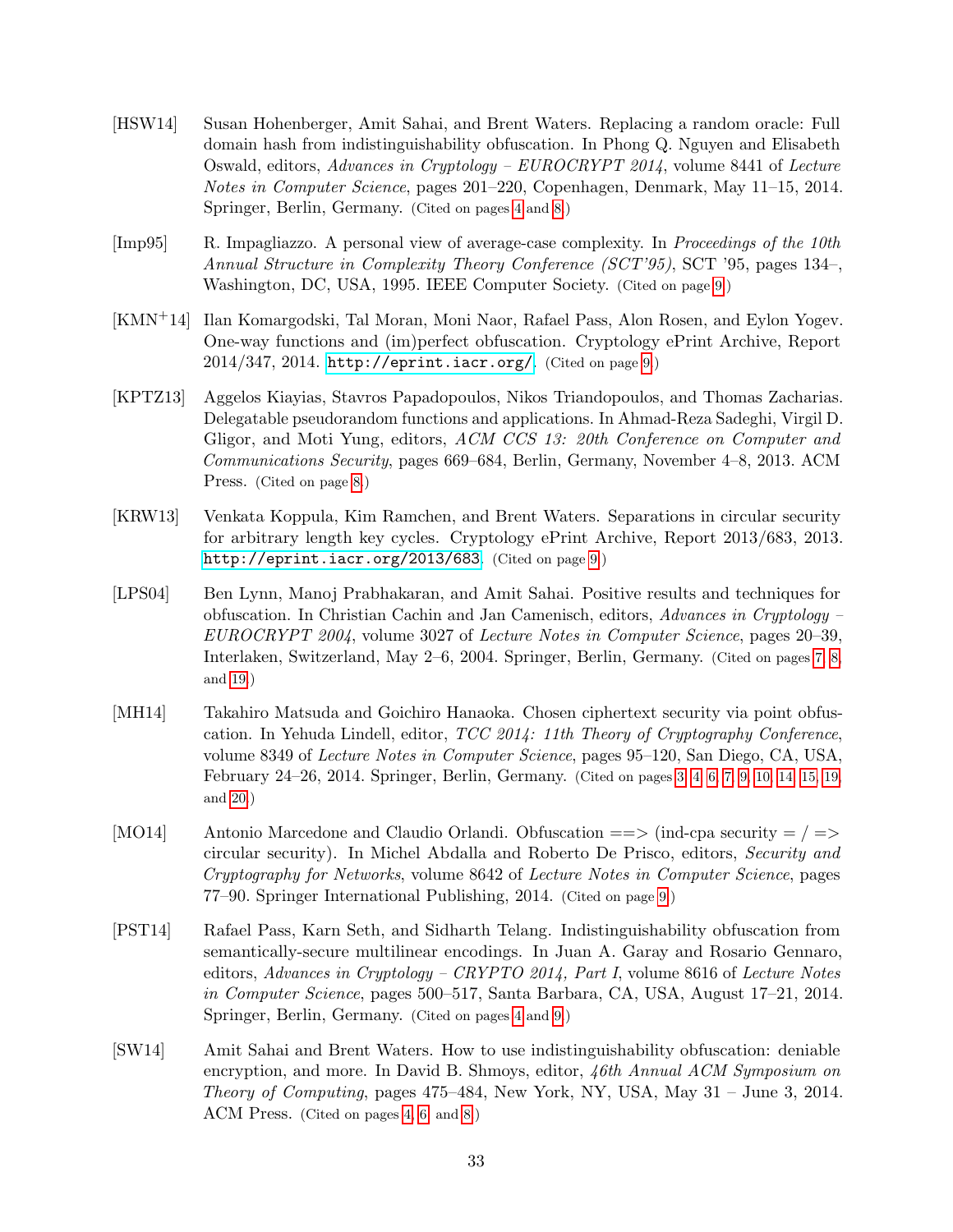<span id="page-33-2"></span><span id="page-33-1"></span>[Wee05] Hoeteck Wee. On obfuscating point functions. In Harold N. Gabow and Ronald Fagin, editors, 37th Annual ACM Symposium on Theory of Computing, pages 523–532, Baltimore, Maryland, USA, May 22–24, 2005. ACM Press. (Cited on pages [3,](#page-2-1) [20,](#page-19-3) and [34.](#page-33-2))

# <span id="page-33-0"></span>A Constructions of Point Obfuscation Schemes

In the following we present the two constructions (and their underlying assumptions) of AIPOs secure with respect to Definition [2.7.](#page-12-2) These constructions are, to the best of our knowledge, the only two candidates that achieve AIPO security. Other constructions, such as the construction by Wee [\[Wee05\]](#page-33-1) either do not consider auxiliary information or put additional restrictions on the auxiliary information.

The first construction is due to Canetti [\[Can97\]](#page-30-1) who bases his construction on a strong variant of the DDH assumption. We here present the construction in the formulation of [\[BP12\]](#page-29-0) and then present the assumption it is based on.

**Construction A.1** (AIPO obfuscator due to [\[Can97\]](#page-30-1)). Let  $\mathcal{G} := {\mathbb{G}}_{\lambda}$ <sub> $\lambda \in \mathbb{N}$ </sub> be a group ensemble, where each  $\mathbb{G}_{\lambda}$  is a group of prime order  $p_{\lambda} \in (2^{\lambda-1}, 2^{\lambda})$ . We define an obfuscator  $\mathcal O$  for points in the domain  $\mathbb{Z}_{p_{\lambda}}$  as follows:  $x \stackrel{\mathcal{O}}{\mapsto} C(r,r^x)$ , where  $r \leftarrow s \mathbb{G}_{\lambda}$  is a random generator of  $\mathbb{G}_{\lambda}$ , and  $C(r,r^x)$ is a circuit which on input i, checks whether  $r^x = r^i$ .

**Assumption A.2** ([\[Can97\]](#page-30-1),[\[BP12\]](#page-29-0)). There exists an ensemble of prime order groups  $\mathcal{G} := {\mathbb{G}}_{\lambda}$ ] $_{\lambda \in \mathbb{N}}$ such that for any unpredictable distribution  $\mathcal{D} = \{D_\lambda = (Z_\lambda, Y_\lambda)\}_{\lambda \in \mathbb{N}}$  with support  $\{0, 1\}^{\text{poly}(\lambda)} \times \mathbb{Z}_{p_\lambda}$ , it holds that for all PPT algorithms A there exists a negligible function negl such that

$$
\left|\Pr_{r\text{ is }\mathbb{G}_{\lambda},\text{ is }(z,x)\text{ is }D_{\lambda}}\left[\mathcal{A}(z,r,r^x)=1\right]-\Pr_{r\text{ is }\mathbb{G}_{\lambda},z\text{ is }Z_{\lambda},u\text{ is }\mathbb{Z}_{p_{\lambda}}}\left[\mathcal{A}(z,r,r^u)=1\right]\right|\leq \mathsf{negl}(\lambda)
$$

The second candidate construction for AIPO is due to Bitansky and Paneth [\[BP12\]](#page-29-0) who adapt the point obfuscation scheme of Wee [\[Wee05\]](#page-33-1) to allow for auxiliary input. Their construction is based on an assumption on the existence of strong pseudorandom permutations. Let us recall the underlying assumption (which generalizes the original assumption due to Wee [\[Wee05\]](#page-33-1)) before recalling the construction.

<span id="page-33-3"></span>**Assumption A.3** ([\[BP12\]](#page-29-0)). There exists an ensemble of permutation families  $\mathcal{F} = {\mathcal{F}_{\lambda} = {f}}$ such that for any unpredictable distribution ensemble  $\mathcal{D} = \{D_\lambda = (Z_\lambda, Y_\lambda)\}_{\lambda \in \mathbb{N}}$ , the following two distribution ensembles are also unpredictable:

- $\bullet$   $((Z_{\lambda}, f(Y_{\lambda}), f); Y_{\lambda})$
- $((Z_{\lambda}, f); f(Y_{\lambda})),$

where in both  $f \leftarrow s \mathcal{F}_{\lambda}$  (independently of  $D_{\lambda}$ ).

Based on Assumption [A.3,](#page-33-3) Bitansky and Paneth show that the following construction yields an AIPO obfuscator satisfying Definition [2.7](#page-12-2) [\[BP12\]](#page-29-0).

**Construction A.4** ([\[BP12\]](#page-29-0)). Let  $\mathcal F$  be a family of permutations as given by Assumption [A.3.](#page-33-3) AIPO obfuscator O works as follows: given a point  $y \in \{0,1\}^{\lambda}$ , O samples  $3\lambda$  permutations  $\{f_i\}_{i\in [3\lambda]}$  from  $\mathcal{F}_{\lambda}$  and  $3\lambda$  strings  $\{r_i\}_{i\in [3\lambda]}$  from  $\{0,1\}^{\lambda}$ . For every  $i \in [3\lambda]$ , let  $f^i := f_i \circ f_{i-1} \circ \ldots \circ f_1$  (where  $\circ$ denotes composition). Obfuscator  $\mathcal O$  outputs a circuit  $C_y$  that has hardcoded into it the randomness of O,  $\{f_i,r_i\}_{i\in[3\lambda]}$  and the bits  $\{b_i:=\langle r_i,f^i(y)\rangle\}_{i\in[3\lambda]}$ , where  $\langle .,.\rangle$  denotes the inner product over  $\mathbb{GF}_2$ . Circuit  $C_y$  outputs 1 on a point x if for all  $i \in [3\lambda] : b_i = \langle r_i, f^i(x) \rangle$ ; and 0 otherwise.